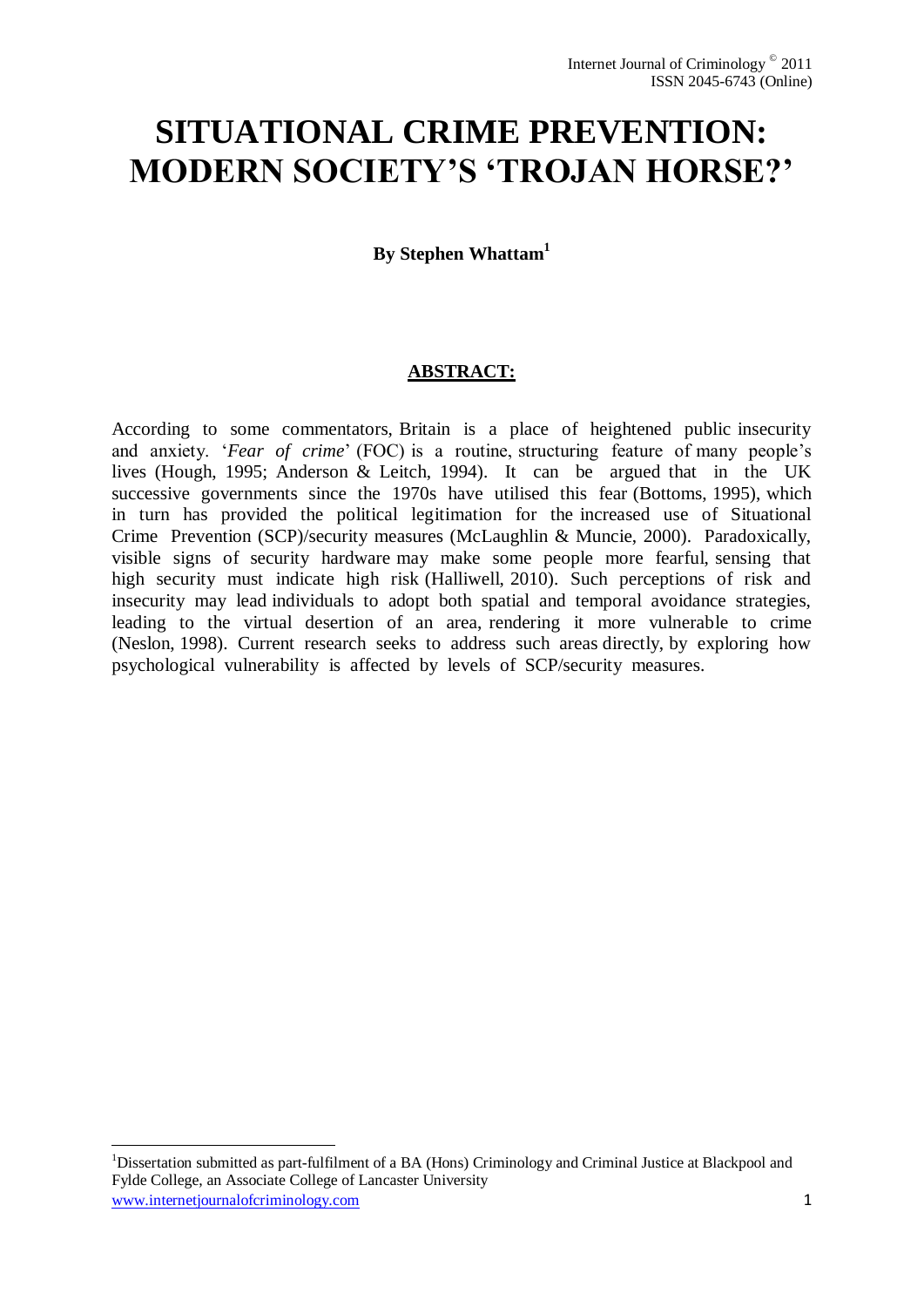| <b>Contents</b> |
|-----------------|
|                 |
|                 |
|                 |
|                 |
|                 |
|                 |
|                 |
|                 |
|                 |
|                 |
|                 |
|                 |
|                 |
|                 |
|                 |
|                 |
|                 |
|                 |
|                 |
|                 |
|                 |
|                 |
|                 |
|                 |
|                 |
|                 |
|                 |
|                 |
|                 |
|                 |
|                 |
|                 |
|                 |
|                 |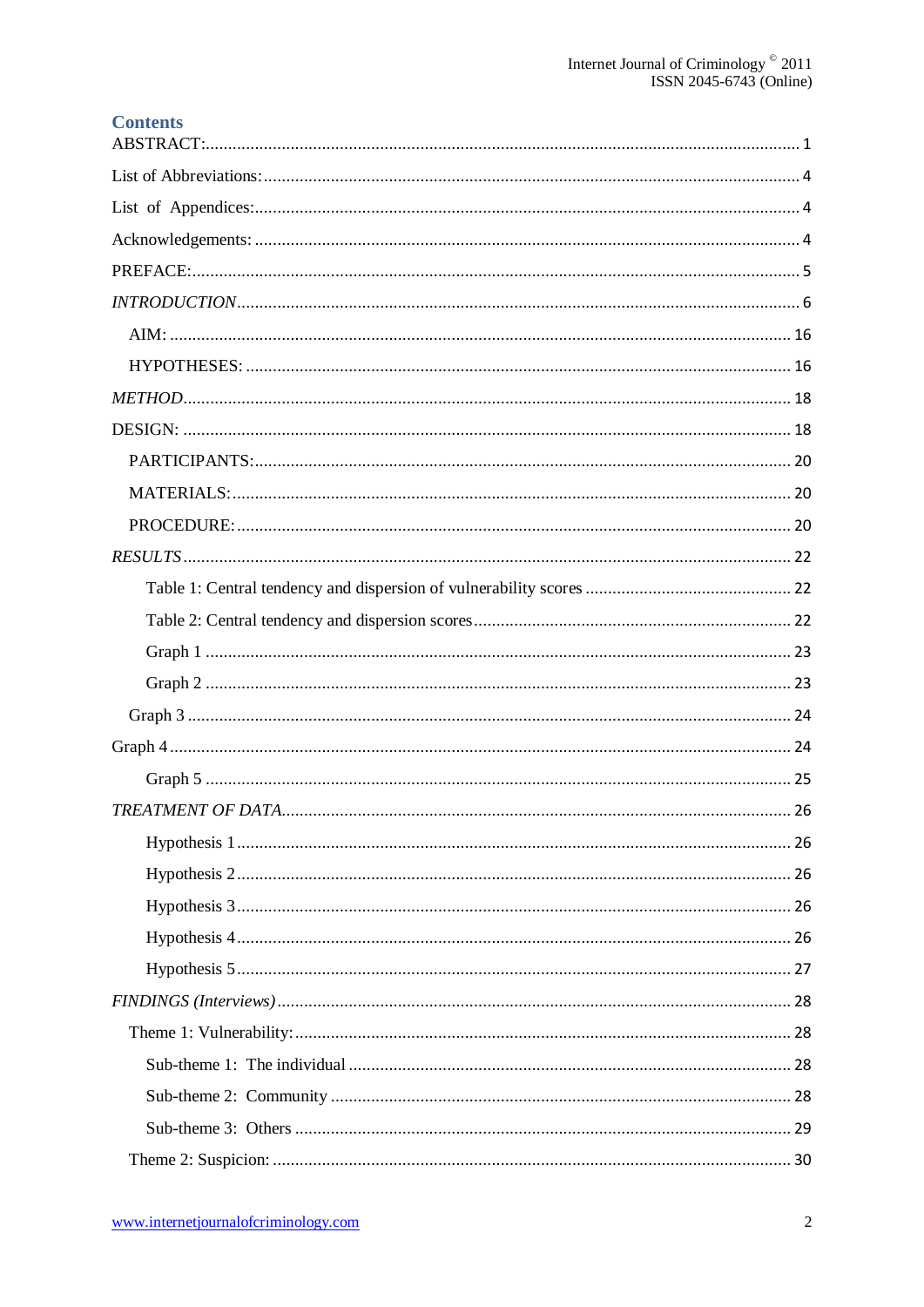| Stability is a recurrent theme throughout all the participants accounts when considering |  |
|------------------------------------------------------------------------------------------|--|
|                                                                                          |  |
|                                                                                          |  |
|                                                                                          |  |
|                                                                                          |  |
|                                                                                          |  |
|                                                                                          |  |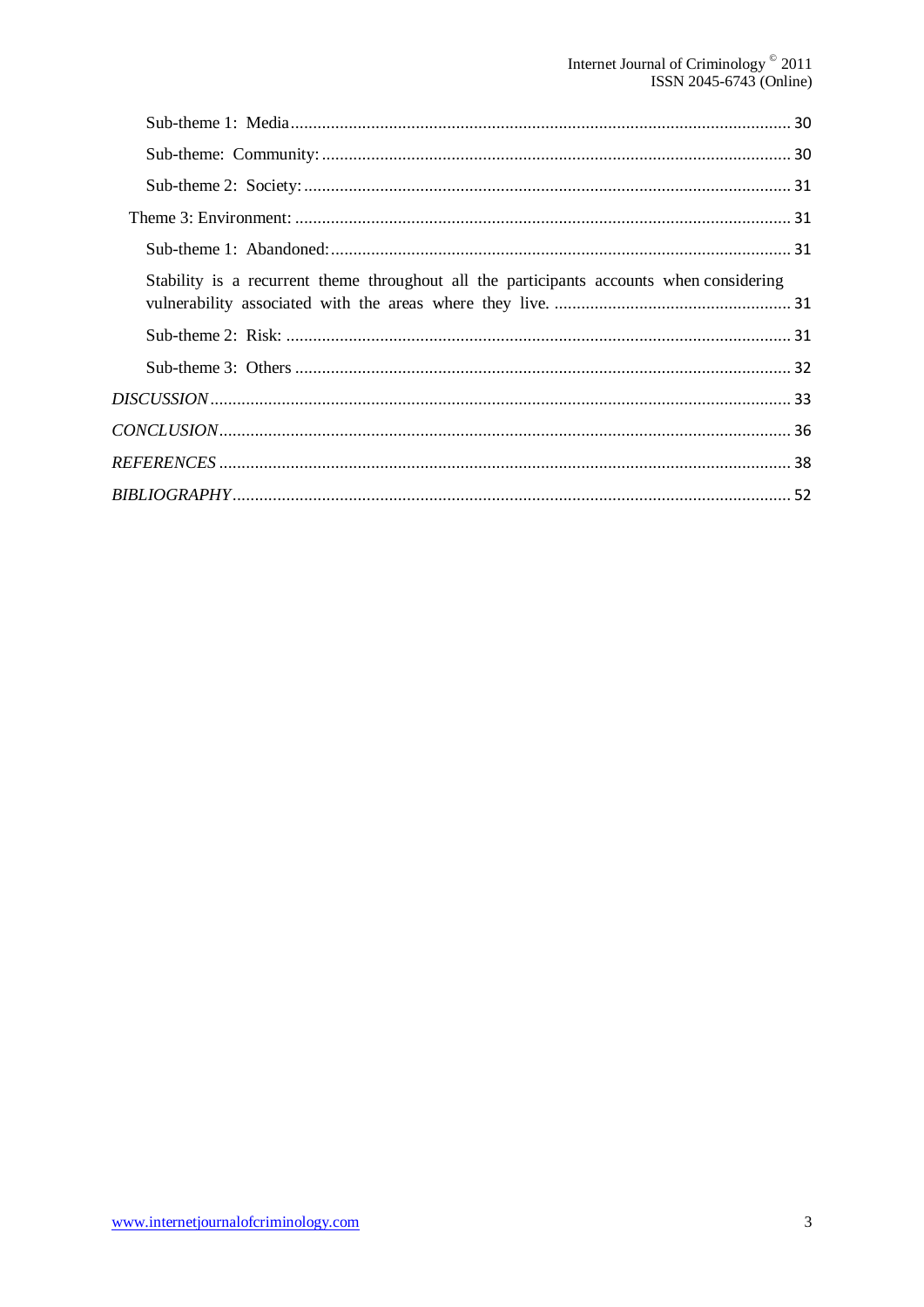# <span id="page-3-0"></span>**List of Abbreviations:**

| <b>BCS</b>   |                          | <b>British Crime Survey</b>                     |
|--------------|--------------------------|-------------------------------------------------|
| <b>CCTV</b>  |                          | <b>Close Circuit Television</b>                 |
| <b>CPTED</b> | $\overline{\phantom{a}}$ | Crime Prevention Through Environmental Design   |
| <b>FOC</b>   |                          | Fear of Crime                                   |
| <b>ICVS</b>  |                          | <b>International Crime Victimisation Survey</b> |
| <b>IPA</b>   |                          | Interpretative Phenomenological Analysis        |
| <b>NCS</b>   |                          | <b>National Crime Survey</b>                    |
| <b>SCP</b>   |                          | <b>Situational Crime Prevention</b>             |

# <span id="page-3-1"></span>**List of Appendices:**

| Appendix i   | Questionnaire         |
|--------------|-----------------------|
| Appendix ii  | Interview Schedule    |
| Appendix iii | Interview Transcripts |
| Appendix iv  | Themes for IPA        |

# <span id="page-3-2"></span>**Acknowledgements:**

# For Mark (1967-2007)

I would like to thank my family and close friends for their unfailing support and patience, with special thanks to my mother who continues to go above and beyond the call of duty.

I would like to thank my lecturers past and present, Rod Passant, a true scholar, Wendy Askam, Tim Davies, David Hayes and Jake Powell for sharing their knowledge and wisdom and their continued encouragement.

My thanks to Fiona and Melanie, for always believing in me even when I doubted myself which was quite often, it made all the difference. My gratitude also goes to the ladies in the LRC, especially Sue. To my fellow students for sharing this experience, it's been a pleasure.

Finally, my thanks to the 32 participants who took part in this research.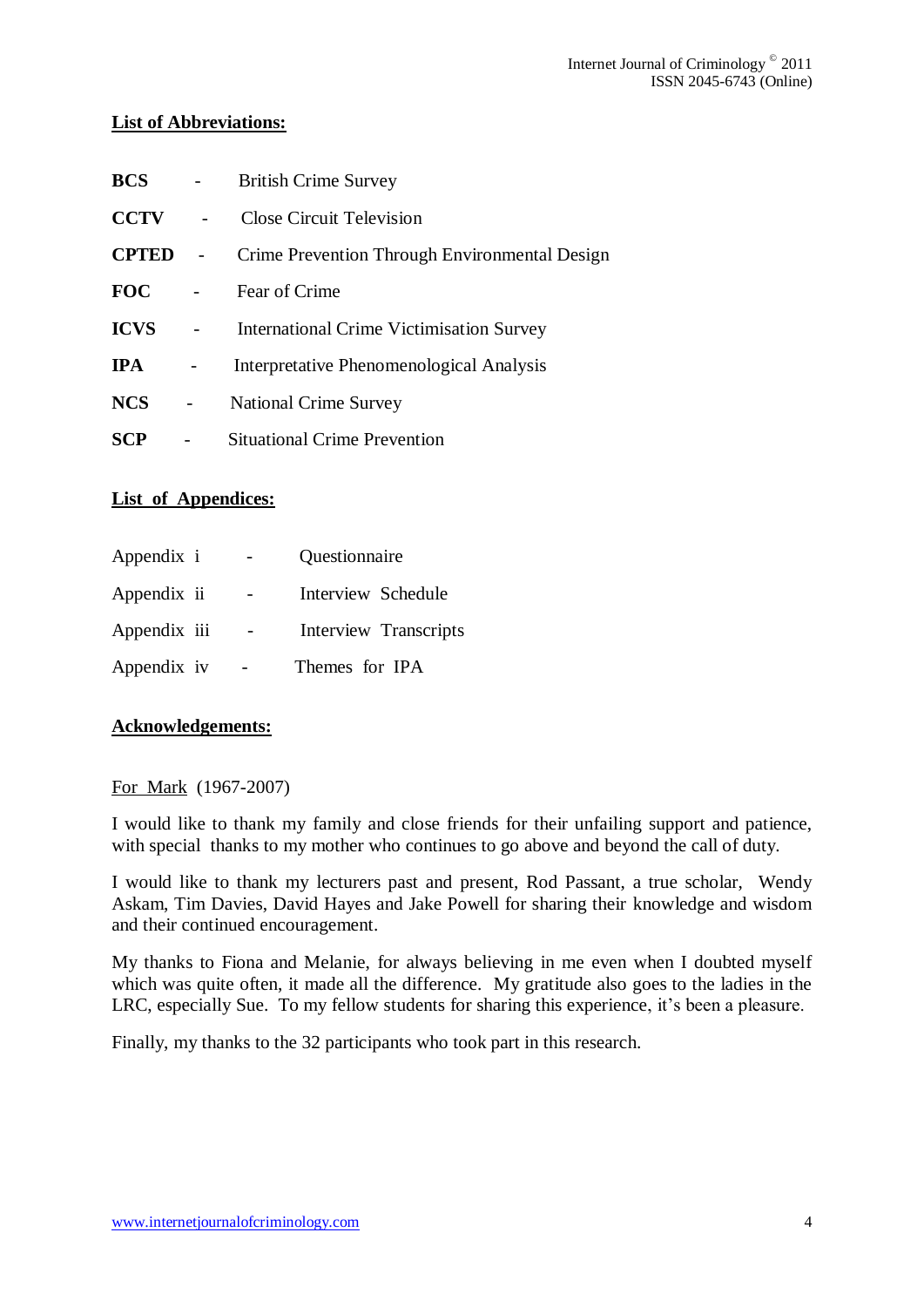# **PREFACE:**

<span id="page-4-0"></span>"Neither a man nor a crowd nor a nation can be trusted to act humanely or to think sanely under the influence of a great fear."

(Bertrand Russell, 1872-1970)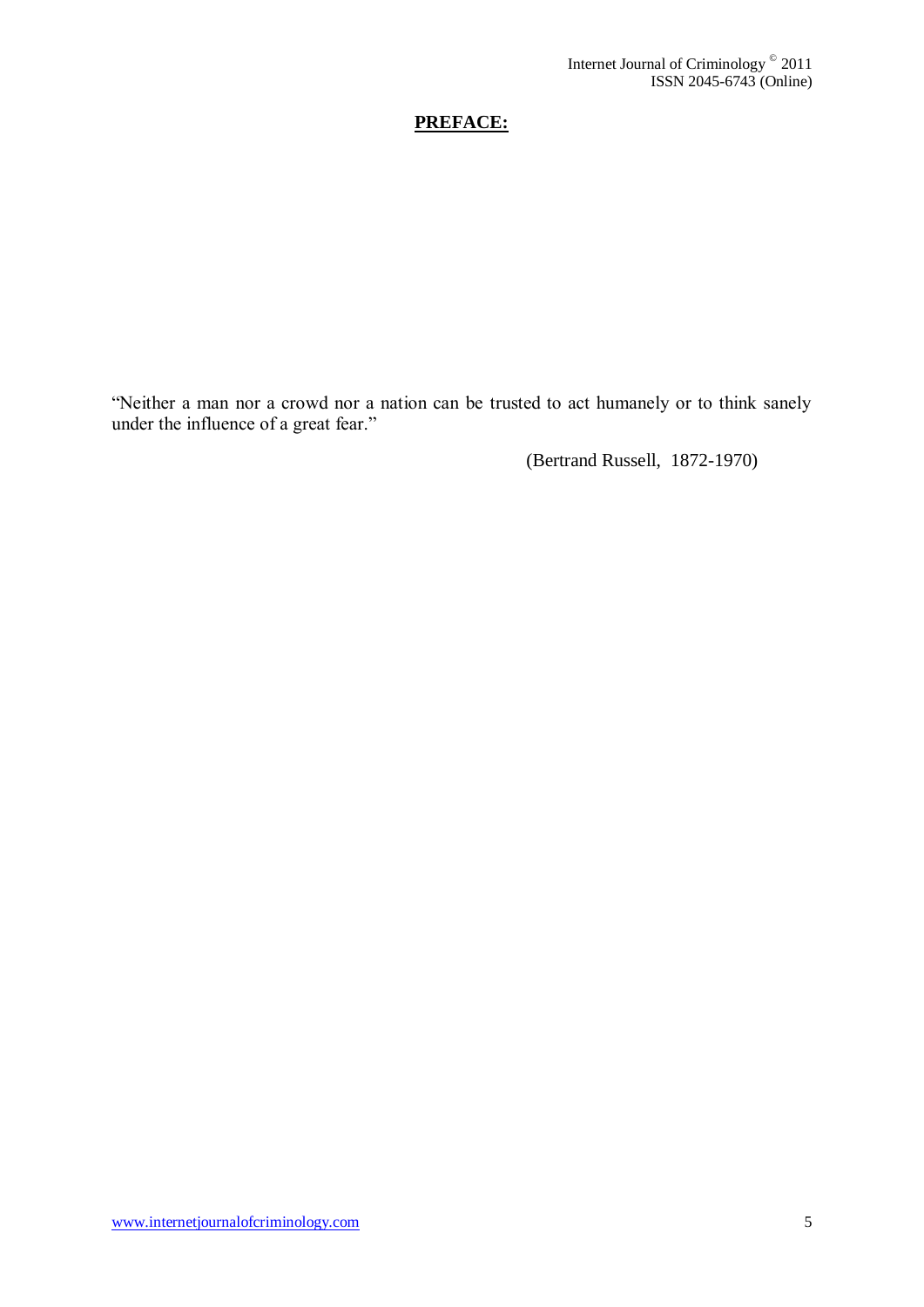# *INTRODUCTION*

#### <span id="page-5-0"></span>*"Fear follows crime, and is its punishment"*

#### *Voltaire, 1694-1778*

The risks that crime and FOC constitute to the security and well-being of the public, and responses to crime-risk by governments, businesses, individuals and social movements, are among the most central and debated topics in the cultural and political discourse of late-modern societies (Baumann, 2000; Hope & Sparks, 2000). During the second half of the twentieth century there has been a dramatic and unprecedented increase in recorded crime rates in England and Wales (Maguire, 2007). By the mid-1970"s it became apparent that the Criminal Justice System"s capacity to prevent or control crime was increasingly ineffectual (Gilling, 1997; Brody, 1976). A Home Office review of Criminal Justice Policy (1976) stated that:-

*"In view of the limitations in the capacity of the Agencies of the Criminal Justice System to reduce the incidence of crime, the scope for reducing crime through policies which go beyond the boundaries of the Criminal Justice System merit particular attention . . . work on the broader aspects of crime prevention should be pressed forward as speedily as possible."*

#### (Home Office, 1976, P. 9-10)

As a result, there has been a rapid increase in crime reduction initiatives over the last thirty years (Gilling, 2007; Pease, 2002), focusing on prevention rather than cure; consequences rather than causes; and, offences rather than offenders (Crawford, 2007; Garland, 2001), thus fundamentally altering the way in which crime is managed. Although crime rates have stabilised or reduced in the last few years, levels of fear do not appear to have decreased correspondingly (Simmons & Dodd, 2003).

In the reconfigured culture of crime control, the focus of penal policy is no longer the corrective normalisation of offenders as in the penal welfare era, but the management of criminogenic behaviours and situations through the use of actuarial styles of reasoning and technologies (Johnston & Shearing, 2003; Loader & Sparks, 2002; Garland, 2001). According to some, the *"ascent"* of crime prevention represents a paradigm shift (Jones *et al,* 1994; Tuck, 1988) from the Criminal Justice State to a "*security society"* (Shearing, 2001; Stenson & Sullivan, 2001). As Garland (2001, P. 16-17) notes:-

*"Over the past two decades . . . a whole new infrastructure has been assembled at the local level that addresses crime and disorder in a quite different manner. . .The new infrastructure is strongly orientated towards a set of objectives and priorities. . .prevention, security, harm reduction, loss reduction, fear reduction. . .that are quite different from the traditional goals of prosecution, punishment and "criminal justice""*

According to Maslow"s (1943) *"Hierarchy of Needs"*, individuals have a basic need for security. Unless this is met, concentration on attaining the *"higher order"* of needs, such as achievement and self-fulfilment cannot be reached. Security, what Berki (1986) calls the *"chief human value"*, arises from an overall basis of economic and social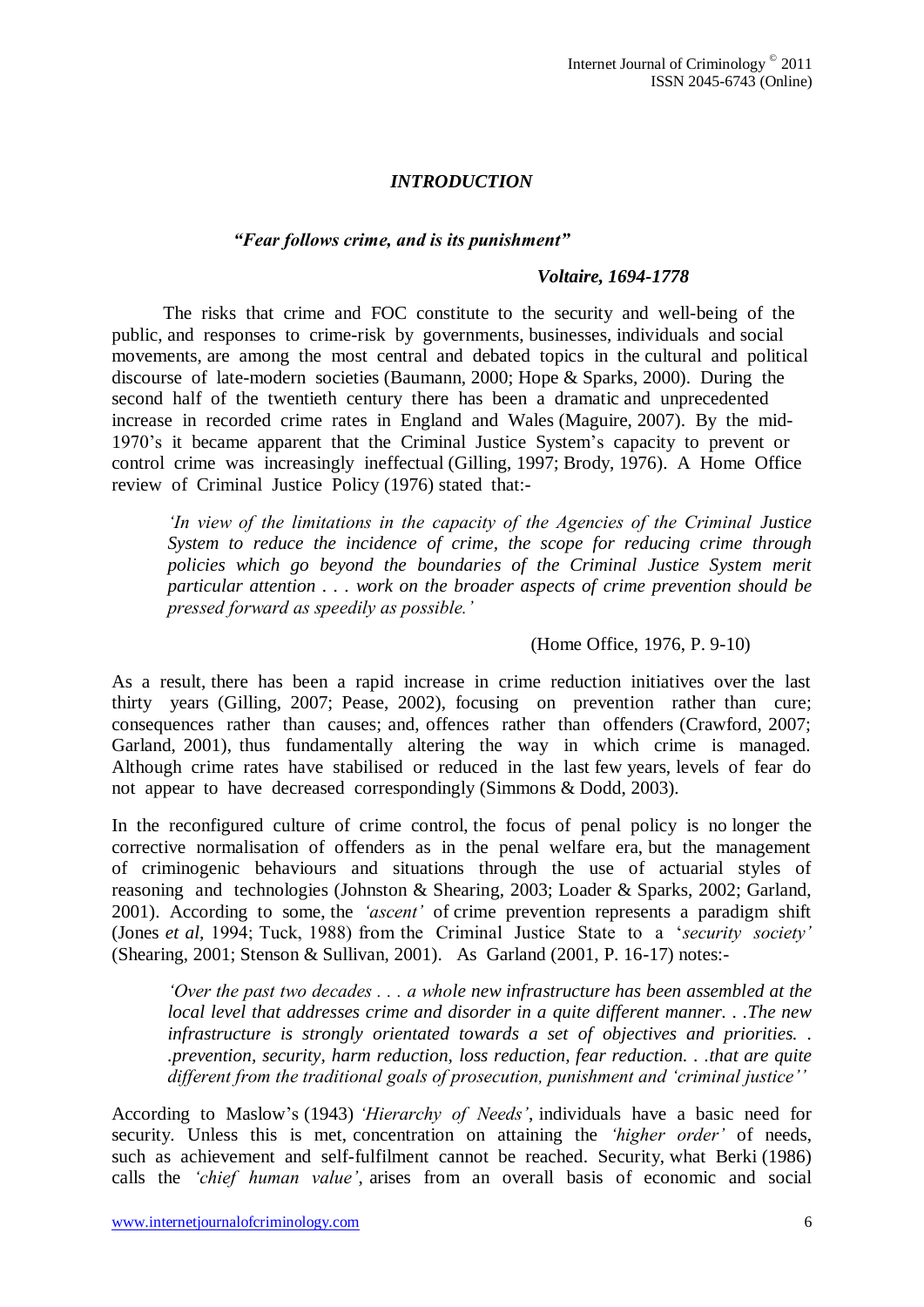well-being, a sense of belonging to, or being *"part of"*, society in ways which instil confidence in the future (Loader, 1997). Personal security in Western society is closely linked to FOC (Lee, 2007; Walklate, 2007, 2001; Warr, 2000). It is however the recognition of FOC as a distinct area of enquiry, that raises theoretical problems about what is meant by the term (Zedner, 2003b; 1997).

The term security is used to connote the objective state of being without, or protected from, "*threat"*. It is used to describe the subjective condition of freedom from anxiety, and to refer to the pursuit of these two end states (Zedner, 2003a). However, reactions to FOC frequently lead to a desire for protection (Maxfield, 1984), attained through more police and Neighbourhood Watch Schemes, or the purchase of security hardware i.e. alarms, gates, CCTV, locks and bolts. Shirlow & Pain (2002, P. 5) argue that fear is politically constructed and deployed at different levels and:-

*"the consequences of the strategic responses to fear can be reactionary and defensive."*

Explanations for on-going developments in public and private security include the influence of globalisation (Sheptycki, 1995; Reiner, 1992), shifts in political rationalities (O"Malley, 1997; O"Malley & Palmer, 1996), the rise of *"mass private property"* (Shearing & Stenning, 1983,1981), the decline of secondary social controls (Jones & Newburn, 2002) and the consequent erosion of civil society (Putnam, 2000).

Crime prevention is most closely associated in the UK with practices of local crime control, developed under the Conservatives from the 1980"s onwards (Gilling, 2007; Reiner, 1992), although certain institutional structures and practices can be traced back much earlier (Reiner, 2000). Government policy reflected the renaissance of crime prevention in its publication stating :-

*"A primary objective of the police has always been the prevention of crime. However, since some of the factors affecting crime lie outside the control or direct influence of the police, crime prevention can not be left to them alone. Every individual citizen all those agencies whose policies and practises can influence the extent of crime should make their contribution. Preventing crime is a task for the whole community."* (H.M. Government, 1984)

At an international level the United Nations Congress on the Prevention of Crime and the Treatment of Offenders (1990) passed a unanimous resolution, declaring crime prevention not simply to be a matter for the police but must:-

'*bring together those with responsibility for planning and development, for family, health, employment and training, housing and social services, leisure activities, the police, and the justice system, in order to deal with the conditions that generate crime."* 

#### (United Nations, 1991)

A dominant theme amongst such policies is that of "*responsibilisation*" (Garland, 2001). This is an attempt to disperse the responsibility for crime control beyond the narrow confines of the Criminal Justice System, onto those within civil society (O"Malley, 1992) through such practices as Neighbourhood Watch, and the private consumption of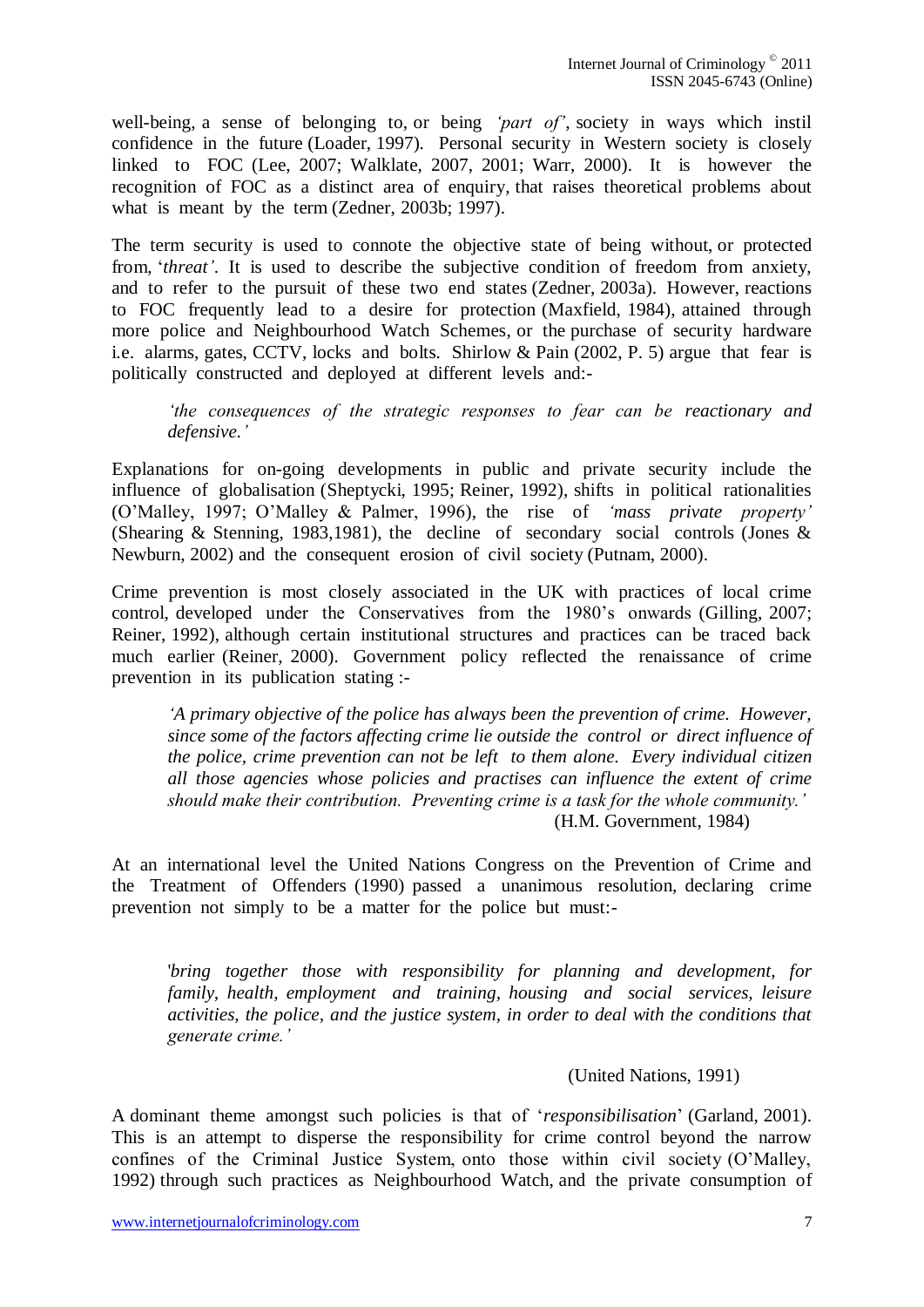security goods and advice (Crawford, 1997). This *"individualisation of security"* (Rose, 1999) is evident across various areas of contemporary existence from education, housing, healthcare and social provision (O"Malley, 1996, 1992). These Agencies interests and activities can be viewed in terms of their criminogenic potential. Consequently, life is increasingly "*governed through crime and insecurity"* (Crawford, 2007; Gilling, 2007).

Recent research has seen the proliferation of "*criminologies of place*" (Gottdiener & Hutchison, 2006; Eck & Weisburd, 1995; Sherman *et al*, 1989) with various emphasis on situational characteristics (Clarke, 1983, 1992), "*routine activities*" (Felson, 1998; Cohen & Felson, 1979) and community level variables (Wilson & Kelling, 1982), particularly spatial and temporal distribution (Crawford, 1999; Hughes, 1998). Garland (1996) has described "*the new criminologies of everyday life*", the understanding that crime has become a normal, common aspect of modern living.

SCP has become a major force in policy and research since the early 1980"s, with supporters claiming that such strategies represent the most efficient and cost-effective approach to current crime problems (Brantingham *et al*, 1995; Clarke,1992, 1983; Mayhew *et al,* 1976). O"Malley (1992) observed that SCP is one of the fastest-growing techniques of crime control in the world. SCP is:-

"*the use of measures directed at highly specific forms of crime which involve the management, design or manipulation of the immediate environment in which these crimes occur . . . so as to reduce the opportunities for these crimes".*

## (Hough *et al*, 1980, P. 1)

In other words, the emphasis is on micro-preventative crime strategies, in which local authorities, businesses and the public at large are encouraged to employ practical deterrents to ensure that buildings, public spaces and people do not provide "*soft targets"* for the criminal (Hayward, 2007). As a result, pragmatic deterrents such as closed-circuit television (CCTV), secure perimeters, barred windows and vandal proof public facilities, continue to be implemented in ever increasing numbers. The spatioenvironmental design of business and domestic residences, alarms, locks and bolts, all feature prominently on the SCP agenda (Clarke, 1992). SCP is now arguably the most powerful and hegemonic discourse of crime prevention in the twenty-first century, excluding mass incarceration through imprisonment (Hughes, 1998).

Attention, focuses on the correlation between crime rates and features of the built environment (Merry, 1981a) and how redesigning may help people control their own neighbourhoods, thus creating *"crime-free"* areas (Hughes, 1998). Post-WW2 architectural design may provide more crime opportunities than more traditional forms of housing (Ainsworth, 2000). According to Newman (1972, P. 2):-

" . . . *the new physical form of the urban environment is possibly the most cogent ally the criminal has in his victimisation of society."*

As such Jacobs (1961) believed balanced, stable neighbourhoods with a heterogeneous mix of demography and activity, may reduce crime and fear through informal social control networks and *"natural surveillance"*.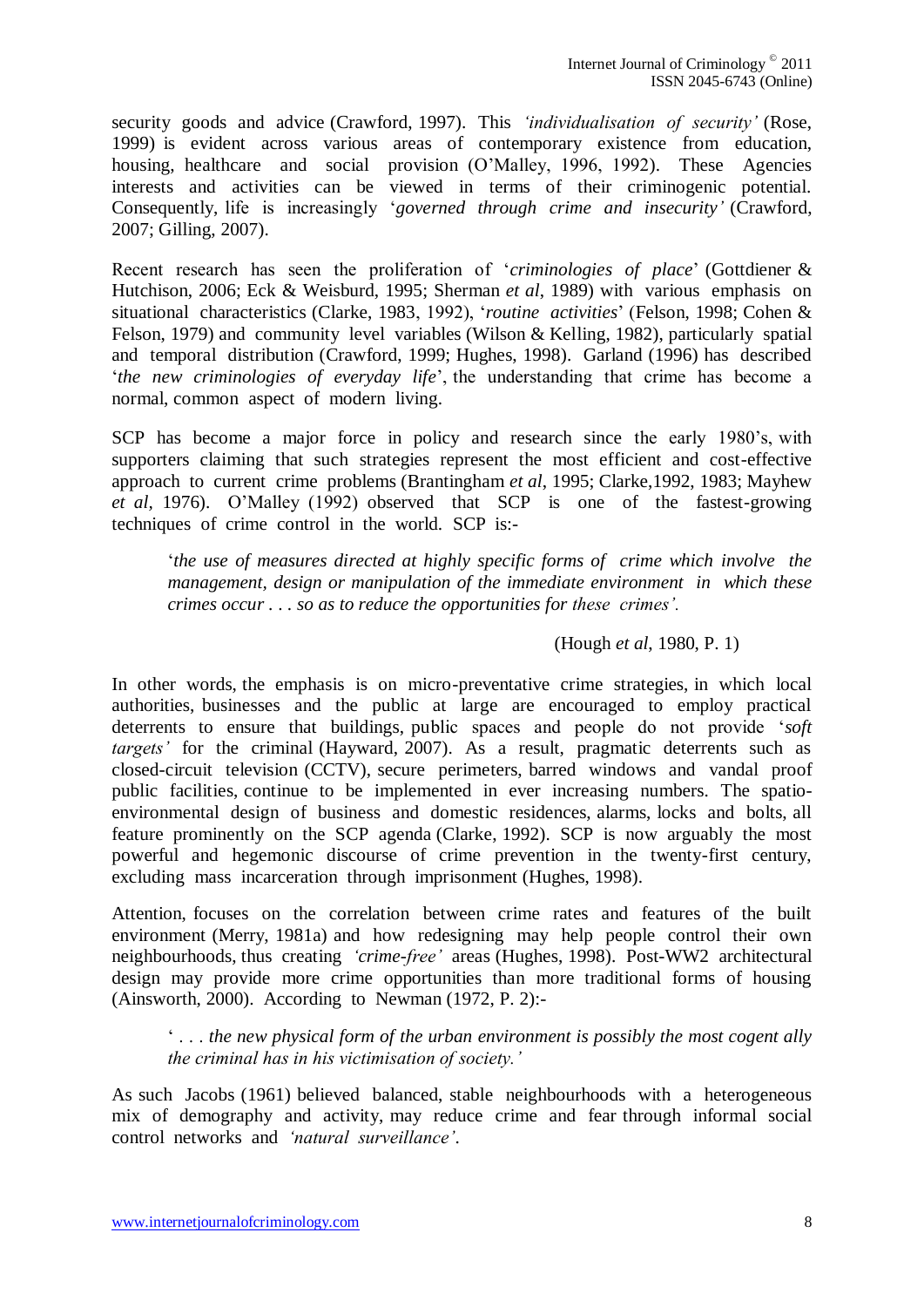Newman (1972) formulated a theory of *"defensible space"* as a means of reducing crime in urban areas. He argued that architectural design can release the latent sense of territoriality and community among inhabitants, so these become accepted parts of residents" assumptions of responsibility for preserving a safe, well-maintained, living environment (Shaftoe & Read, 2005). These practices are based on *"situational"* theories of crime prevention, which in turn derive primarily from *"opportunity reduction"* principles (Clarke, 2000, 1980).

Newman (1971) identified four key components of good design to encourage social control networks: territoriality, surveillance, image and environment (Crawford, 2007, 1998). Although, as Merry (1981a, P. 149) points out:-

*"Spaces may be defensible but not defended if the social apparatus for effective defence is lacking".* 

Related to *"defensible space"* are an array of design strategies clustered under the heading of *"Crime Prevention Through Environmental Design"* (CPTED) (Jeffery, 1971). According to Hope (1995), this body of work has resulted in a new paradigm based on the idea of *"residential defence"* involving the two strategies of the intentional organizing of community surveillance and environmental modification. Over the last decade *"designing out crime"* has come to the fore in the UK (Minton,2009; Atkinson *et al*, 2004) through the police-sponsored *"Secured by Design"* Accreditation Scheme (Armitage & Monchuk, 2009; Pascoe & Topping, 1997).

If a new house meets the requirements of a police-inspired checklist, which specifies standards such as lock fittings, door strengths and window construction, then the building is awarded a *"Secured by Design"* endorsement (Armitage, 2000). The approach is based on the Police Architectural Liaison Manual of Guidance (Home Office Crime Prevention Centre, 1994). *"Secured by Design"* schemes in Yorkshire were evaluated by Armitage (2000), with generally favourable conclusions, providing a useful update for proponents of CPTED (Shaftoe & Read, 2005).

By the 1990's the emphasis was most definitely on seeing solutions to crime in terms of what Christie (1994) has called *"the crime industry"*, ie, more police, more private security, more research. As such, existing government policy is concerned with "*raising performance*" of crime control agencies, placing additional emphasis on victims of crime, tackling low-level disorder and the reduction of FOC (Home Office, 1998). In order to reach these objectives there has been a commitment to new technology and opportunity reduction measures, particularly *"target hardening"* (Fussey, 2004).

Tied in with specific crime reduction strategies, is a commitment to the reduction of FOC, an issue long considered by central government to be as important as crime itself (Home Office, 1989). However, accepting that many of those who are most at risk of crime are unable to afford additional security (Wojcik *et al*, 1997), a range of government initiatives have provided free, or subsidised, security measures for those high risk or high fear (Mawby & Simmonds, 2003).

Garland (2000, P. 366) identifies a relationship between crime reduction policies, stating that:-

*"present day world of private-sector crime prevention, that exists in a reflexive relationship to the theories and prescriptions of situational crime prevention"*.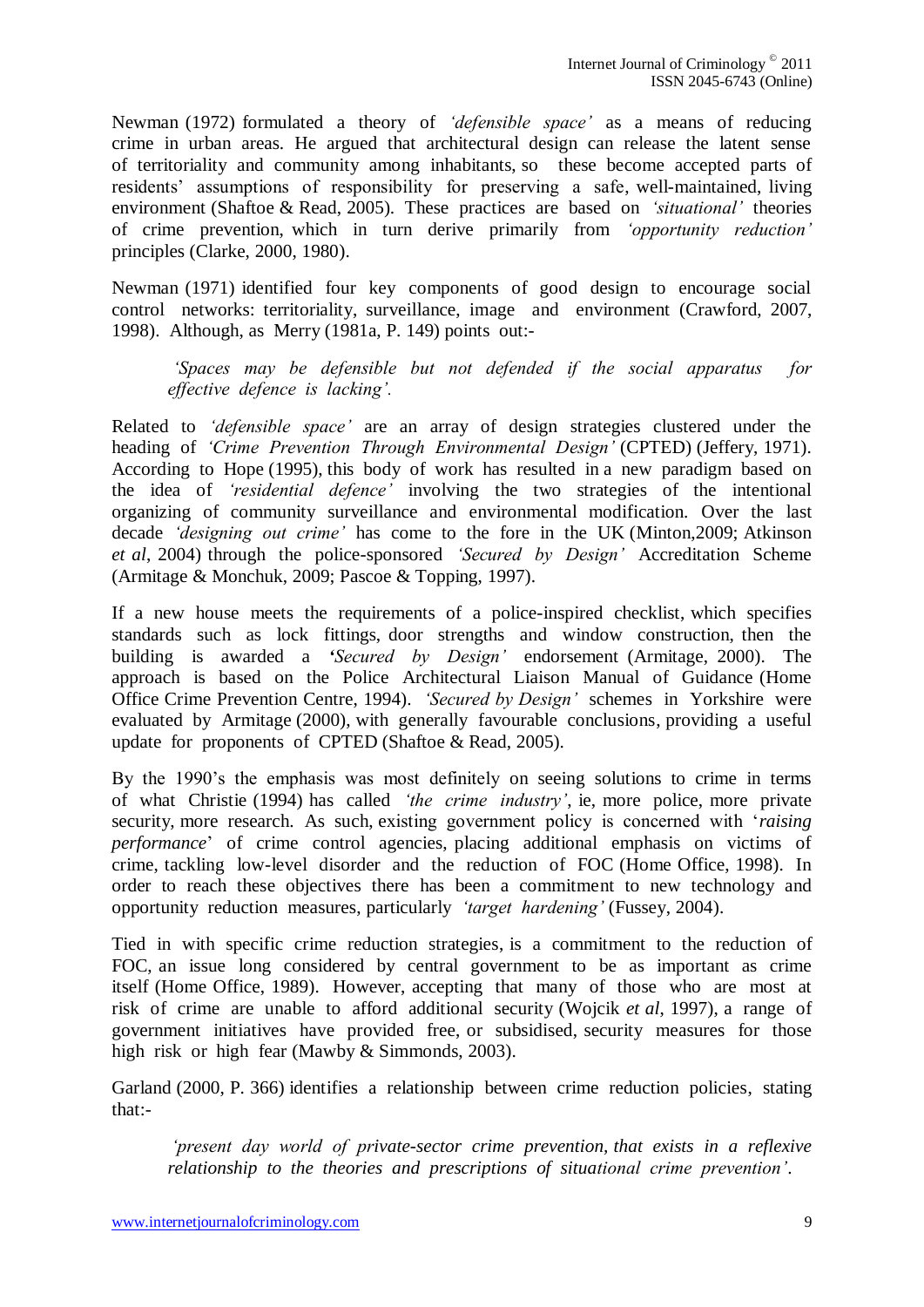As a result, these policies heighten public awareness about crime, and the reflexive relationship simultaneously enhances public perception of crime through the purchase of products to protect against it (Blakely & Snyder, 1997). Although, in areas where initiatives have been launched, there is mixed evidence on whether the public is reassured, partly because many people are unaware of the existence of such strategies (Eckblom *et al*, 1996).

The deployment of crime prevention technology is now so prominent as to appear almost ubiquitous, particularly in the modern urban landscape (Crawford, 1998; Loader, 1997; Krahn & Kennedy, 1985). Individuals, communities and businesses are increasingly turning to security hardware such as alarms, shutters, bars, gates, walls, lighting and surveillance cameras, to fortify homes, retail and industrial property (Loader, 1999; Nelson, 1998; Riger *et al*, 1982).

The British Crime Survey (BCS) shows that between 1992 and 2000 there was a marked increase in the percentage of households with security devices: households with burglar alarms rose from 13% to 26%; with double dead-locks from 61% to 75%; with window locks requiring keys from 52% to 75%; and with light timers/sensors from 22% to 50% (Kershaw *et al*, 2000). McCahill & Norris (2003) have *"guestimated"* on the basis of a survey in one London borough that there are as many as 4.2 million CCTV cameras in the UK, 1 for every 14 of the population.

A number of academics have begun to focus on *"security networks"* and the *"commodification"* of security and policing (Jones & Newburn, 2002; Shearing, 1996). As Loader (1997, P. 147) summarises:-

*"Security must now be taken to refer to a whole range of technologies and practices, provided not only by public bodies such as the police or local authorities, but also by commercial concerns competing in the market place."*

It has been argued that there is an "*inflationary logic*" inherent in the commodification of security (Ericson & Haggerty, 1997; Loader, 1997). New technologies of security may themselves stimulate insecurity and further demands for protection.

*"Wall, guards, conspicuous security devices and the like divide rather than build communities by separating and isolating their members."*

(Wortley, 1996, P. 128)

Although security hardware is *"sold"* on the basis that via deterrence it increases safety, the very visibility of such hardware is a regular reminder of "*insecurity*" (Minton, 2009; Spitzer, 1987). It is for this reason that Davis (1990, P. 224) argues:-

*"the social perception of threat becomes a function of the security mobilisation itself, not crime rates."* 

Rosenbaum"s (1988) research evidence confirms this view. If crime prevention through opportunity reduction becomes a fundamental part of everyday life, it will only communicate how transient and contingent security really is (Zedner, 2003b; Loader, 1999; Crawford, 1998). The pursuit of security has become an enterprise in its own right with a dynamic distinct from crime rates (Zedner, 2002). In this context the *'anxiety market'* generates its own paranoid demand (Lee, 2007).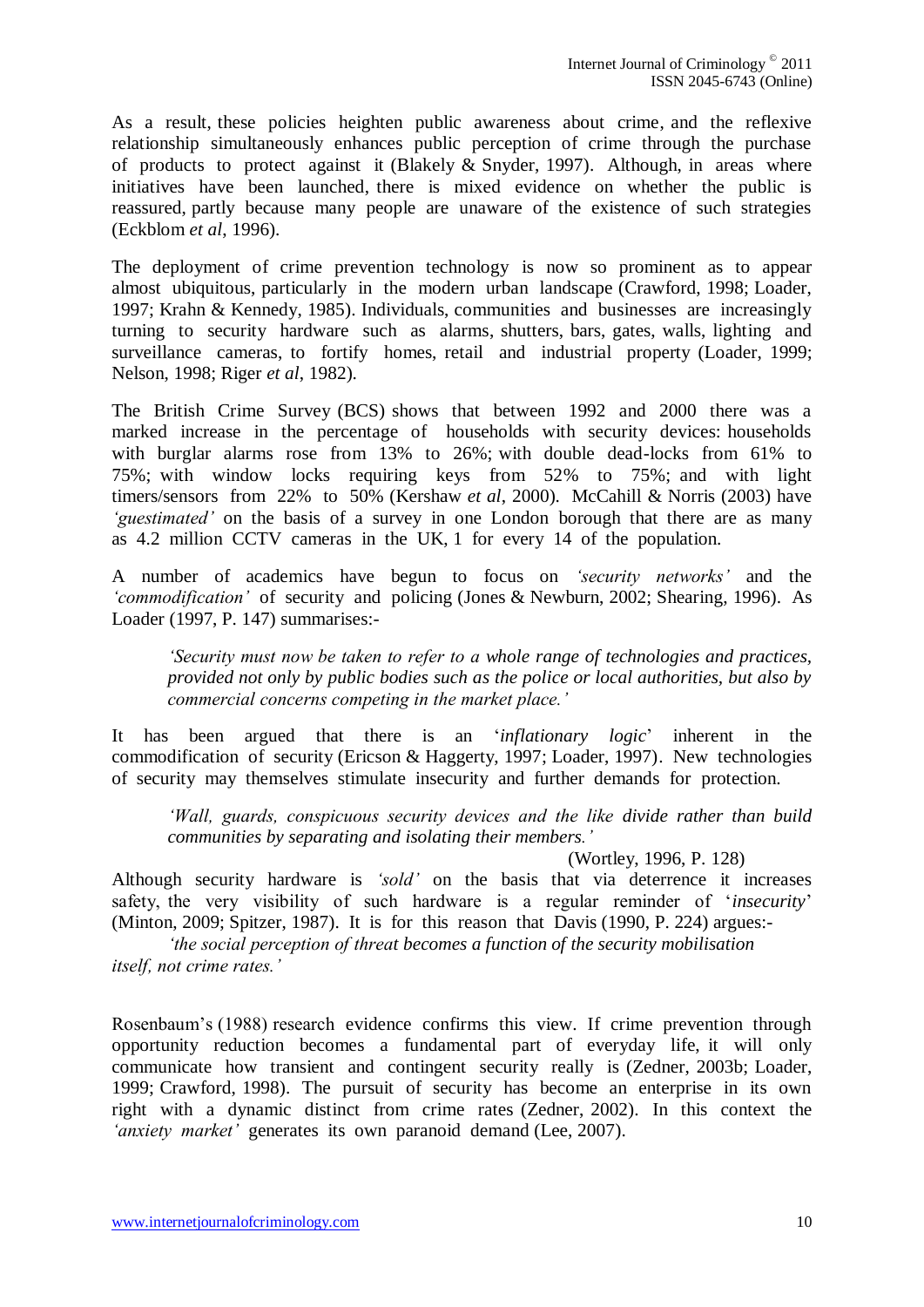The Cassels Committee (1994, P. 11) recognised this paradox, stating that:-

"*the increased proliferation of security devices may themselves increase feelings of threat".*

While Wortley (1996, P. 128) believes:-

*"At some point, then, situational crime prevention runs the danger of becoming counter-productive, creating the very social conditions which foster criminal behaviour".*

This security consciousness has been encouraged by Insurers and the commercial security industry, who have an obvious interest in maintaining levels of insecurity and fear (Lee, 2007; Zedner, 2003b; Garland, 2000) and defined by Hardy (2006) as the "*fear industry'*. Such companies first have to generate a demand for its products by stimulating and channelling people"s fear and anxieties in particular ways (Christie, 1994). Having been employed, or having had hardware purchased, security firms need also to sustain the demand for its products. McManus (1995) reports one security operative studied expressed concern at discovering that recorded crime rates in the local area were falling, in case this resulted in residents no longer requiring the product.

Research into private security in the U.K. reveals a lack of reliable data about the size and shape of the industry (George & Button, 1994). South (1988, p. 23) stated that:-

"*the only consistent and reliable statement that is continually made about the size and scope of the private security industry today is that it is hard to obtain consistent and reliable information about it".* 

By the mid-1990s it was estimated that there were in excess of 160,000 people employed in the private security sector in England and Wales, compared with 145,000 in public constabularies (Jones & Newburn, 1995). According to the Yellow Pages Business Database there were a total of 8259 businesses defined as providing security services in 1994/5. Slightly over one-quarter of these companies (2281) were classified as providing *"security services and equipment"*. A slightly larger number of companies (2547) were primarily engaged in providing electronic security equipment (Jones & Newburn, 1998).

Data indicates that the private security sector covers a range of activities including burglar alarms, investigation services, process serving, debt and rent collection, security consultancy, safes and locks, access control and CCTV (Newburn, 2001). It is this final service that has seen the most dramatic growth in recent years (Norris & Armstrong, 1999) and is the most visible difference between security in British cities and those in most other advanced economies (Urbaneye, 2004; Norris *et al*, 2004).

The driving forces behind the "*commodification*" of security are the "*subjective*" anxieties, fears and ontological insecurities (Giddens, 1990) which people experience and use to make sense of their personal biographies (Taylor, 1997). The result has been an explosion of "*difference*", in the fragmentation and pluralisation of identity and lifestyle (Young, 1999). Some academics note that a "*risk society"* has emerged as a result of *"disembedding"* (Giddens, 1990), whereby social relations are removed from localised contexts due to the increasing transition of people, capital and information (Castells,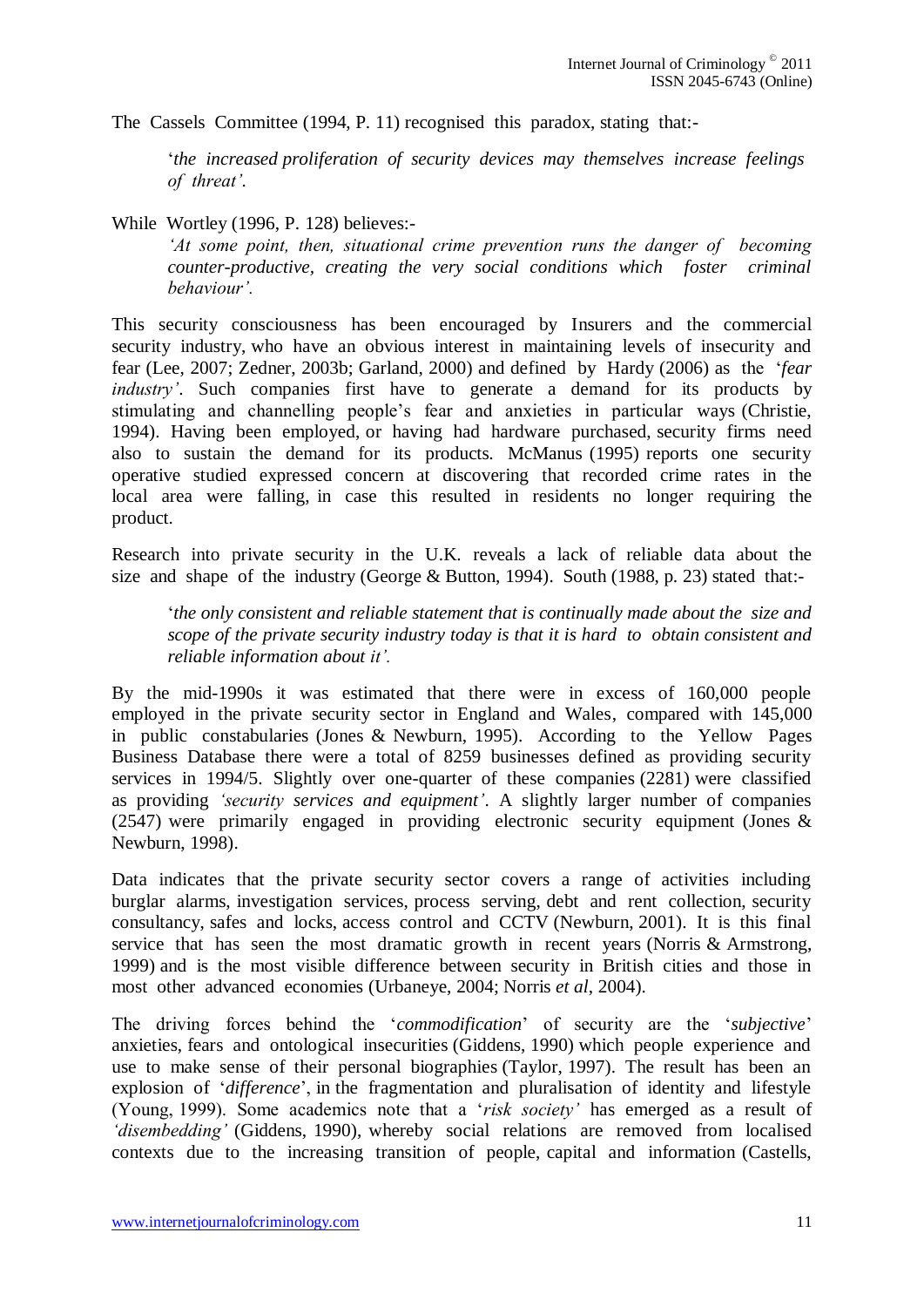1997). The ubiquity of risk has become a dominant theme in contemporary days, with virtually all aspects of human life now having an associated risk (Johnston, 2000).

O"Malley (1995) takes the view that SCP can be seen as a form of *"risk management'*. In recent times public and private security agencies have adopted techniques derived from commercial risk management (Wakefield, 2005; Raco, 2002). Risk based crime prevention places considerable emphasis on the collection, compilation and dissemination of information obtained through systematic surveillance of those at risk, or likely to cause risk (Feeley & Simon, 1994). SCP identifies the offender as a rational, calculating actor who is capable of assessing both cost and benefit of criminal activity, thus becoming a *"homo economicus"* or rather:-

"*a product of the insurance industry and an industry with a vested interest in situational crime prevention."* 

# (O"Malley, 1992, P. 264

The pursuit of security in its subjective sense, aims to improve quality of life by increasing individual and collective perceptions of safety. Zedner (2000, P. 202) believes that:-

*"It is a deep irony that, by alerting citizens to risk and scattering the world with visible reminders of the threat of crime, it tends to increase subjective insecurity."*

Security promises the state of psychological well-being associated with freedom from the fear and anxieties attendant upon assessing and attempting to avoid risk. The subjective condition of security is not necessarily correlated with the objective condition of absolute risk (Jefferson & Holloway, 2000; Walklate, 1998). Subjective security is enhanced or diminished by many factors aside from crime. Explanations have variously focused on economic vulnerability (Pantazis, 2000), age and gender (LaGrange & Ferraro, 2006; Warr, 1990), political assurances (Hale, 1996), media representation (Reiner *et al*, 2000; Gerbner *et al*, 1994), and phobias (Clarke, 2004).

Research has shown that situational techniques have resulted in tangible crime reduction successes (Pease, 1997; Graham & Bennett, 1995). Pease (1994, P. 664) has noted that the attention given to the immediate context of a crime, such as what shapes immediate behaviour, has proved to be *"remarkably fruitful in generating crime prevention ideas"*.

"*Target hardening"* is particularly effective in reducing residential burglary (Mirrlees-Black *et al*, 1998). Homeowners benefit by installing and using security devices (Clarke, 2000, 2005). Non-victims have better levels of security than victims of burglary, and homes with superior security are more likely to be subjected to attempted burglaries, rather than completed ones (Evans, 2001). Walker *et al* (2006) noted, households with simple security measures such as deadlocks and window locks were ten times less likely to be the victims of burglary. The International Crime Victimisation Survey (ICVS) has established a similar pattern for industrial societies as a whole (Mayhew & van Dijk, 1997).

However, there is concern that situational approaches, especially in their *"target hardening"* categories, breed a *"fortress society"* leading people increasingly to retreat behind locked doors, gates and shutters, in "*defensible spaces"* (Bottoms, 1990; Weiss, 1987). It may encourage what Lasch (1980, P. 25) has referred to as "*privatism*", a form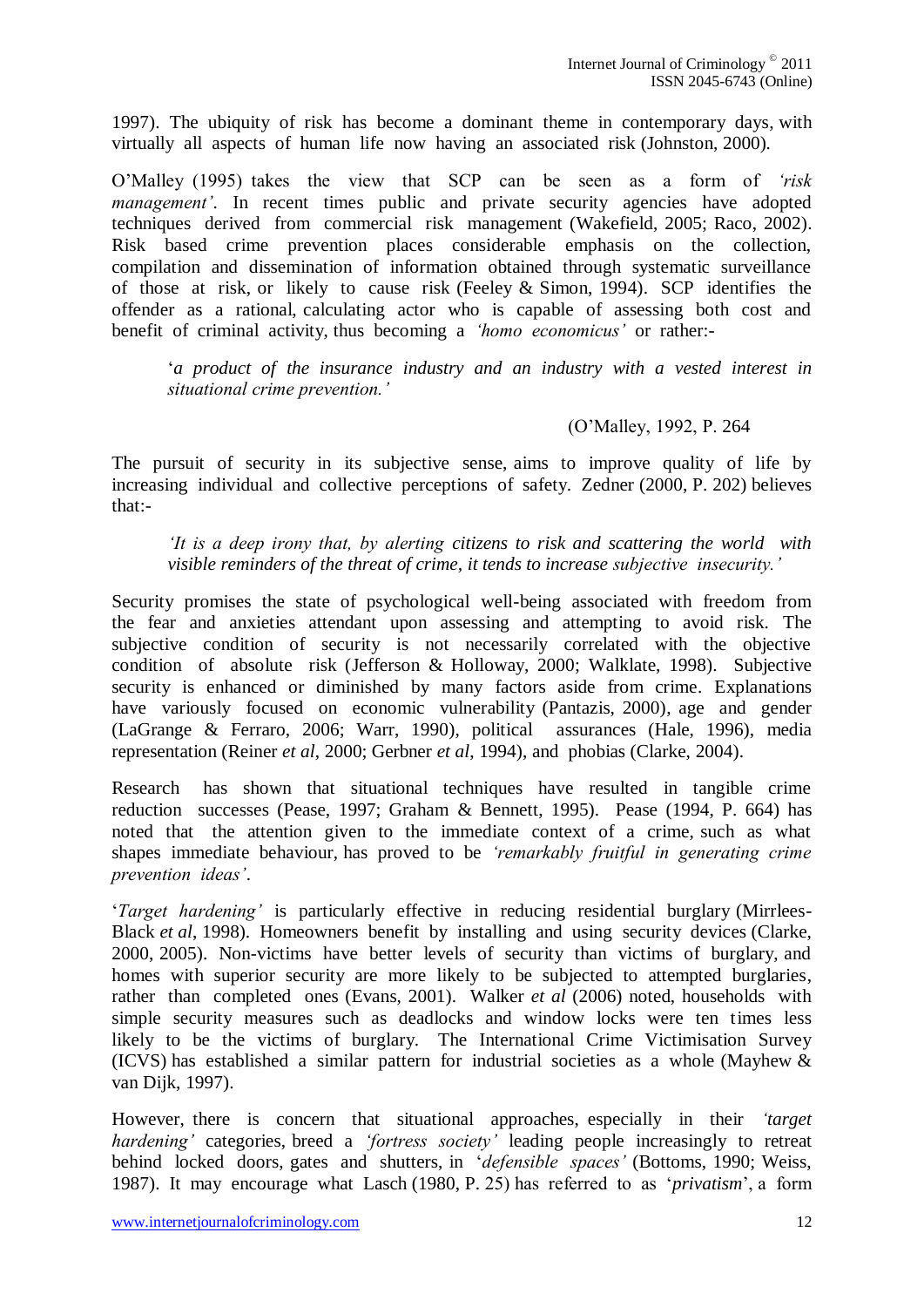of introspective pre-occupation with the safety and care of the self, resulting in both social and spatial withdrawal.

The geographic polarisation of rich and poor has been a significant feature of the socio-economic transition in Britain over the last thirty years (Wilkinson & Pickett, 2009; Dornan *et al*, 2004). A problematic aspect of social divisions of wealth and power however is the way they fuse with concerns about *"security"* and the newfound sense of people"s own responsibility to prevent or avoid risk (Hughes, 1998).

In turn this may lead to a growing alienation of the population and gradual destruction of community life (Clarke, 2000). Whether the fears of such individuals are "*real*" or "*imagined*", it is hardly a formula for sustained personal well-being (Berki, 1986). Locks, gates, shutters, and fences are the tell-tale signs of a frightened and troubled people. Some commentators believe that:-

*". . . situational crime prevention engenders public fear and distrust, and encourages the development of a siege mentality."* 

#### (Wortley, 1996, P. 128)

This can produce *"spirals of ghettoisation"* (Crawford, 1997), whereby communities increasingly form themselves, and construct boundaries, around concerns and anxieties relative to to crime (Crawford, 1998). The growth in the number of "*gated residential developments"*, *"fortified enclaves"* and other forms of private space (Clarke, 2005) are the most obvious expression of this dynamic (Smith-Bowers & Manzi, 2006). These developments are increasingly found at the extremes of the social spectrum, in areas both wealthy and deprived (Minton, 2009; Von Hirsch & Shearing, 2000; Davis, 1990).

Davis (1990, P. 228) argues that society lives increasingly in *"fortress cities"*, brutally divided between *"fortified cells"* of affluent society and "*places of terror"*, where the police battle the *"criminalized poor"*. On the other hand, according to Clarke (2000), much situational practice has had exactly the opposite effect, strengthening community ties and reinforcing social controls, enabling people to keep an eye on the neighbourhood around their homes.

Crime and FOC do not have a uniform distribution in time or space, but tend to concentrate in specific areas and at particular times (Evans & Fletcher, 2000). These concentrations of both fear and crime have been termed *"hot spots"* (Maltz *et al*, 1990). *"Hot spots"* of both the incidence and fear of crime can be linked to feared features and opportunities for crime. Such site specific features, acting simultaneously, may heighten fear or support the occurrence of criminal acts (Eck *et al,* 2005; Nasar & Fisher, 1993).

Research on the determinants of fear of crime has long noted that there are environmental cues that increase personal levels of fear and insecurity (Warr, 2000, 1990). Humans are visually sensitive to the environment and subjectively feel more or less safe depending on surrounding physical and social cues (Nasar & Fisher, 1994; Pain, 1997). There is a sizable and growing literature on individual perception of generic "*danger cues*", social and physical incivilities and disorder being influential in reported levels of personal fear (Perkins & Taylor, 1996; Hale, 1996; Taylor & Hale,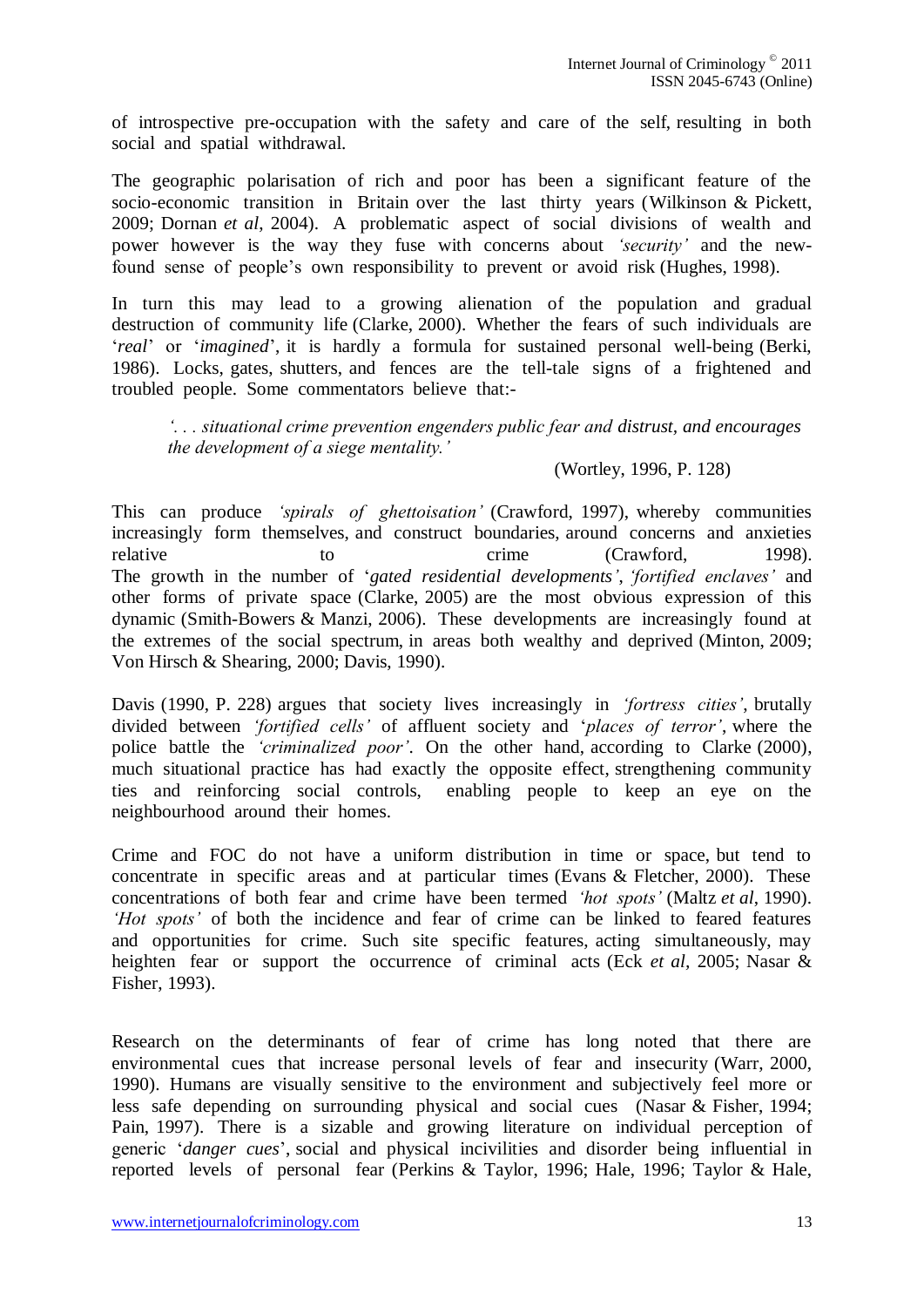1986). These may include vandalism, graffiti, litter, noisy neighbours and/or acts of perceived anti-social behaviour (LaGrange *et al*, 1992). Taylor & Hale (1986) suggest that incivilities, or *"signal crimes"*, increase insecurity because they signify the potential for victimisation and are seen to reflect social disorganisation, a lack of social cohesion and trust, along with an unstable neighbourhood in decline. These are closely interrelated, complex concepts that also have a multitude of meanings and interpretations.

According to Killias (1990) most individuals orient themselves through their vision, rather than through other senses, when they enter an area or are confronted with a situation. Goffman (1971, P. 242) observed that within the immediate environment:-

*"individuals seem to recognize that in some environments wariness is particularly important, constant monitoring and scanning must be sustained, and any untoward event calls forth a quick and full reaction."*

Researchers have found that within the fear-generating process, individuals scan the immediate environment for cues, sequences of cues, and clusters of cues to danger or risk of physical threat or harm (Brantingham & Brantingham, 1993; LaGrange *et al*, 1992). Such signals serve as early warning signs of impending danger because people have learned through experience to associate them with things they fear, such as a dangerous or threatening environment (Fisher & Nasar, 1995).

Merry (1981b) found that narrow, enclosed pathways appeared dangerous to respondents, whereas open areas with good visibility seemed safe. These cues construct a cognitive map that helps an individual identify certain types of situations or places that facilitate crime and assess vulnerability (Yin, 1985) or perceived risk (Ferraro  $\&$ LaGrange, 1987). Cognitive psychologists, have found much support for the notion of mental maps of an environment or area (Heckhausen, 1991). However, the extent to which such perceptions are influenced by the adoption of SCP measures is largely unknown (Evans, 2001; Barbaret & Fisher, 2009). The few existing studies that examine security measures and FOC provide mixed results. Some studies even show an increase in FOC with security awareness (Barbaret & Fisher, 2009; Williams & Ahmed, 2009; Ditton, 2000; Nelson, 1998).

CCTV systems are designed to serve a number of functions (Williams, 2007; Gill & Spriggs, 2005), with reductions of FOC being a stated objective since inception (Honess & Charman, 1992). Gill & Spriggs (2005, P. 44) describe reducing FOC as one of CCTV"s *"main objectives"*. However, findings in relation to CCTV and public reassurance are complex and mixed. For example, Ditton (2000) found that respondents prospectively estimated a reduction in FOC (safety) after the introduction of CCTV to Glasgow city centre. Despite this, when the system was installed no significant differences emerged in FOC, a pattern that paralleled results in two other control locations. Interestingly however, *"recorded"* crime increased in Glasgow after CCTV was installed there.

More recently, Gill & Spriggs (2005) undertook a major evaluation of CCTV at 14 sites across England and Wales. Overall results showed people did not feel safer after the installation of CCTV and arguably fear can only be reduced when citizens are aware that cameras are in place. Awareness of CCTV varied in the sites studied between 61 and 97 per cent and the same research gave very contrasting evidence. Those who were more aware of the cameras were more worried about crime, not the opposite, suggesting that this may be due to the way in which the assumed need for crime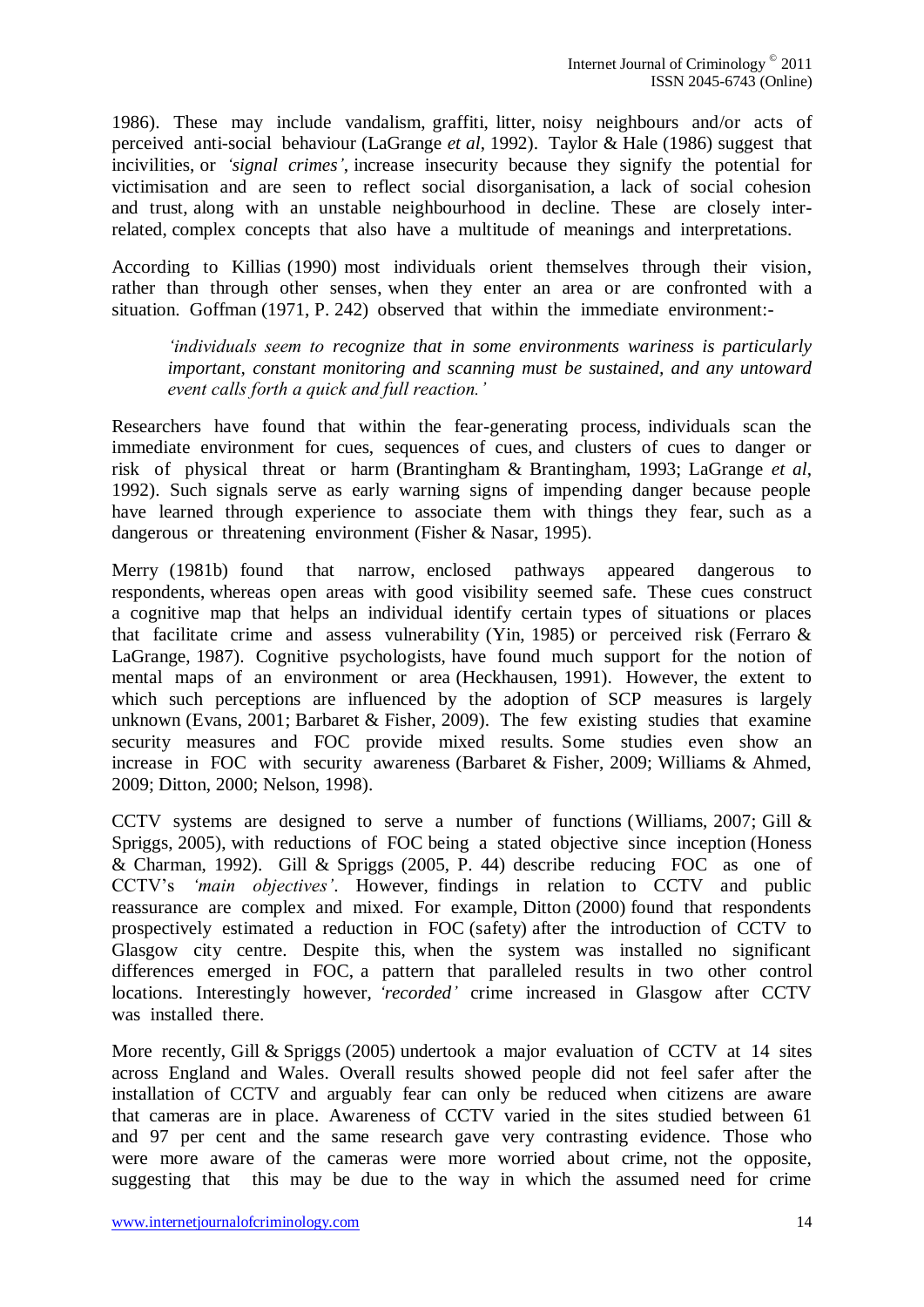prevention measures is indicative of a high localized crime rate. On the other hand, Smith & Cornish (2006) believe this may be because cameras often replace people. The public are unsure of the reaction time of technology, as opposed to a police or security presence.

Using data from the National Crime Survey (NCS), Lab (1990) reported that fear had little impact on different crime prevention areas such as personal protection, property protection, personal security, surveillance and/or avoidance. In line with Lab"s findings, Zhao *et al* (2002) found that public participation in community crime prevention did not reduce FOC either.

A recently published meta-analysis of existing "*Neighbourhood Watch"* evaluations revealed considerable variation in its effectiveness, both in the United States and United Kingdom (Bennett *et al,* 2006). Interestingly some of the most carefully controlled studies show increases in FOC among residents following initiation of the programme (Rosenbaum, 1987). Schweitzer *et al* (1999) also found that the density of *"Neighbourhood Watch"* signs increased FOC within American urban locations. More recently, experiments conducted by Schultz & Tabanico (2009) consistently found the potential for publicly posted *"Neighbourhood Watch"* signs to produce increased fear and worry about victimisation. Findings suggest that the information printed on the sign conveys the message that *"crime is a problem here".*

Similarly, evaluative research on specific security measures gives mixed results. Hirschfield *et al* (2004) found that the number of security measures and residents' perceptions of safety within the home were unrelated, whether during the day, evening or at night. Evans (2001) examined fear of burglary and the presence of a number of home security devices, finding that security measures alone do not reduce fear of being burgled. The only statistically significant relationship found in the study was a positive correlation between fear of burglary and the possession of door chains (Evans, 2001, P. 37).

A study of a target-hardening scheme in Plymouth also found that residents whose homes were equipped with security features, ie, that are *"homesafed"*, were no less likely to be worried about being burgled than those homes without it (Mawby & Simmonds, 2003). Nelson (1998) examined the impact of security shutters, a dimension of crime prevention favoured by retailers on perceptions of safety, in Cardiff, Gloucester and Worcester city centres, finding that the presence of security shutters increased fear among city centre users.

Research has shown that a well-lit area is perceived to be less dangerous than one that is dark (Nasar & Fisher, 1993). Atkins *et al* (1991) and Ramsay & Newton (1991) found that lighting reduced fear, but not crime. Painter (1996) evaluated a series of lighting projects and found that *"sensitively deployed"* street lighting reduced pedestrians" fear of physical attack after dark. A meta-analysis of street lighting evaluations in both the United Kingdom and United States, found that lighting reduced both crime and fear (Farrington & Welsh, 2002). More recent research highlights the need for continuing to examine specific levels and types of lighting, as they influence crime and fear (Cozens *et al*, 2003).

The nature of the physical environment (non-personal determinants) can play a part in the heightening of fear, through salient deterrent measures (Nelson, 1998). At a microspatial scale, *"fear generators"* or *"danger cues"* can include evidence of criminality,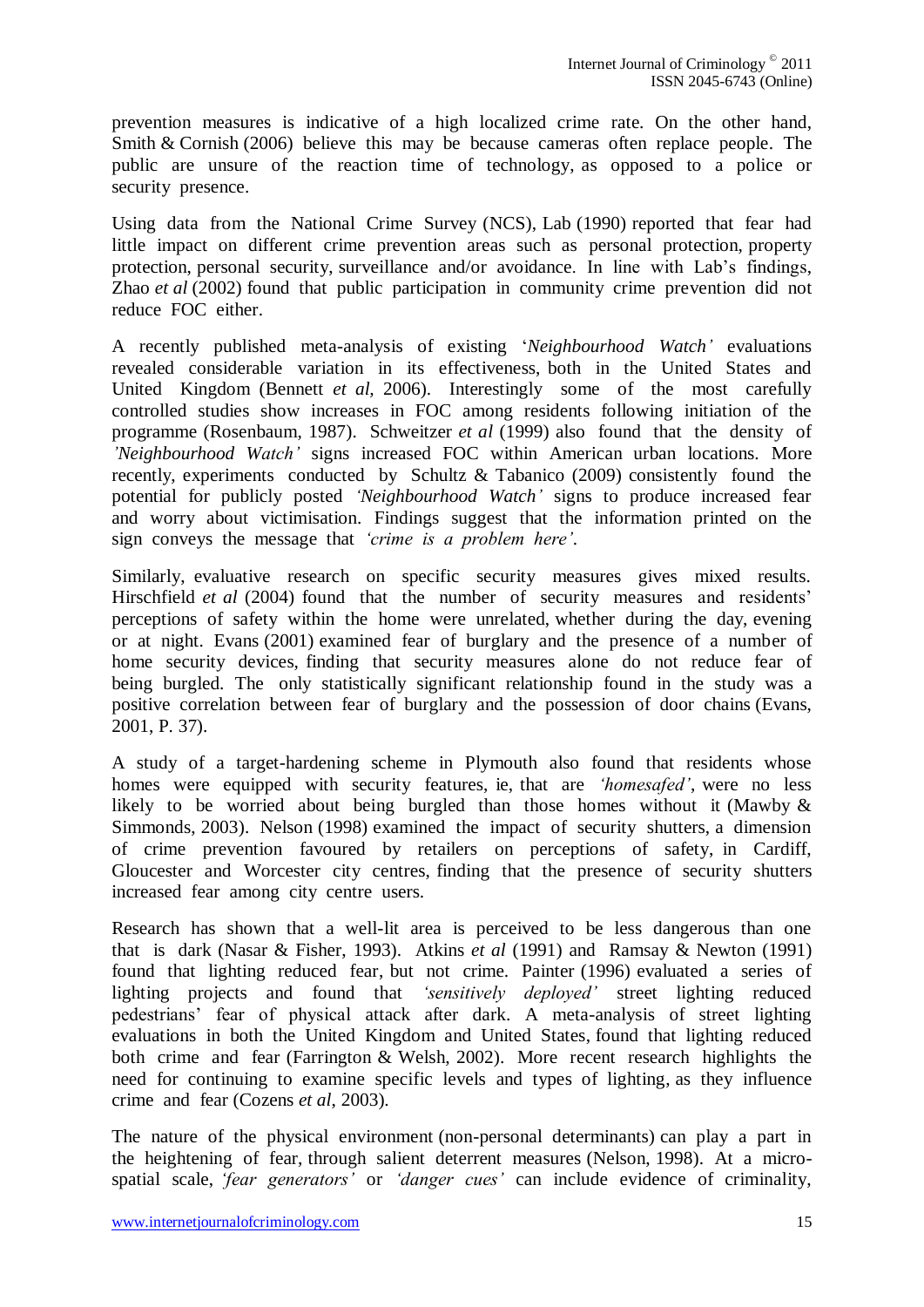and it may be that SCP measures, as well as offering reassurance, act as a situational cue indicating the extent to which others within a location pose a danger to the self and are not to be trusted (Williams & Ahmed, 2009; Wood, 2006).

Indices of Deprivation indicates that there is an acute problem of social deprivation in Blackpool. It was ranked 12<sup>th</sup> out of 354 local Authorities in England in 2007 (Newton *et al*, 2008). Recorded crime rates were high relative to the average for England and Wales. Violent crime stood at a level double the Lancashire and national averages. Consequently, there is a very high perception of antisocial behaviour within Blackpool; over six times the rate for England (Bsafe, 2007). In an effort to overcome these problems there has been both temporal and spatial analysis of crime data for the area (Newton *et al*, 2008). It can be argued that this has led to a visible increase in the use of SCP measures in Blackpool. In particular the proliferation of both CCTV and Alley-gating; the installation of lockable gates across alleyways (Armitage  $\&$ Smithson, 2007; Bowers *et al*, 2004).

# <span id="page-15-0"></span>**AIM:**

Security measures are largely based on the SCP model (Barbaret & Fisher, 2009), a predictor for reducing opportunities of crime, rather than influencing or reducing FOC. SCP measures anticipate the reaction of an offender, but not necessarily whether potential victims will react favourably to them (Cornish & Clarke, 2003). Therefore, the aim of this research is to explore how psychological vulnerability varies situationally and by investigating how far these perceptions are influenced by levels of neighbourhood security/SCP measures. Nelson"s (1998) research concerning the impact of security shutters on perception of safety in the city-centre, employed both an extensive random on-street questionnaire survey of 1,564 respondents, and in-depth interviews with 60 of the sample. The researcher adapted this method, although on a smaller scale, due to timeline and scope of the investigation

# <span id="page-15-1"></span>**HYPOTHESES:**

The following hypotheses were tested;

 $H_1$  There will be a correlation between psychological vulnerability and physical cues.

H0 There will be no correlation between psychological vulnerability and physical cues.

H<sup>2</sup> There will be a correlation between age and physical cues.

H0 There will be no correlation between age and physical cues.

 $H_3$  There will be a correlation between age and psychological vulnerability.

 $H<sub>0</sub>$  There will be no correlation between age and psychological vulnerability.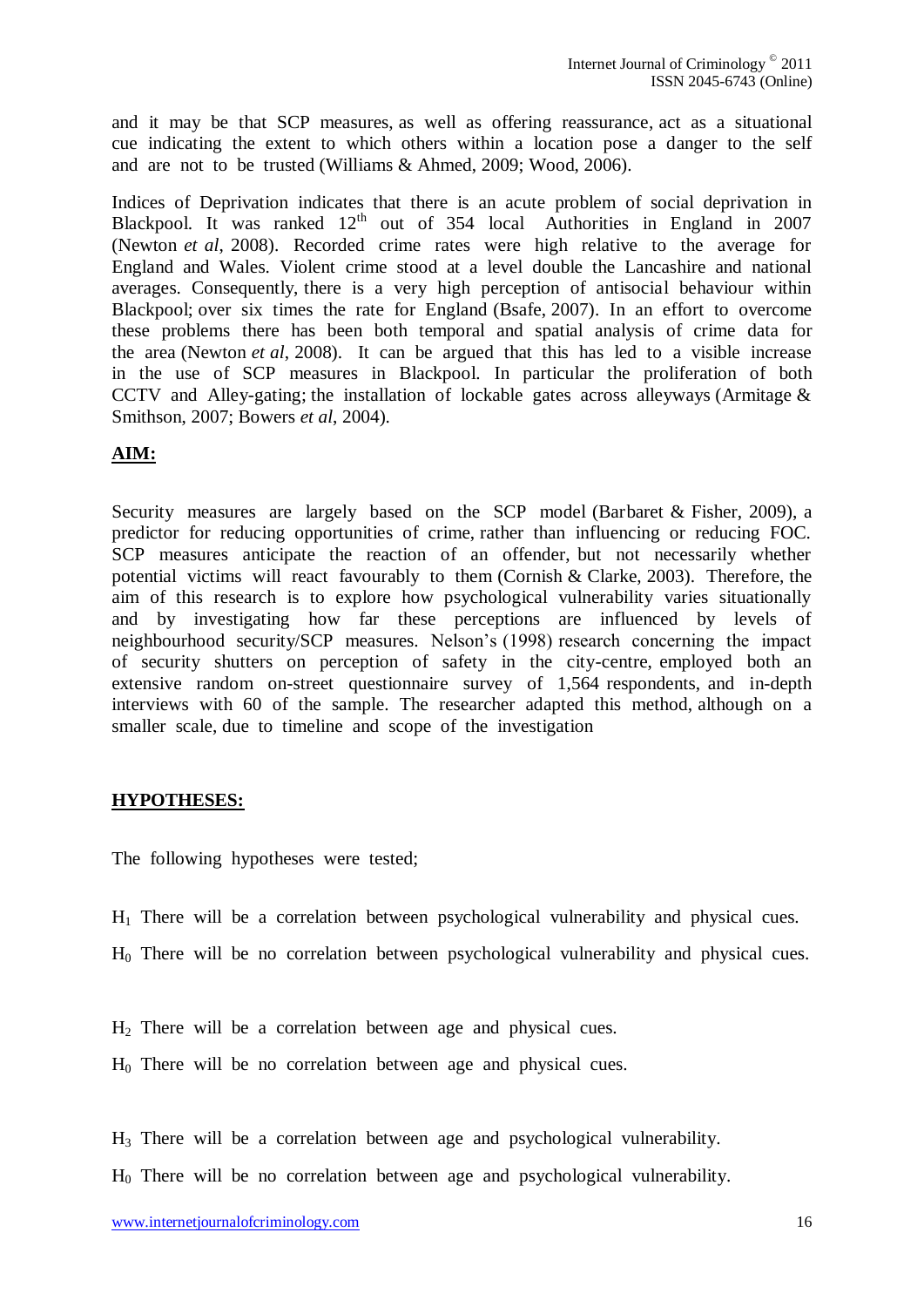H4 There will be a significant difference between males and females and their recognition of physical cues.

 $H_0$  There will not be a significant difference between males and females and their recognition of physical cues.

H5 There will be a significant difference between male and female perception of psychological vulnerability.

H0 There will be no significant difference between male and female perception of psychological vulnerability.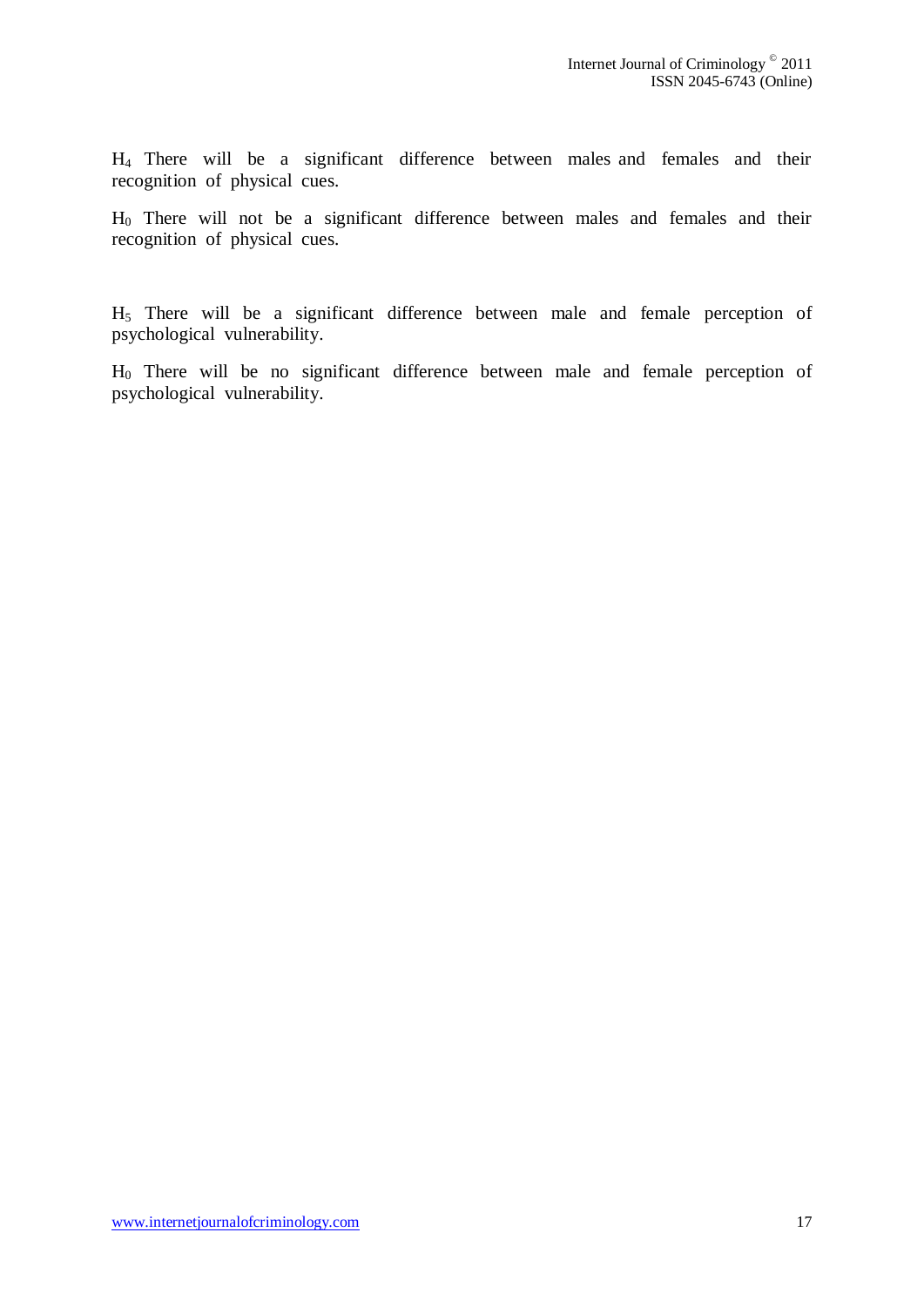#### *METHOD*

#### <span id="page-17-0"></span>*"Quite an experience to live in fear, isn"t it? That"s what it is to be a slave!"*

#### *Roy Batty (Bladerunner)*

#### <span id="page-17-1"></span>**DESIGN:**

Research upon the fear of crime has grown substantively over the last thirty years (Lee & Farrell, 2009; Farrall & Gadd, 2004; Smith & Torstensson, 1997; Rosenbaum, 1987). From inception this field has, up until recently, relied almost exclusively upon quantitative data collection, suggesting, that fear of crime is a prevalent social problem. However, doubts about the nature of the instruments used to investigate this phenomenon have raised the possibility that the fear of crime has been significantly misrepresented (Farrall *et al*, 1997).

As a result, current research employed both quantitative and qualitative methods to "*achieve comprehensive understanding"* (Morse & Chang, 2003) and provide a holistic perspective on the research question. Initially quantitative data was collected using questionnaires and statistically analysed. Semi-structured interviews were then utilised to gather qualitative data and these were transcribed. Interpretative Phenomenological Analysis (IPA) was employed to investigate the information supplied. Some academics argue that researchers should not become too detached from their participants, and that there should be a move away from abstract concepts (Smith *et al*, 2009), such as, *"fear of crime*. IPA explores people's life experiences, perception of events and how sense is then made of the situation (Shaw, 2010). The researcher believed the use of IPA would therefore give optimum results when trying to gain insight into participants perception, experience and understanding of events occurring around them, specific to the impact of SCP/security measures on feelings of psychological vulnerability.

For IPA, like other phenomenological approaches, there is nothing more fundamental than experience and the primary concern is uncovering/expressing/illuminating individual subjective experience (Eatough & Smith, 2008). IPA assumes that reality exists, but that our access to it is never direct. The only way to access these events, is through the particular perspective of the person describing them at a particular place and time (Smith *et al*, 2009). The researcher interviewed four participants selected from the sample who responded to the questionnaire. IPA of the transcribed interviews allowed for themes to be identified.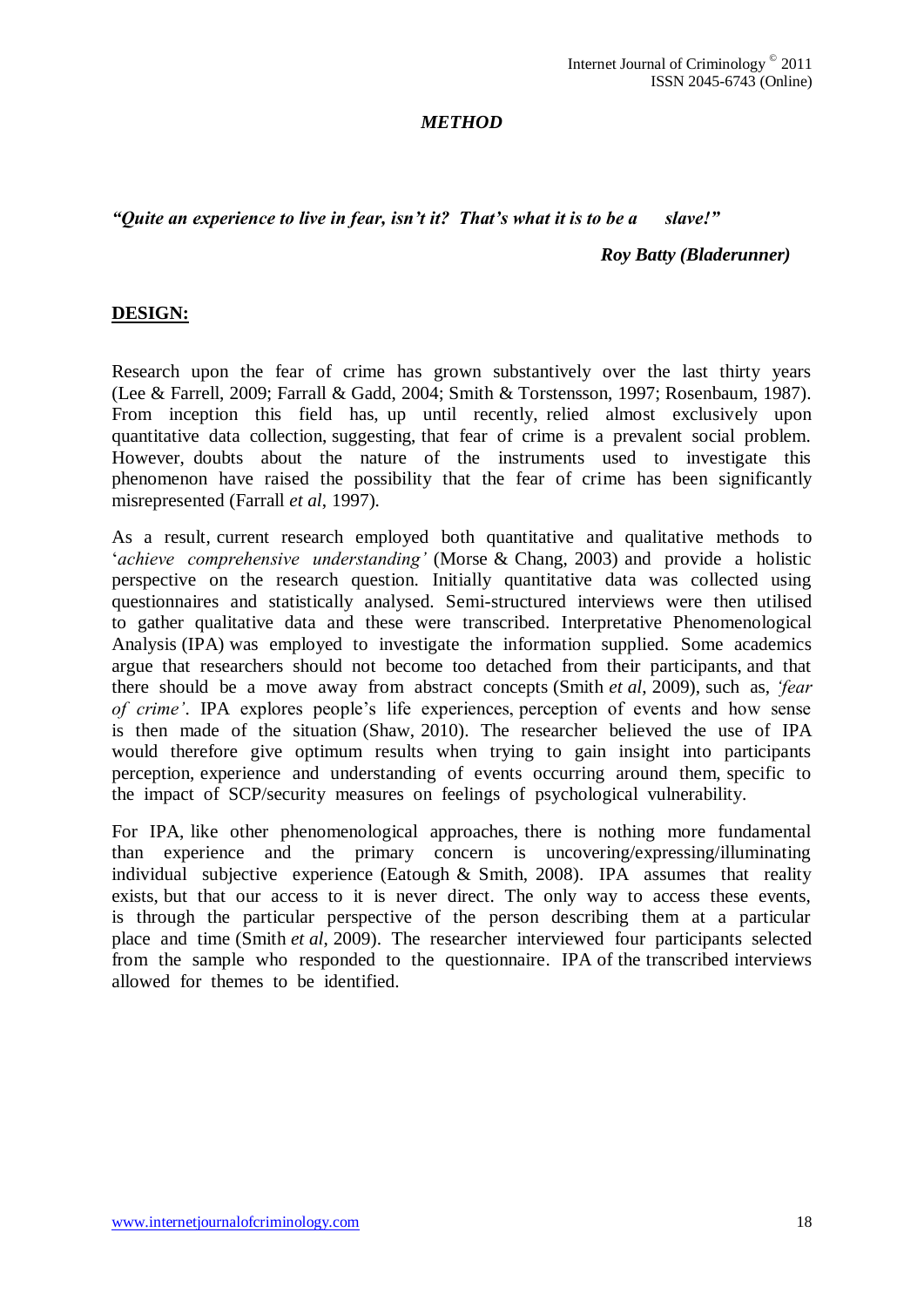Triangulation is a synthesis that includes ideas from qualitative and quantitative research. It is thought to help validate the claims that might arise from initial questionnaire surveys (Denscome, 2007). According to Blaikie (1991) the deficiencies of any one strategy can be overcome by combining methods and thus capitalising on their individual strengths. Some academics argue that the convergence of findings stemming from two or more methods:-

*"enhances our beliefs that the results are valid and not a methodological artefact."*

#### (Bouchard, 1976, p.147)

It has been argued that mixed methods research is the third methodological paradigm, that will often provide the most informative, complete, balanced and useful research results (Johnson *et al*, 2007). Altrichter *et al*, (2008, P. 147) contend that triangulation:-

"*gives a more detailed and balanced picture of the situation".*

As a result, the researcher believed that the validity and credibility of the current findings were enhanced.

The method adopted for this research employed both questionnaire surveys and semistructured interviews with members of the public, in order to investigate their perceptions of risk. Initially the researcher utilised a questionnaire survey with an opportunity sample of participants, aimed at assessing public behaviour, experience of neighbourhood crime and disorder, and perceptions of risk. The results of the questionnaire survey revealed if, and to what extent, the area was associated with risk to personal safety in the minds of the people surveyed. It also allowed the researcher to recruit participants for the semi-structured interviews.

The semi-structured interviews were digitally recorded, the procedure of which being explained to each participant prior to beginning and their consent obtained. The digital recording device was totally inconspicuous, no larger than a mobile phone and placed discreetly. No separate microphones were required and it was therefore of minimal distraction to the interviewee, allowing for a less formal and unobtrusive atmosphere, while maintaining the integrity of the research. The recording was later transcribed using a computer.

The researcher took all necessary steps to ensure the physical, social and psychological well-being of all participants and that they were not adversely affected by participation in the research process (British Society of Criminology, 2006). This was done by ensuring that no question asked would create fear in participants, or lead them to recount negative experiences. Consideration was given to the possibility that the research experience could be a disturbing one, particularly for those who may have been vulnerable by virtue of factors such as age, social status or powerlessness.

The participants were informed of their rights to both withdraw from the research process and to withdraw information already obtained. Where appropriate information about support services was made available. Consent was obtained prior to the start, and all participants were fully debriefed at the end of the research process and offered the opportunity to obtain a copy of the research results. The researcher endeavoured to be honest and accurate during all aspects of the research so as not to bring the college into disrepute (British Society of Criminology, 2006).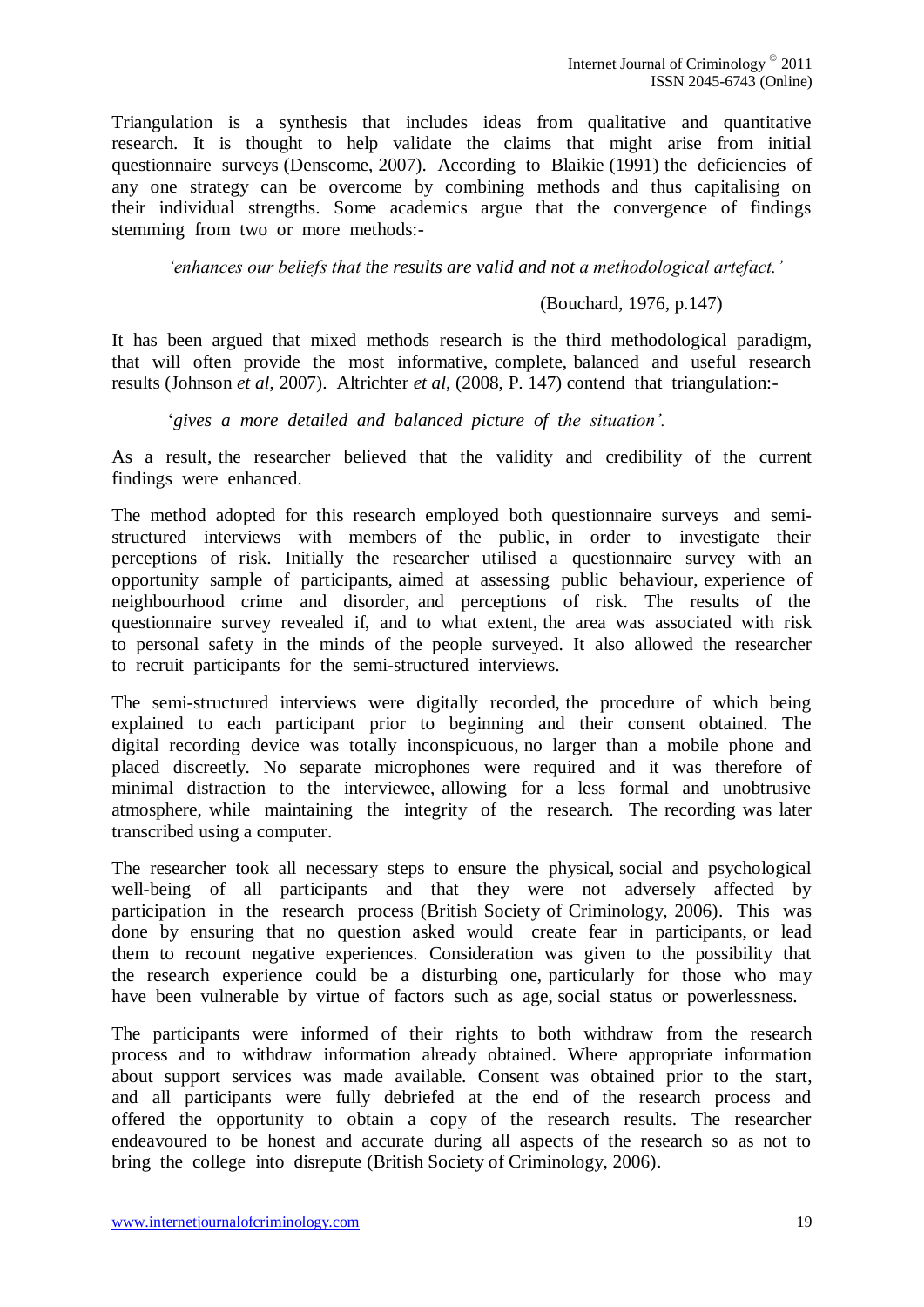# <span id="page-19-0"></span>**PARTICIPANTS:**

Thirty two respondents took part in this research, drawn from an opportunity sample of residents from various geographical areas within Blackpool. All participants were approached between 9.00am and 5.00pm over a two-day period in March 2011. The sample comprised 17 male and 15 female participants, aged between 18 and 76 years. The mean age was 38.8125. This type of convenience sampling design has been criticised because of its limitations in terms of generalizability of results (Babbie, 1990). However, the researcher decided that this method was adequate, as it allowed access to a larger sample population easily and quickly. All participants who agreed to take part gave prior informed consent.

# <span id="page-19-1"></span>**MATERIALS:**

A questionnaire was completed by respondents in order to gather non-parametric data for statistical analysis (Appendix i). The questionnaire asked residents how aware they were of a number of SCP/security measures in their neighbourhood, while also seeking to assess psychological vulnerability through experience of neighbourhood crime and disorder, along with perceptions of risk. The questionnaire allowed the researcher to select four participants from the original sample to take part in semi-structured interviews. The consent form was attached to the questionnaire (Appendix).

A Likert scale was employed in respect of attitude questions, using a summated rating approach in order to gauge intensity of feeling. This gave both a strength and direction to the attitude measurement (Brace, 2004). By varying the positive or negative orientation of the statements, the researcher sought to minimize bias. Statistical analysis was used to determine if a reciprocal relationship existed (Cohen, 1988) between physical security measures and the extent to which these made respondents feel less safe psychologically.

The semi-structured interviews followed an interview schedule consisting of themes for discussion (Appendix ii). The interviews were guided by the schedule rather than dictated by it, permitting flexibility in how and what order questions were asked, allowing the researcher freedom to explore participant's interests or concerns. An Olympus VN-2100PC digital voice recorder was used for each interview. Interviews were transcribed at a later date using a computer (Appendix, iii).

#### <span id="page-19-2"></span>**PROCEDURE:**

A pilot study was undertaken on a group of volunteers who were similar to the target population, to identify any practical problems in the following research procedure. The feedback showed that the questionnaire was uncomplicated and easy to complete. Therefore no amendments or alterations were required to the design. The questionnaire proceeded pro forma (Appendix, i).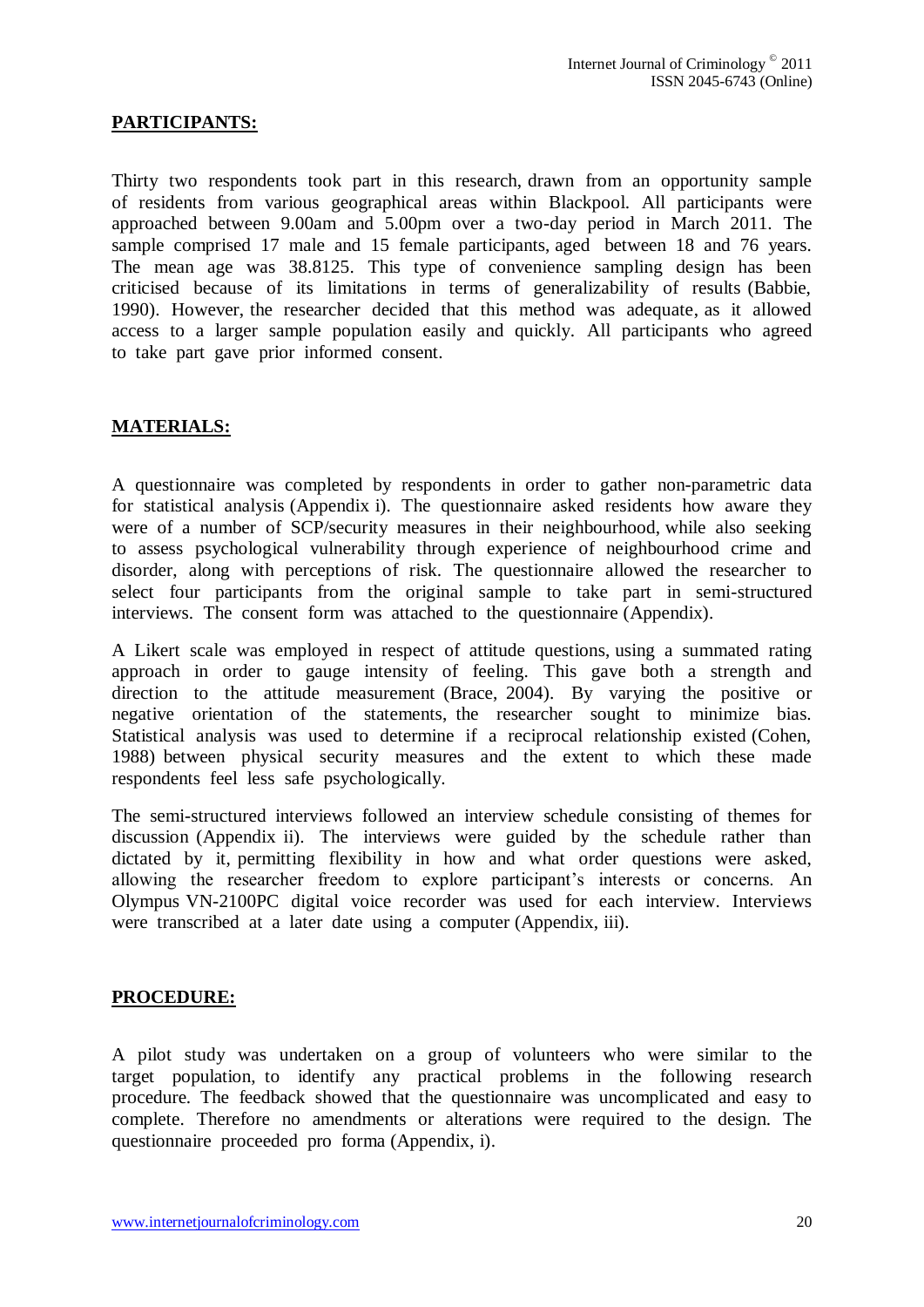Potential respondents were approached by the researcher in busy public spaces within Blackpool. To control for demand characteristics the purpose of the research was described as involving "*people"s impressions of others and the environment"*. This was done because participants will often strive to be *"good subjects"* and change their behaviour to conform to the researchers expectation (Orne & Evans, 1966). After receiving informed consent, participants were asked a number of questions. The researcher then completed the questionnaire on behalf of the participants.

The questionnaire was operationalised in order to quantify participants perceptions. Ten questions were used, five relating to physical cues, and five relating to psychological vulnerability. These were scored according to a Likert Scale which allowed statistical analysis. Finally, all respondents were thanked and debriefed and asked if they would take part in an interview at a later date.

The semi-structured interviews were carried out over one day in April 2011, at respondents homes. The researcher believed that this allowed for a relaxed informal atmosphere. The interviews lasted between 30 to 45 minutes with a mean time of 39 minutes. Prior to commencing each interview an assurance was given that no identifiable names, addresses or distinguishing features would be used in the reporting of the data. The researcher felt that it was vital for participants to feel satisfied and confident that complete confidentiality would be maintained at all times, both in reporting and retention of interview transcripts. Interviewees were informed that all recordings and records of the interview process would be destroyed on completion of the research. Finally, it was explained to the participant that if at any time they felt uncomfortable with any aspect of the interview, including questions being asked, they could request the researcher to stop and could withdraw from the study.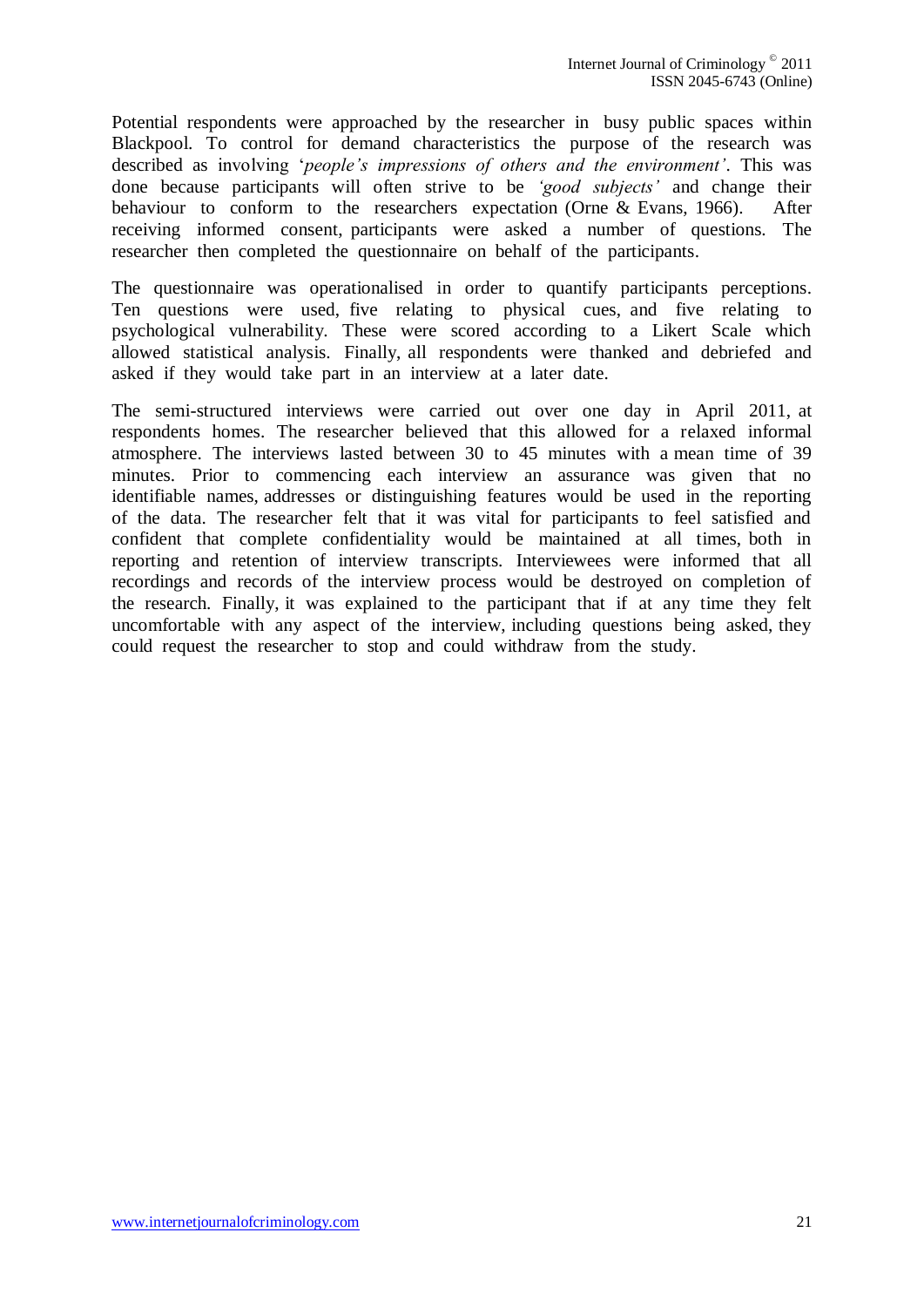# *RESULTS*

# <span id="page-21-0"></span>*"Never could an increase of comfort or security be a sufficient good to be bought at the price of liberty"*

#### *Belloc, 1870-1953*

#### <span id="page-21-1"></span>**Table 1: Central tendency and dispersion of vulnerability scores**

|                                    | Mean Score | <b>Standard Deviation</b> |
|------------------------------------|------------|---------------------------|
| <b>Female: Vulnerability Score</b> |            |                           |
| Male: Vulnerability Score          | 11.412     | 4.43                      |
| <b>Overall Vulnerability Score</b> | 10.28      | 4.66                      |

Table one demonstrates that there is no consistent difference in the vulnerability scores for females and males. Interestingly males score higher for vulnerability than females which is unexpected.

#### <span id="page-21-2"></span>**Table 2: Central tendency and dispersion scores**

|                                    | Mean Score | <b>Standard deviation</b> |
|------------------------------------|------------|---------------------------|
| Female: Physical Cues Score        |            | 4.720775                  |
| Male: Physical Cues Score          | 13.76471   | 8.004135                  |
| <b>Overall Physical Cues Score</b> | 1.53       |                           |

Table two demonstrates that there is a wider spread between females and males for awareness of physical cues.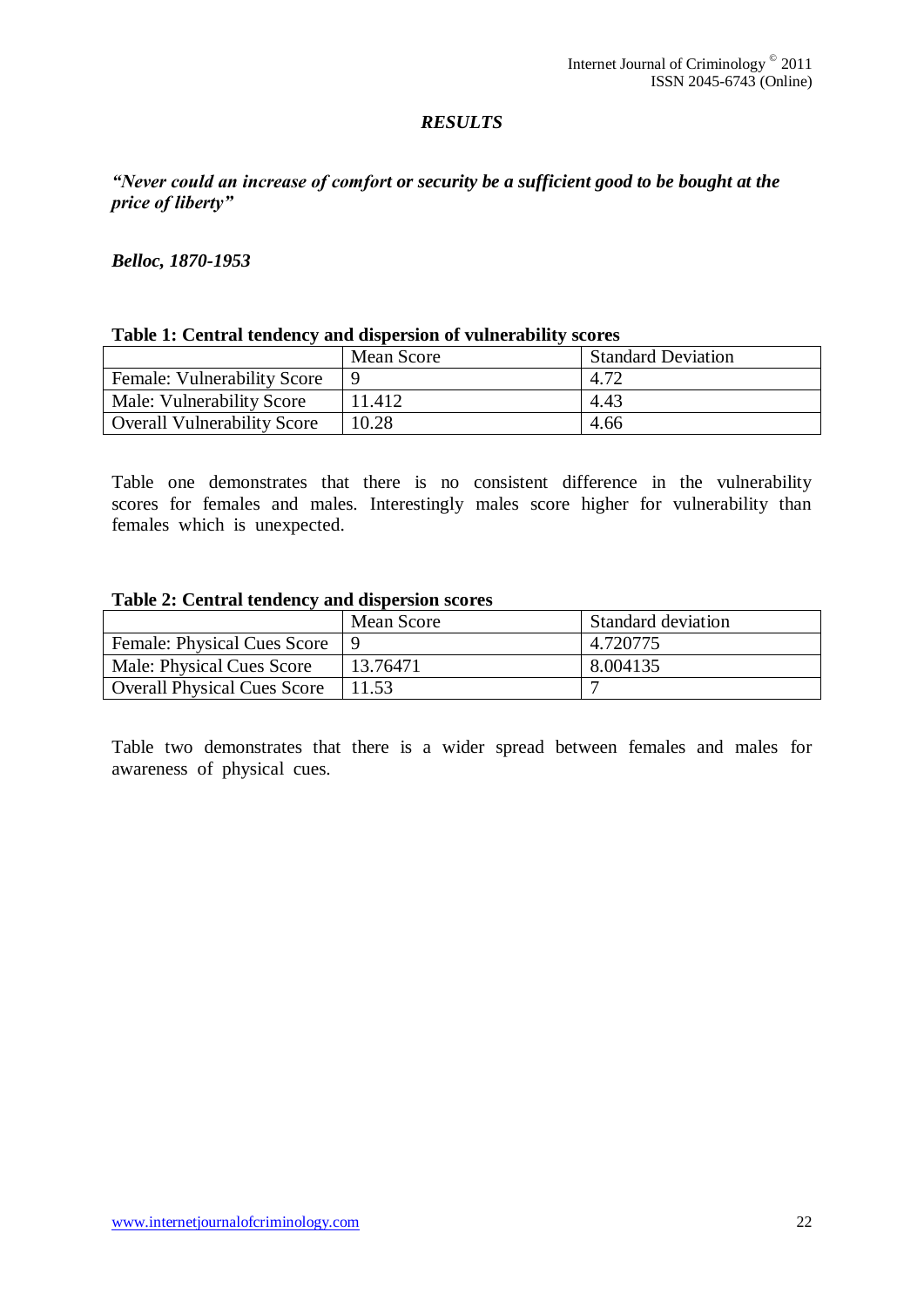<span id="page-22-0"></span>

This graph shows no consistent pattern between male recognition of physical cues and feelings of psychological vulnerability.

<span id="page-22-1"></span>



This graph shows a negative correlation between physical cues and age. As age increases recognition of physical cues decreases.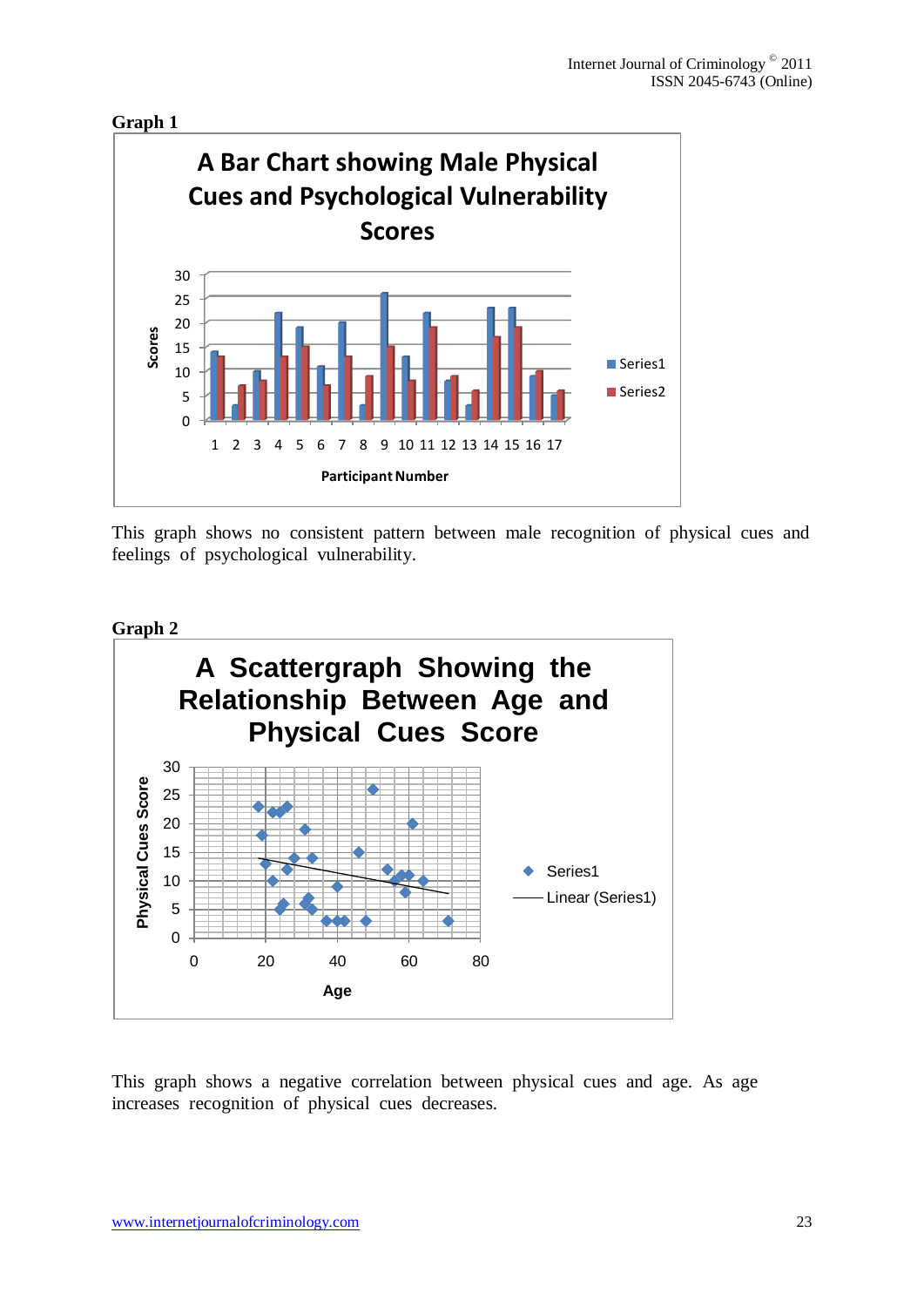<span id="page-23-0"></span>



This graph shows a negative correlation between physical cues and age. As age increases recognition of physical cues decreases.

<span id="page-23-1"></span>



This graph 3 shows a negative correlation between age and psychological vulnerability. Interestingly, as age increases psychological vulnerability decreases.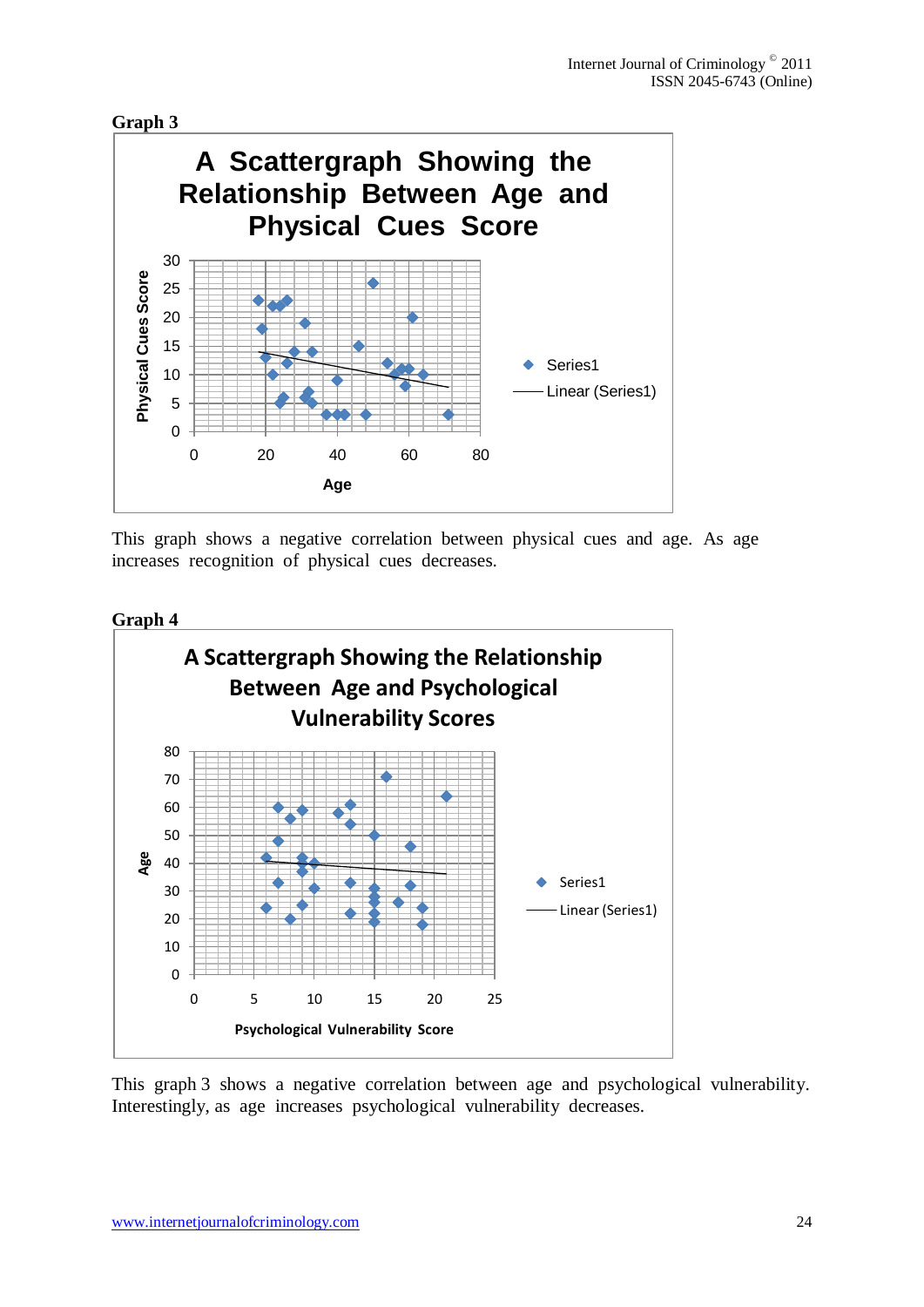<span id="page-24-0"></span>



This graphs shows a positive correlation between physical cues and psychological vulnerability.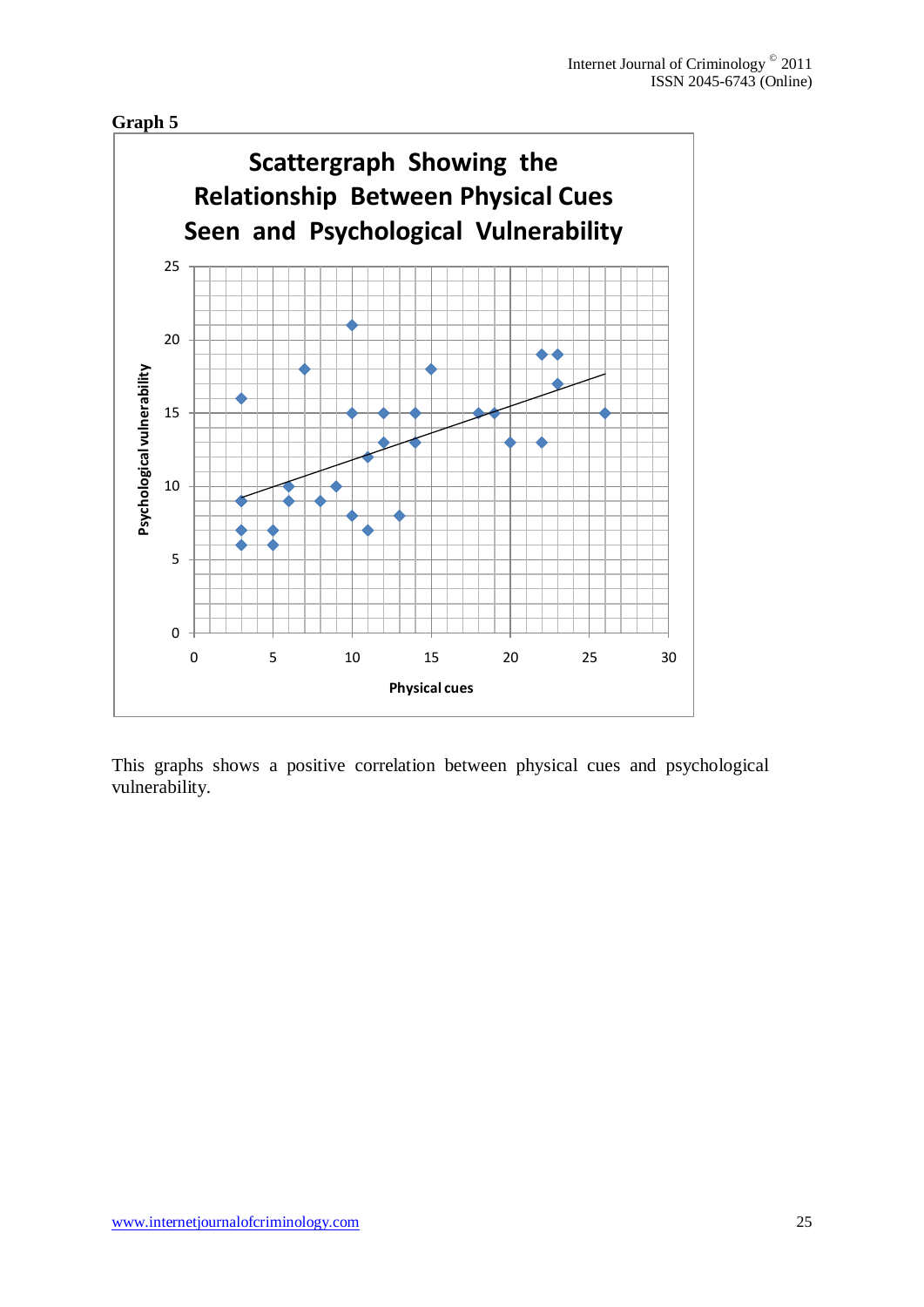## *TREATMENT OF DATA*

#### <span id="page-25-0"></span>*"No passion so effectively robs the mind of its powers of acting and reasoning as fear."*

#### *Edmund Burke, 1729-1797*

#### <span id="page-25-1"></span>**Hypothesis 1**

A statistical analysis was used to test the correlation between psychological vulnerability and physical cues. As the data was interval, and the sample was representative of the target population, the test used was parametric, therefore a Pearson's Product Moment Correlation was used. The calculated value of  $r (df = 30)$ was 0.877; the critical value of  $r$  (df=30) was 0.4487 ( $p= 0.005$ ). As the calculated value was greater than the critical value, the hypothesis is accepted.

#### <span id="page-25-2"></span>**Hypothesis 2**

A statistical analysis was used to test the relationship between age and physical cues. As the data was interval, and the sample was representative of the target population, the test used was parametric, therefore a Pearson"s Product Moment Correlation was used. The calculated value of  $r$  (df = 30) was -0.313; the critical value of  $r$  (df=30) was 0.2327 ( $p= 0.2$ ). As the calculated value was only greater than the critical value to  $p=$ 0.2, the hypothesis is rejected.

#### <span id="page-25-3"></span>**Hypothesis 3**

A statistical analysis was used to test the relationship between age and psychological vulnerability. As the data was interval, and the sample was representative of the target population, the test used was parametric, therefore a Pearson"s Product Moment Correlation was used. The calculated value of  $r$  (df = 30) was -0.424; the critical value of  $r$  (df=30) was 0.349 ( $p= 0.05$ ). As the calculated value was greater than the critical value, the hypothesis is accepted.

#### <span id="page-25-4"></span>**Hypothesis 4**

A Mann Whitney U-Test was used to examine the difference between males and females and their recognition of physical cues. This was chosen as the number of males and females in the sample were not equal, and the data could be changed to ordinal data. The calculated value of U was 174. The critical value of U was (p=0.05; two-tailed) 75. As the calculated value of U was not less or equal to the critical value, the null hypothesis was accepted, and the alternative hypothesis was rejected.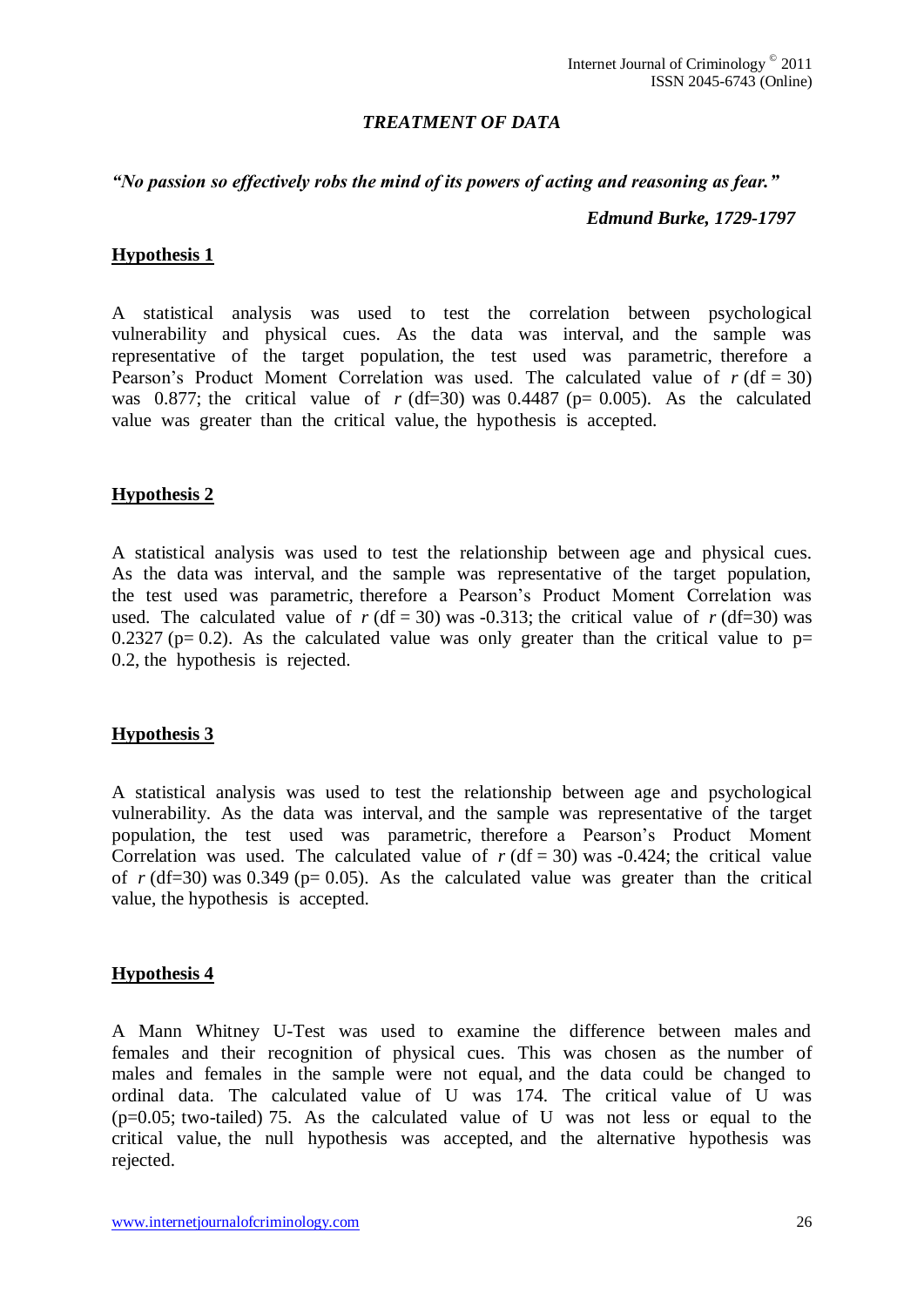# <span id="page-26-0"></span>**Hypothesis 5**

A Mann Whitney U-Test was used to examine the difference between males and females perception of psychological vulnerability. This was chosen as the number of males and females in the sample were not equal, and the data could be changed to ordinal data. The calculated value of U was 106. The critical value of U was  $(p=0.05;$  two-tailed) 75. As the calculated value of U was not less or equal to the critical value, the null hypothesis was accepted, and the alternative hypothesis rejected.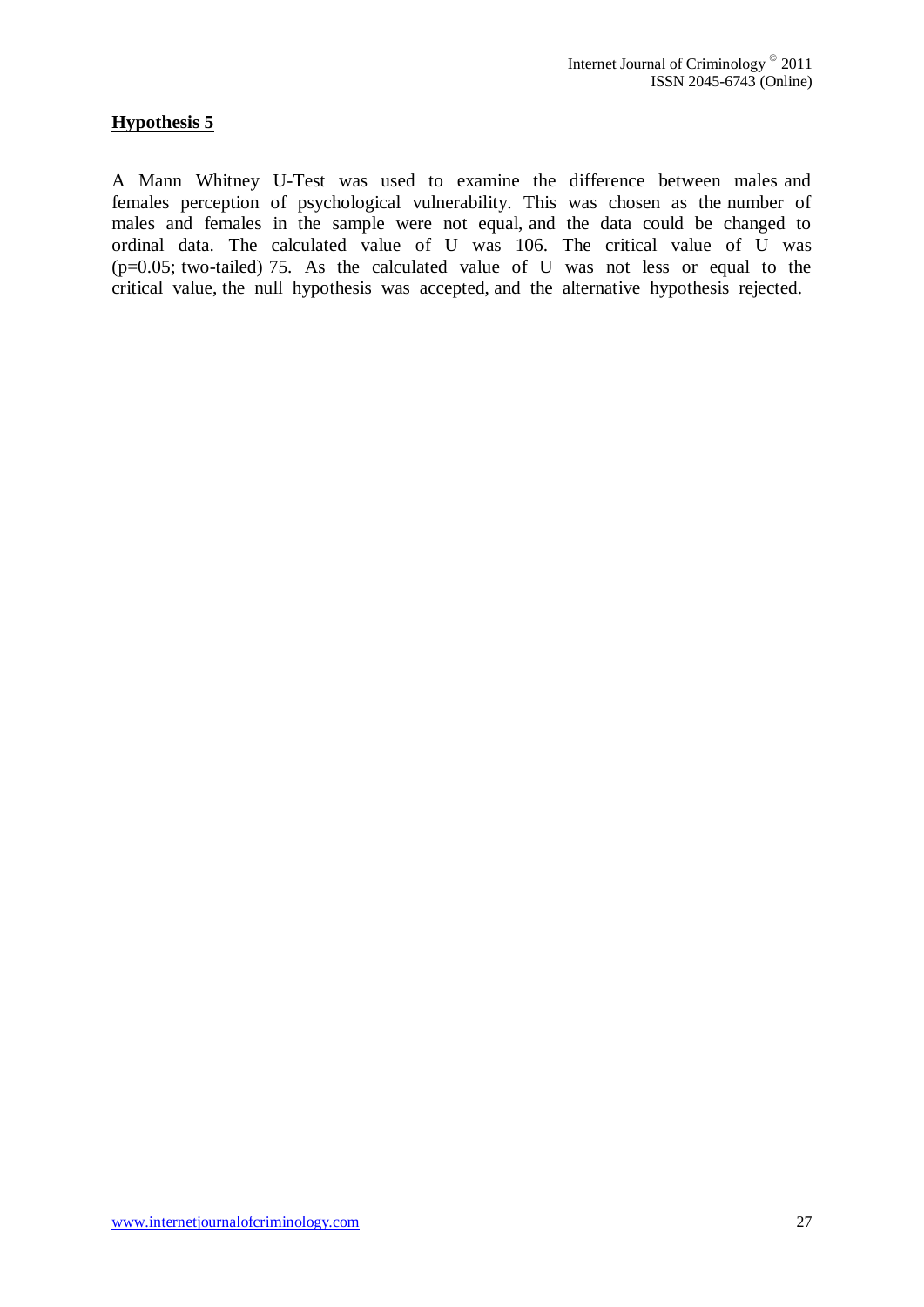# *FINDINGS (Interviews)*

# <span id="page-27-0"></span>*"If our economy of freedom fails to distribute wealth as ably as it has created it, the road to dictatorship will be open to any man who can persuasively promise security to all."*

#### *Durant, 1885-1981*

IPA was used to analyse semi-structured interviews of the participants, the findings are as follows:

#### <span id="page-27-1"></span>**Theme 1: Vulnerability:**

#### <span id="page-27-2"></span>**Sub-theme 1: The individual**

The participants expressed conflicting feelings regarding how they felt at times. For example:

*"It doesn"t stop me going out or anything, I can take care of myself."*

Such quotes indicate a lack of vulnerability, but at the same time states that they have the ability to protect themselves, which does indicate feelings of threat when out in a particular area. This is supported by a female participant:

*"Having a big dog…makes people think twice."*

These feelings are re-addressed further in the interview:

"*Although I don"t like to admit it if I came across a large group of rowdy teenagers I"d avoid them.*

*"I wouldn"t go out on my own at night."*

*"Well, unless I really have to, I prefer not to go out when it"s really late."*

The above demonstrates feelings of vulnerability associated with specific groups, or times of the day. This is supported by the following participant, who although did not feel vulnerable specifically did empathise with feelings of vulnerability:

*"I think a poorly lit area at night can be very frightening."*

One participant did express an approach to dealing with groups of young people:

"*…older kids at night, I"d be very wary. I think you wouldn"t want to show any signs of fear."*

This indicates that the participant believes that showing signs of vulnerability make an individual more vulnerable to young people.

#### <span id="page-27-3"></span>**Sub-theme 2: Community**

One participant did note that security measures did affect feelings of vulnerability: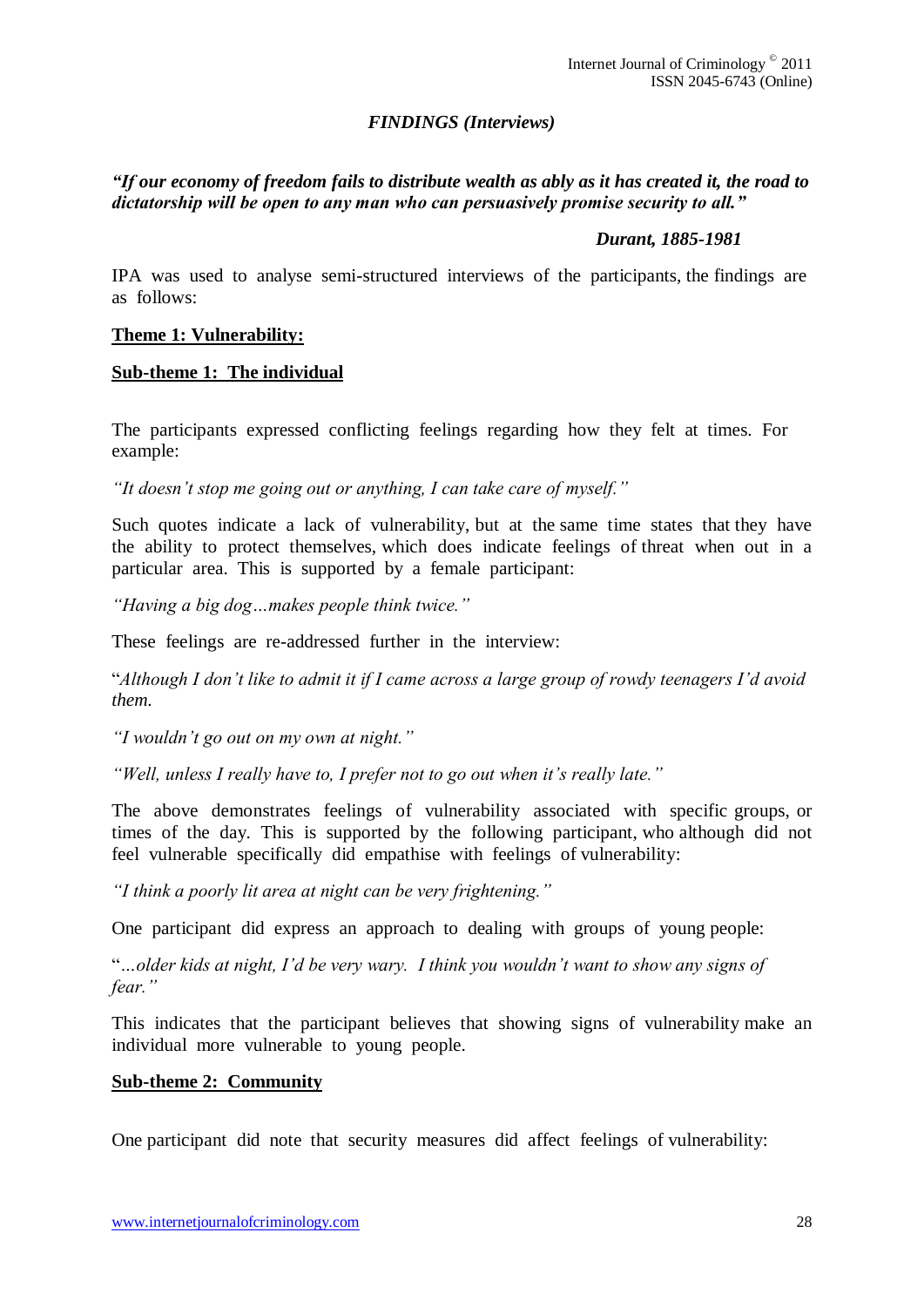*"Nearly all the shops in some areas use security shutters, they see everybody else installing them and then they feel vulnerable and do the same."*

*"Where I work there"s shutters for the window and door, most of the businesses use them…It"s really unfriendly."*

There does seem to be this perception that security shutters through their symbolism of criminal activity do heighten levels of threat.

However, a female participant expressed a different view regarding other security measures:

"*Well, that the people who live here care about the area, and that it"s protected. If people have to make trouble they"ll do it somewhere else. I think because of the vandalism, all the neighbours know what happened, so everyone"s more vigilant."*

This does suggest that feelings regarding security measures are reflected by the context. The female participant lives in an area where there was a spate of criminal damage, for approximately 18 months. This behaviour reduced after the installation of CCTV, so the participant attributes the introduction of CCTV with the reduction in anti-social behaviour, even if the reasons for the reduction were due to other factors.

However, participants who live in areas that are more stable, with lower crime rates express a more positive view of security measures:

"*Oh yes, they definitely reassure me, I think they keep trouble way. I think they send a message to outsiders."*

*"It wouldn"t bother me; I think they act as a deterrent and keep crime away, so if it makes most people feel better then I"m OK with it."*

Although, another participant expressed an opposing view:

*"I think they make the place safer…when you actually think about it they probably remind people of dangers that hardly ever happen."*

This suggests that security measures do make this particular participant feel more vulnerable.

#### <span id="page-28-0"></span>**Sub-theme 3: Others**

Vulnerability felt also extended to associates and friends who do not necessarily live in the area of the participant:

*"My pal was burgled; afterwards he installed new locks, security lights, things like that. The more he gets the more he wants, he"s a proper security junkie."*

This shows a perception of a psychological issue, rather than a common sense approach to reducing vulnerability. This may indicate that security measures only reinforce feelings of vulnerability and are not necessarily seen as a positive step.

However, some participants expressed a more empathic view of the vulnerability of others: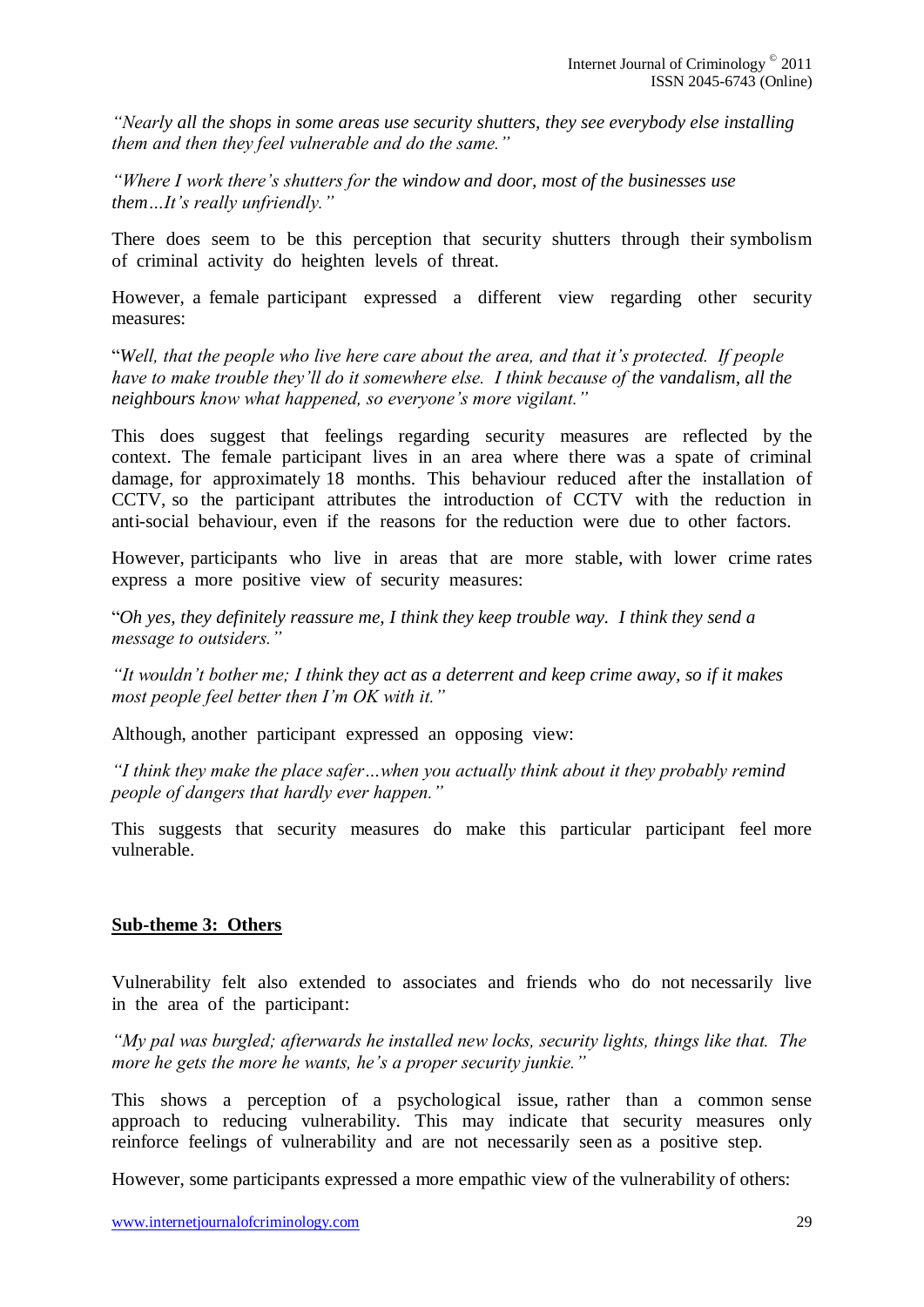*"I do think some people become prisoners in their own homes."*

*"…I can understand why people do worry about it, if they"re isolated, you live in a high rise, have no family that sort of thing, must be awful."*

Overall the participants perceptions of vulnerability appeared to be affected to some extent by the area where they live. The more affluent areas were associated with stability. Most of the discussion regarding personal vulnerability was placed on the protective measures of the participant, showing that individuals may feel a responsibility in terms of feelings of vulnerability. Different security measures do have contradictory effects on participants, although again this is dependent on the interpretation of the immediate situation. Research suggests differing security measures do have contradictory effects on participants, but again this is dependent to some extent on the area where the participant lives. This suggests that there is a complex interaction between a number of factors.

# <span id="page-29-0"></span>**Theme 2: Suspicion:**

#### <span id="page-29-1"></span>**Sub-theme 1: Media**

The researcher was interested in how participants accessed information. Many people rely on the mass media to get current news and facts about what is important nationally and locally. However, participants expressed negative views concerning tabloid newspapers:

*"Because they"re more interested in selling their product than reporting the facts accurately, they rely on people"s ignorance. I think they exploit people"s fears and uncertainties."*

*"I tend to think they embellish what they choose to report, it"s not accurate so I don"t get involved."*

*"Tabloids are unreliable, they"re alright for anything but news, even serious papers usually have an angle, you know depending on their politics."*

*"It depends where it"s coming from, a lot of stuff"s sensationalised, sex and violence that sort of thing. That"s what people want these days, not serious news."*

These comments seem to express a suspicion of the media and its motives. One participant actually identified specific target groups that the media focus on:

"*Not every gang of kids is going to attack you, that"s what I mean about the media creating a climate of fear."*

#### <span id="page-29-2"></span>**Sub-theme: Community:**

Community relationships appear to play a large role in how participants perceive their immediate environment. Satisfaction with an area equates with stability:

*"At one time you knew who your neighbours were but now most people are strangers."*

*"I"ve lost count of the number of neighbours I"ve had."*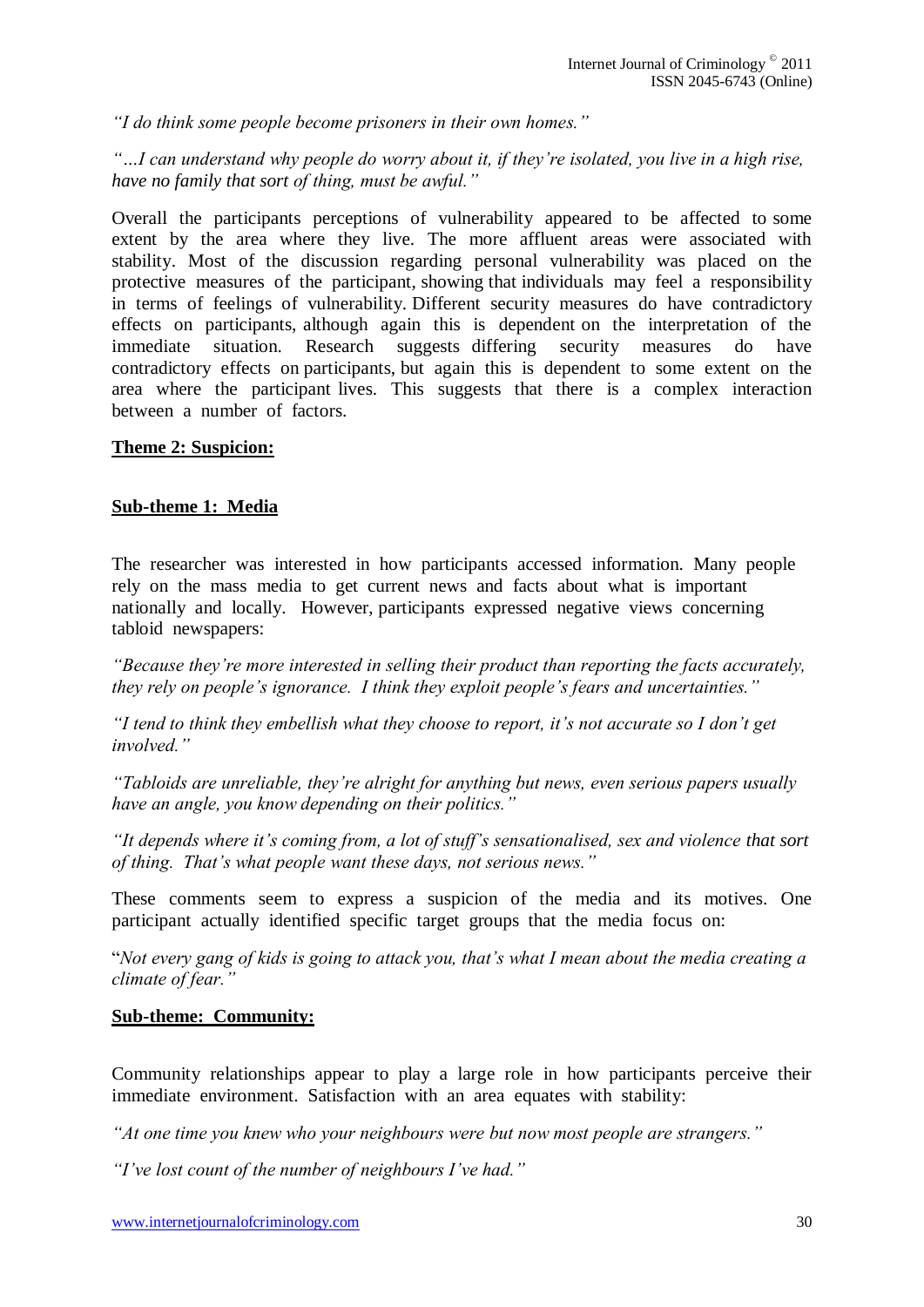*"People keep to themselves more, I know I do, at one time you knew who your neighbours were, now you don"t, it"s just a lot of strangers."*

*"Most of the neighbours have been here for years, the last two properties that came up for sale was because the person had died…It"s very stable."*

#### <span id="page-30-0"></span>**Sub-theme 2: Society:**

One participant expressed feelings of vulnerability and suspicion affecting the whole of society.

*"I think a lot of people worry about whether they"ll have a job tomorrow, are a gang of kids going to attack them when they go out to the shop, is it safe to go out when it"s dark, that sort of thing."*

This participant expresses feelings of concern not just relating to crime. Individual feelings of vulnerability are a consequence of uncertainty in society as a whole, these filter down into everyday concerns and anxieties.

#### <span id="page-30-1"></span>**Theme 3: Environment:**

The environment seems to play an important role on how the participants feel in particular areas.

#### <span id="page-30-2"></span>**Sub-theme 1: Abandoned:**

This is reflected in people's desire to escape what they see as a decaying environment.

"*People don"t want to live round here if they can help it."*

*"If I could move somewhere else I would."*

The participant even expressed a desire to live in specific areas,

"*..somewhere quiet, more stable, away from the town centre."*

<span id="page-30-3"></span>**Stability is a recurrent theme throughout all the participants accounts when considering vulnerability associated with the areas where they live.**

#### <span id="page-30-4"></span>**Sub-theme 2: Risk:**

*"The streets are deserted at night."*

*"Well, it"s a bit rough, you see a lot of people drinking, people waiting to on corners to buy drugs, kids being a nuisance, you get it all round here. If I could move somewhere else, I would."*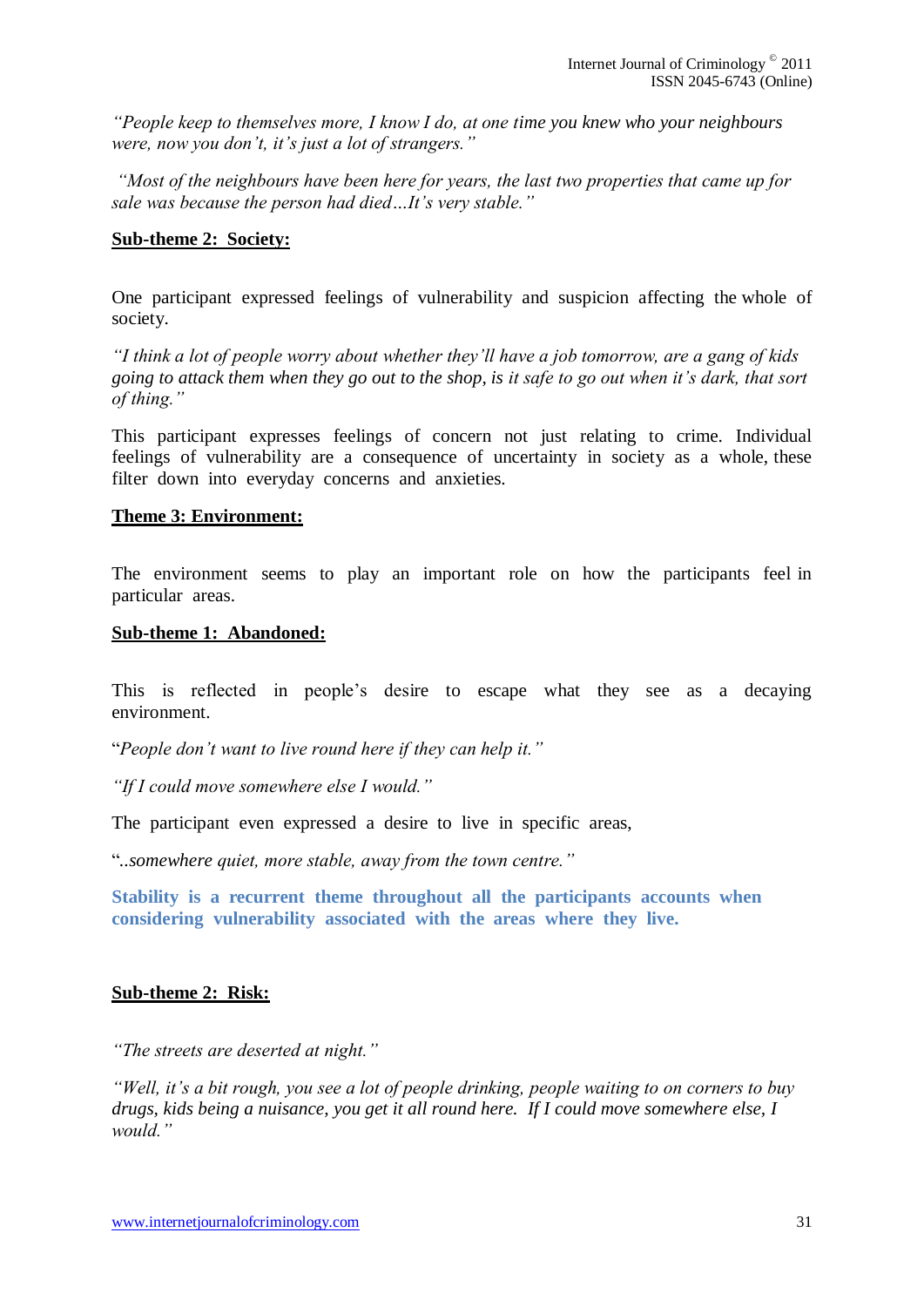# <span id="page-31-0"></span>**Sub-theme 3: Others**

*"People don"t like getting involved."*

*"Everybody"s a stranger, people don"t trust strangers, and I think that makes some people scared."*

Overall, more negative opinions were expressed concerning the less affluent areas, these were seen as lacking stability and cohesion. Participants observed more antisocial behaviour in these areas which led to feelings of increased vulnerability and a desire to live somewhere else.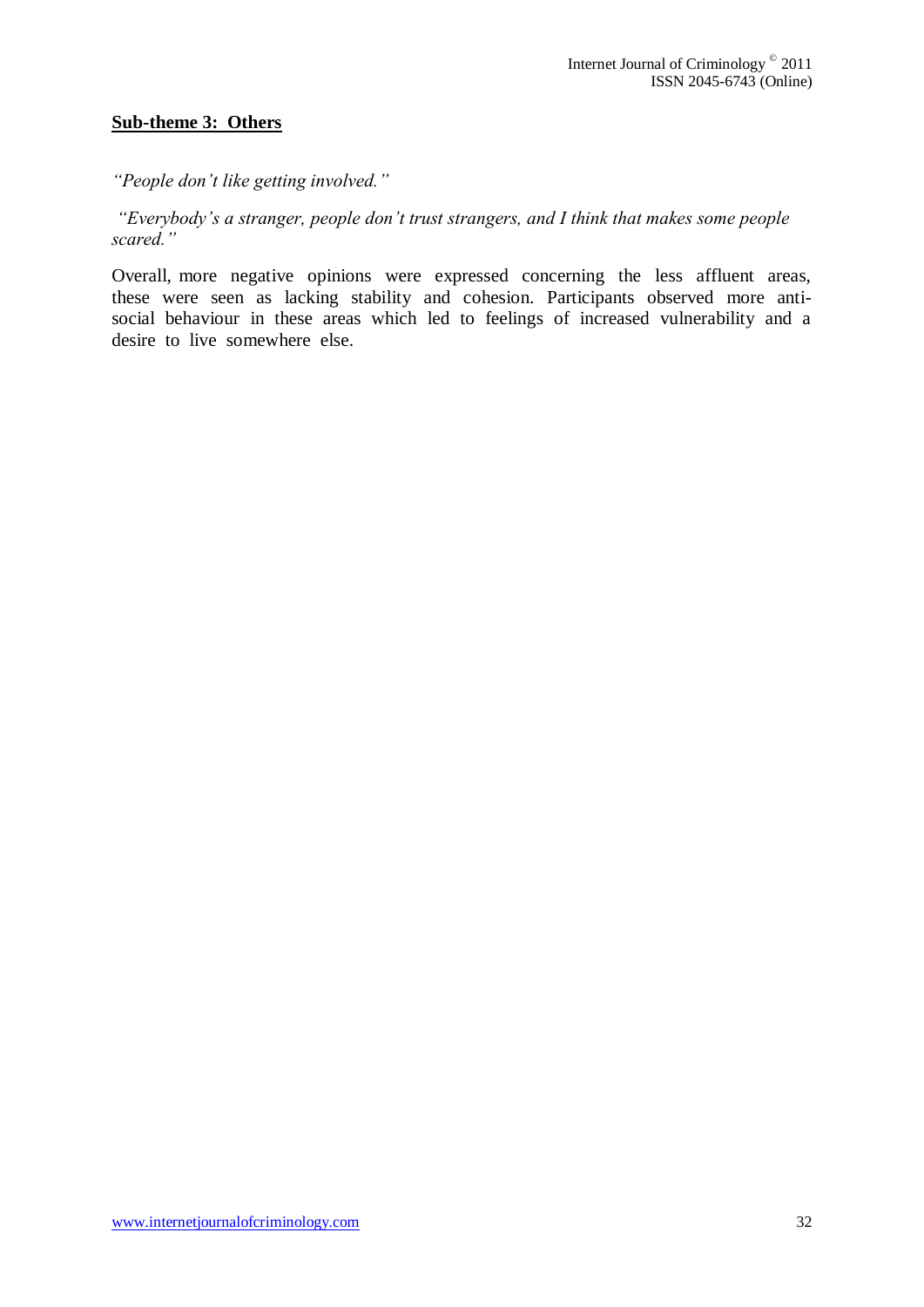# *DISCUSSION*

## <span id="page-32-0"></span>*"We must plan for freedom, and not only for security, if for no other reason than only freedom can make security more secure."*

#### *Popper, 1902-1994*

The aim of this research was to investigate how psychological vulnerability varied according to the presence of neighbourhood SCP/security measures. A number of hypotheses relating to gender and age were also explored. This study found that the frequency of vulnerability about personal safety was shaped by subjective appraisals of the threat of victimisation. The results show that being aware of neighbourhood security measures does not always reduce fear and may in fact at times increase it. The researcher offers some possible explanations to better understand the security/FOC paradox.

The first hypothesis examined feelings of psychological vulnerability and recognition of physical cues and showed a significant correlation  $(r= 0.877, df=30)$ . This was predicted and supports existing research in this area. Nelson (2001) found that the presence of security shutters in city centre locations heightened levels of fear. More recently, Barbaret & Fisher"s (2009) research revealed that students who are more aware of most *"target hardening"* measures tend to be more fearful of burglary. Data from the semi-structured interviews gave some insight into this. Participants expressed the view that areas with a high concentration of security measures were associated with higher levels of risk. Participants also believed that less affluent areas were associated with more crime and disorder.

It is not clear as to whether SCP measures by themselves increase perceptions of risk of personal victimisation. Current findings suggest that other contextual factors, in conjunction with SCP measures, increase psychological vulnerability. A street context that includes a SCP measure may add to the impression that a location is unsafe.

The second hypothesis examined the effect of age on recognition of physical cues, revealing no significant relationship (r= -0.313, df=30). However, graph 2 does show that as age increases, recognition of physical cues decreases. This was clearly demonstrated in the interviews. The older participants tended to live in affluent neighbourhoods with less visible security hardware. Findings may also suggest that older people become more familiar with an area, so ignore certain physical cues. However, this is a complex issue and is unlikely to have a single explanation.

Hypothesis three examined the effect of age on psychological vulnerability and demonstrated a significant correlation  $(r = 0.349, df = 30)$ . Unexpectedly, graph three shows as age increases, vulnerability decreases. These findings contradict previous research highlighting the elderly as the most fearful in society (Ramsay, 1989). This may suggest that older people are less fearful than younger people since by going out less at night for example, they are less exposed to potential victimisation. Although findings from the semi-structured interviews

Two key factors likely to influence fear are feelings of isolation and exclusion, clearly supported by the interviews. The older participants felt there was more of a sense of community and higher levels of informal surveillance where they lived. Whereas,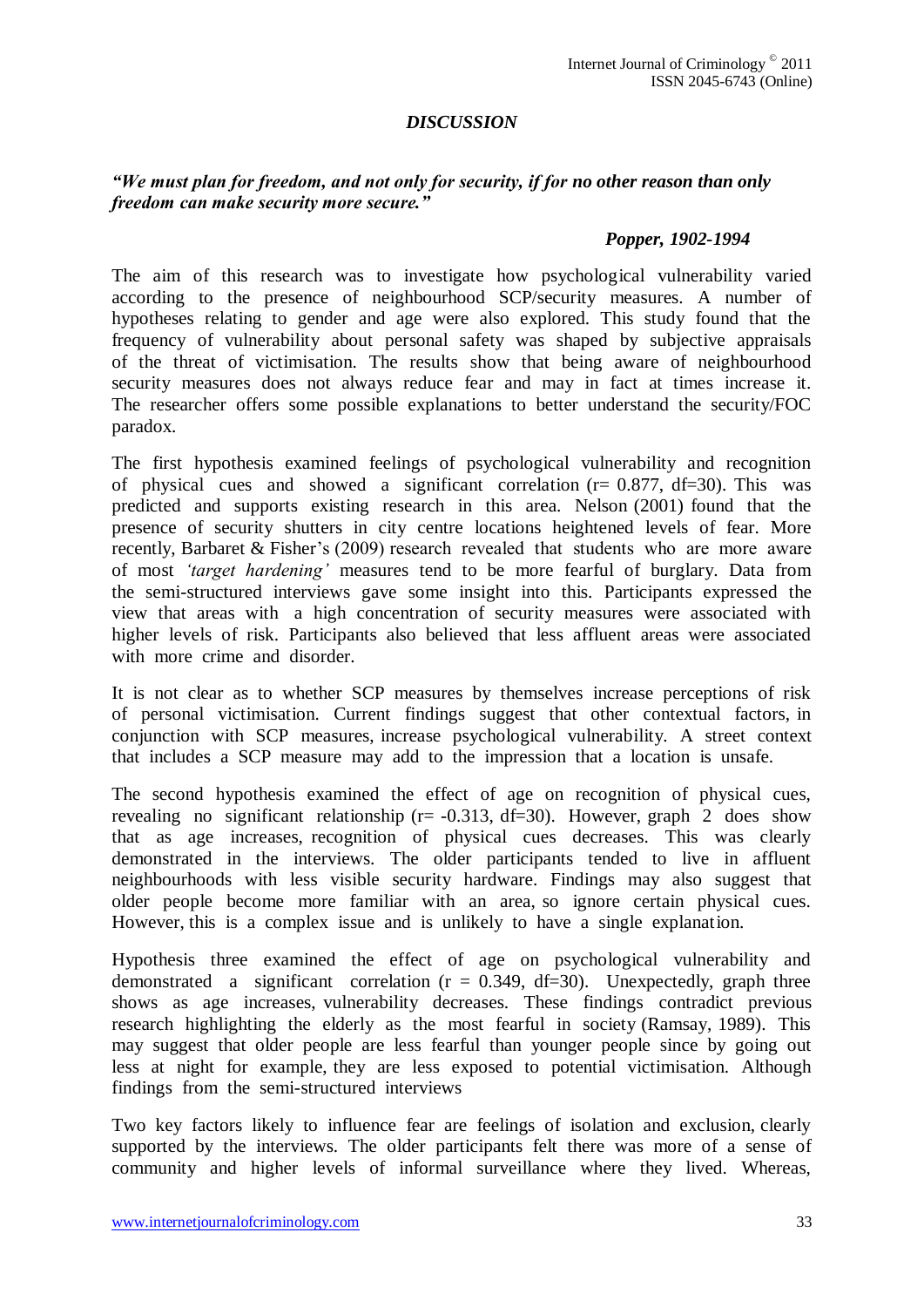younger participants lived in areas of a more transient nature, with less community cohesion. This is consistent with the ideas of *"defensible space"* and *"residential defence"*.

In Hypothesis four male and female recognition of physical cues revealed no significant difference (p=0.05). Hypothesis five also revealed no significant difference in perception of psychological vulnerability  $(p=0.05)$ . These results were unexpected as it has been suggested that FOC is interpreted differently dependent on gender (Jefferson & Holloway, 2000). Lee (2007) stresses the significance gender has as an independent variable in FOC research. Nevertheless, fear trends between the genders are generally not reflected by the likelihood of victimisation. This could be due to the nature of the sample or the area participants lived in. The interviews also showed, that likelihood of victimisation is related to an ability to protect oneself. Males in the sample expressed this view but also admitted there were situations they would avoid. Stereotypically, men are expected to experience lower levels of fear, in part because emotional vulnerability is not readily compatible with traditional notions of masculinity (Sutton & Farrall, 2009). These findings may suggest an element of selfdeception on the part of the males.

Age and gender however were not as significant as expected. Evidence from the interviews suggest that environmental factors play a more significant role. All the participants admitted to modifying their behaviour to some extent to minimise likelihood of victimisation. Data from the interviews also suggests that public perceptions of the seriousness of the crime problem exists relatively independently to official estimates. In addition this study suggests that perceptions of risk are impacted by media representations. Innes (2004) emphasis the impact that media coverage of a small amount of high profile violent crimes can have on the public's perceptions and fears. On reflection the participants did express that many of their fears were irrational.

Data from the semi-structured interviews suggests that individuals may actively interpret crime-related cues such as salient crime deterrent measures in line with their own pre-existing expectations of others and the risks they face. This process may be a general response to environmental features that can indicate the *"trustworthiness"* of others when making FOC-related appraisals. Future research should investigate which aspects of the environment individuals initially notice and why, expanding the list for measures of significance. This may reveal some of the complex processes that occur between the *"actors"* and the *"environment"* during the overall interaction.

No study is without its limitations and this exploratory research is no exception. One of the key problems in understanding FOC is the difficulty in measuring it. The researcher was aware that attempting to measure subjective feelings of vulnerability would present a number of obstacles. As a result several methodological and definitional limitations have been highlighted in this study which could serve to inform future research.

When bringing all the statistical data together for analysis, the researcher noted a larger sample would allow for more significant inferences to be drawn. In addition, the generalizability of these results is limited to a small number of Blackpool residents. Exploring whether the reported results are replicable to a different population, or another town in England, could be the basis for additional research. A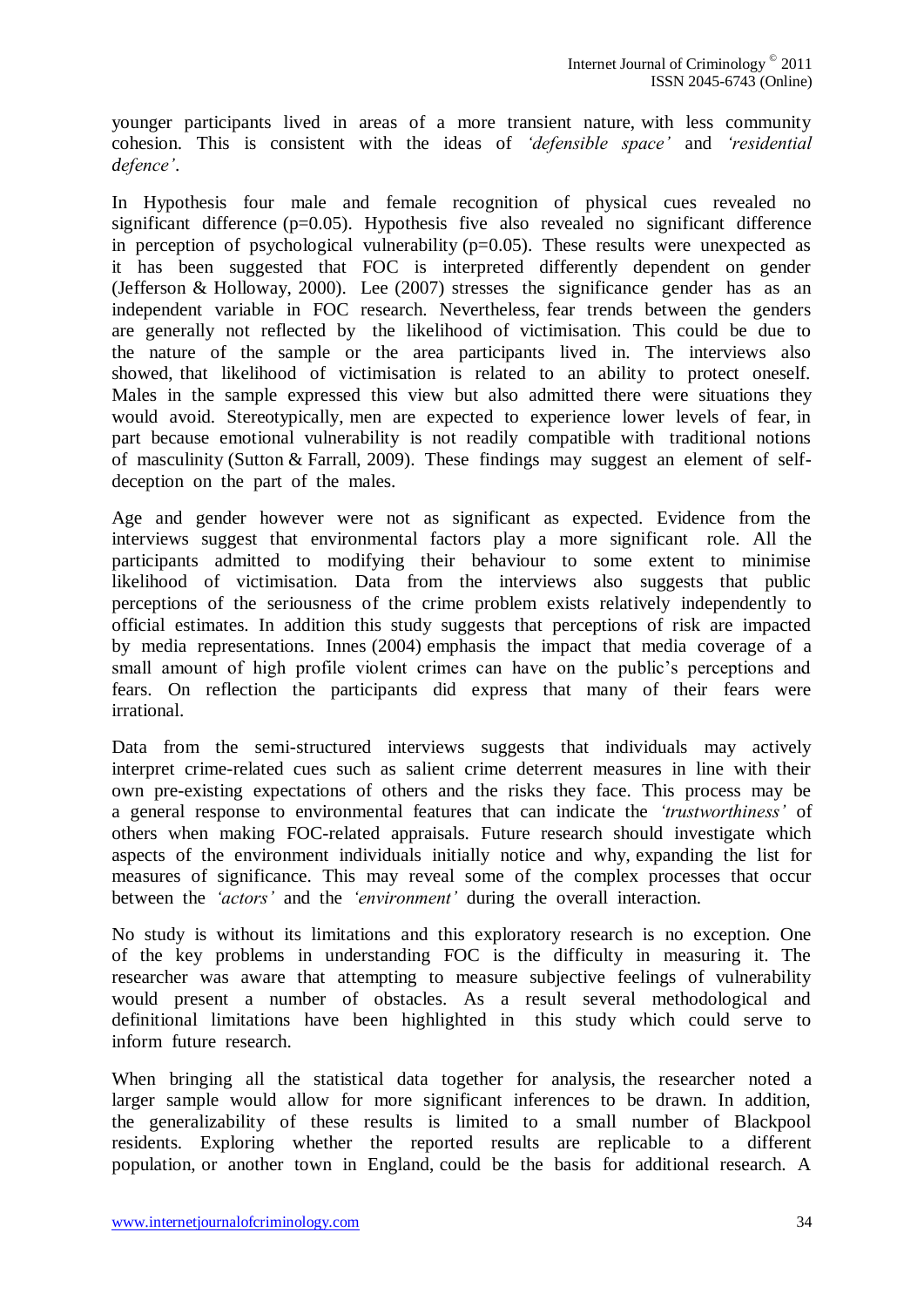pilot study of the semi-structured interviews may have indicated where questions needed expanding and also help to highlight both possible time constraints and limitations of data interpretation.

The survey was carried out in the FY3 area of Blackpool, which comprises both economically deprived and affluent neighbourhoods and research would have benefitted from comparison groups. The idea of certain areas possessing unattractive and hostile characteristics is consistent with Wilson & Kelling"s (1982) *"Broken Windows"* theory. Statements made throughout the interview process supports previous findings.

Specifically designed research instruments provided the study validity as a result of subjective interpretation of participants biography in relation to vulnerability. Reliability was gained from the use of questionnaires. The research was both ethically sound and had ecological validity as participants were asked about their experiences in their own homes. Data triangulation allowed the researcher to obtain confirmation of findings through convergence of different perspectives. This research does demonstrate that there is no individual factor which is the best predictor of fear, the qualitative work has emphasised how FOC can condense a wide range of related social issues.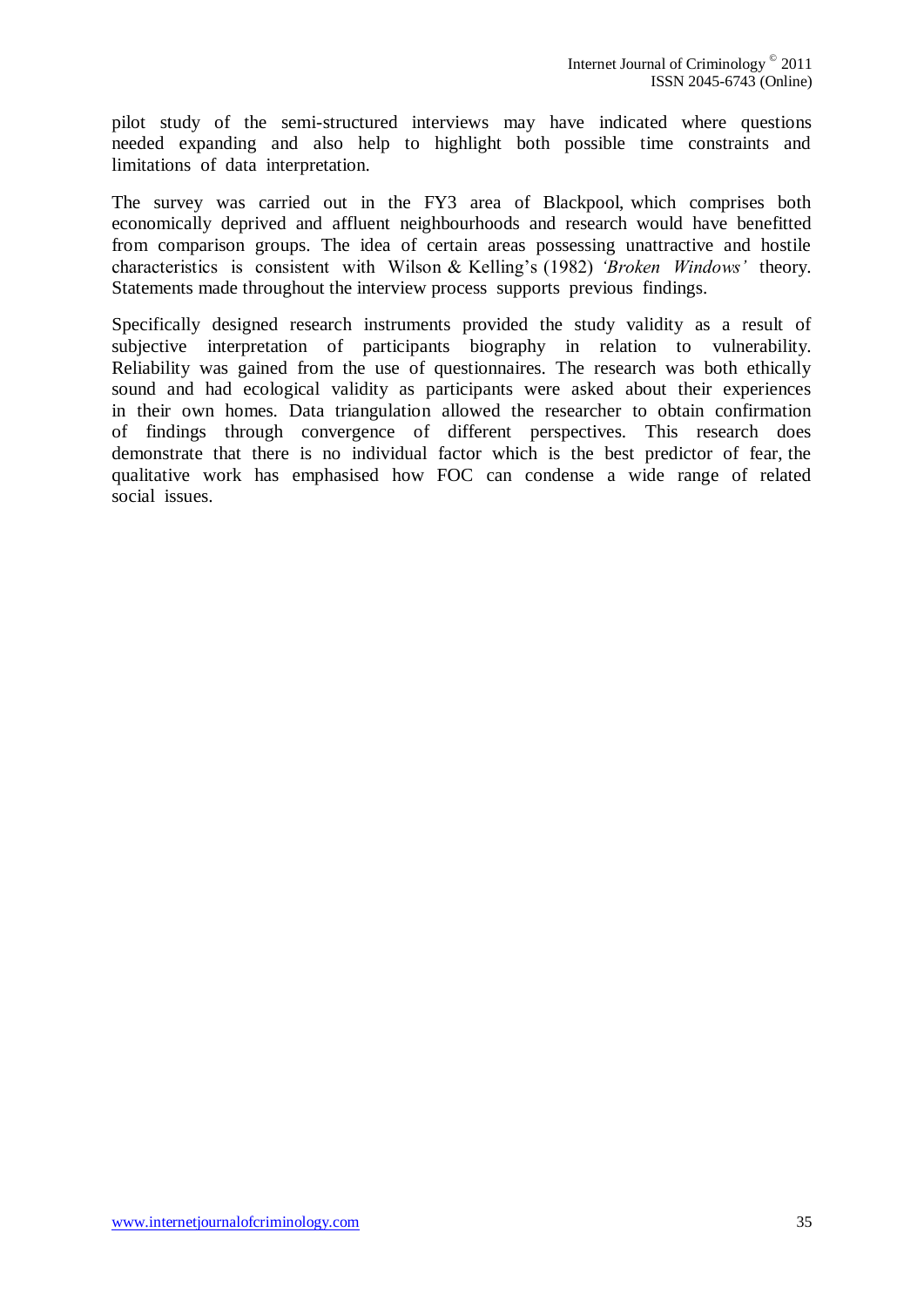# *CONCLUSION*

## <span id="page-35-0"></span>*"Security is when everything is settled. When nothing can happen to you. Security is the denial of life.*

#### *G. Greer*

It emerges from the research the presence of SCP/security measures while demonstrating a range of benefits, also is shown to contribute to heightening levels of fear amongst members of the public. This fear has quite far-reaching implications for society as a whole. SCP at best de-emphasises, but is relatively silent, on the possible relationship between its techniques and FOC (Barbaret & Fisher, 2009). This deserves closer empirical attention given its potential effect on mutual suspicion, trust and social cohesion in public spaces. The promotion of security entails cost and therefore requires explicit moral justification (Zedner, 2003).

Governments from the more liberal Western democracies are well aware that little can be done about the larger sources of insecurity such as global warming, economic instability, demographic shifts, long-term unemployment and decreasing deference to authority (Baumann, 2000). This continues to be a primary source of anxiety to those in authority fearful of challenges to the social order. Fear enables the exercise of power to successfully discipline and subjugate populations (Baumann, 2004). As such, it could be argued that governments increasingly exploit fear of crime as a diversionary tactic, deflecting attention away from larger failures. The *"politics of fear"* ultimately provides governments with the power to attempt to reduce the very fears they helped manufacture (Lee, 2007), leading to more punitive criminal justice policies (Newburn, 2001).

Public anxieties about crime, sensationalist media reportage, and political responses have coalesced around an increasingly illiberal dynamic (Garland, 1996). Furthermore, the dispersal of governmental authority suggests an array of other agencies may also play an active role in promoting fear discourses motivated by self-interest (Lee, 2007). This has resulted in a move away from penal welfarism and towards more punitive and exclusionary strategies (Garland, 2001), particularly the expansion of imprisonment and other crime control techniques. These technologies apparently secure our freedom, although if left unchecked, may degenerate from a means of crime prevention into a tool of social control (Coleman & Sim, 1998). McCulloch (2004) asserts that the:-

*"ascendancy of global corporations over nation-states marks the rise of the authoritarian state that rejects social support in favour of social control."* 

The parallels between crime control and national security discourses are striking. Accordingly, fear of terrorism and fear of crime are becoming interlinked in the public mind. These metaphors have consequences, one of which is the blurring of the line between warfare and police work (Steinert, 2003). Recent evidence of the politicisation of the fear ofcrime and the associated concept of *"insecurity"* has stemmed from incidents such as 9/11 in America and 7/7 in the UK (Lee & Farrall, 2009). Weber & Lee (2009) argue that *"official fear"* about terrorist attacks are *"contrived"* in such a way as to create a demand for the ever-tightening of antiterrorist legislation and the extension of state powers.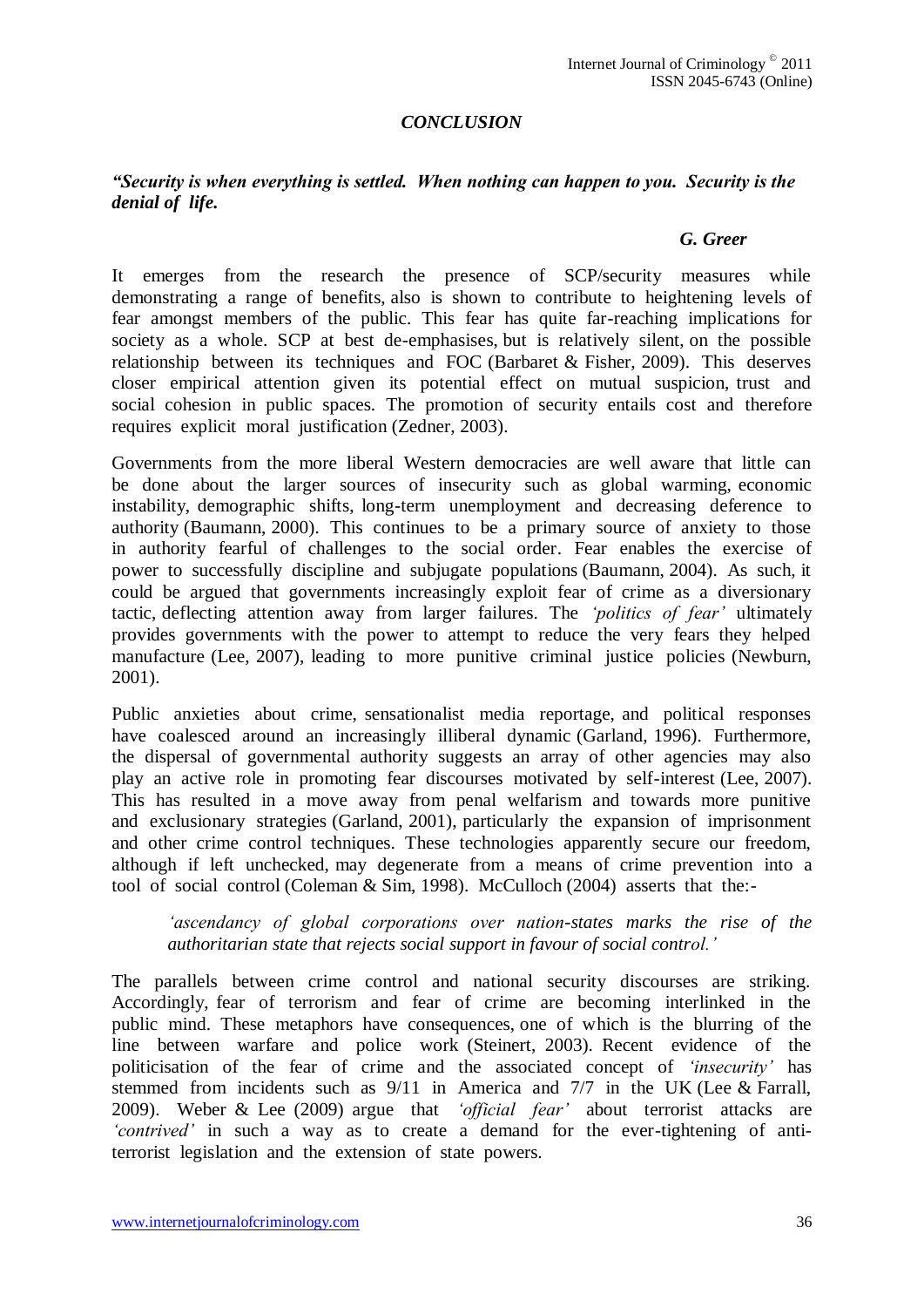Analogies between *"Big Brother"* and *"1984"* are more appropriate today than ever, on any objective criteria many hard-fought freedoms are being reversed. Hocking (2004, P. 9) notes the *"astonishing ease"* with which political and legal rights, central to the rule of law, have been surrendered in the name of countering terrorism, and how these reversals of fundamental democratic protections have seemingly been welcomed by a *"tremulous"* public. Zedner (2007, P. 262) argues we are witnessing a transition from a post- to a pre-crime society in which the:-

# *"post-crime logic of criminal justice is often overshadowed by the pre-crime logic of security."*

One of the greatest dangers in the marketisation of protection is that the alreadyexisting material and social polarisation will be exacerbated by the addition of further *"security differentials"* (Loader, 1999). There is an obvious need for the principles of democracy, specifically equity, to be reasserted in the context of the provision and organisation of security (Jones *et al*, 1994). Security apparently secures our security, and yet we continue to feel insecure the more security we secure (Lee, 2007). Karl Marx is frequently quoted as stating *"religion is the opium of the people".* It is this researchers belief that society now views security interventions as the *"opiate"* and SCP is modern society's *'Trojan Horse'*.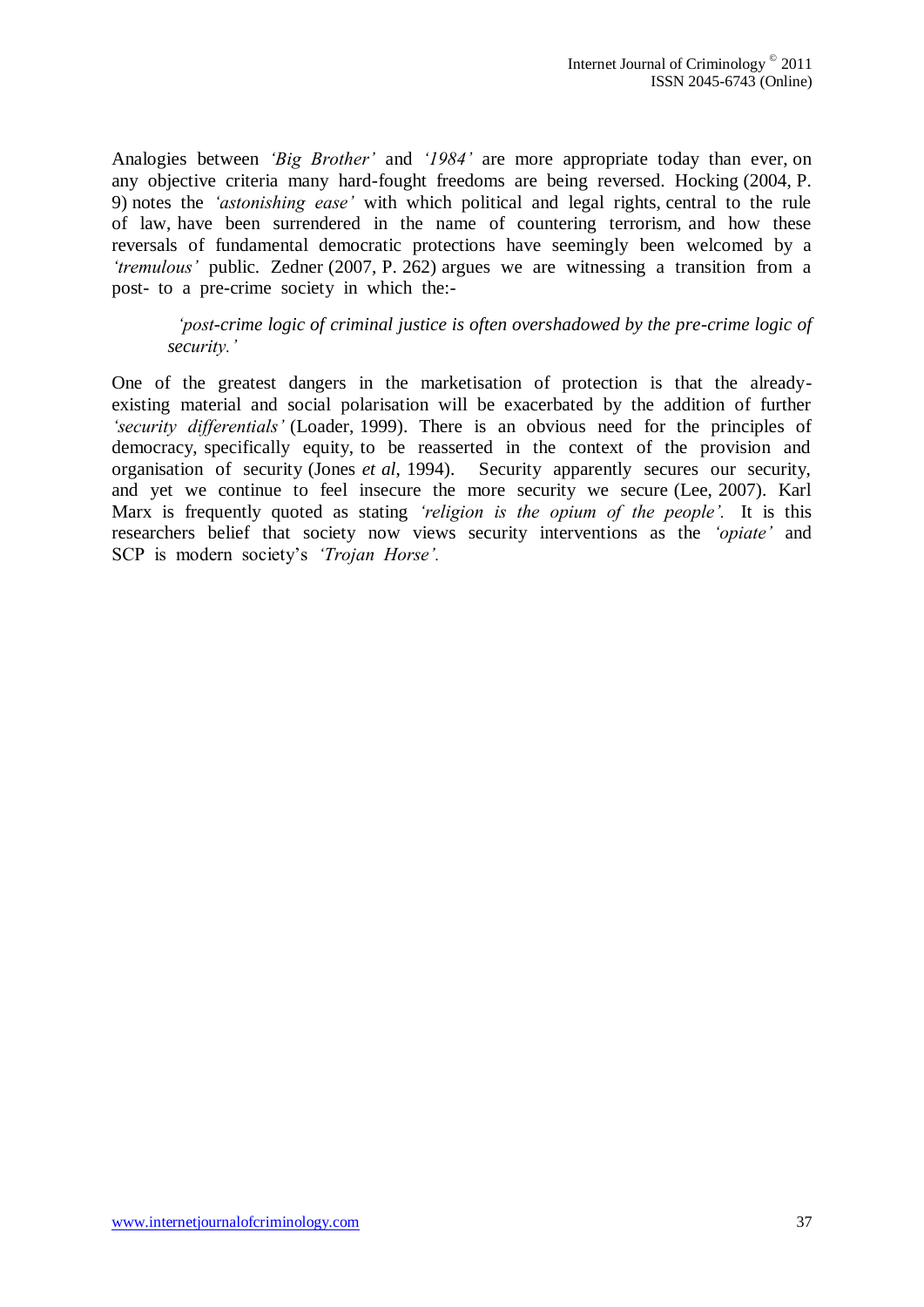# *REFERENCES*

# *"No man is an island."*

# *Donne, 1572- 1631*

<span id="page-37-0"></span>Ainsworth, P.B. (2000) *Psychology and Crime*: *Myths and Reality*, Harlow: Pearson Education Limited

Altrichter, H., Feldman, A., Posch, P. & Somekh, B. (2008) *Teachers investigate their work: An introduction to action research across the professions*,  $2^{nd}$  ed, London: Routledge

Anderson, S. & Leitch, S. (1994) *The Scottish Crime Survey 1993: First Results*, Crime and Criminal Justice Findings No.1, Edinburgh: Scottish Office Central Research Unit

Armitage, R. (2000) *Evaluation of Secured by Design Housing in West Yorkshire. Home Office Briefing Note 7/00*, London: HMSO

Armitage, R & Monchuk, L. (2009) *Re-evaluating Secured by Design (SBD) Housing in West Yorkshire*, Huddersfield: University of Huddersfield

Armitage, R. & Smithson, H. (2007) "Alley-Gating Revisited: The Sustainability of resident"s Satisfaction?", *Internet Journal of Criminology*, retrieved on: 23/2/11, available at: [http://www.internetjournalofcriminology.com](http://www.internetjournalofcriminology.com/)

Atkins, S., Husain, S. & Storey, A. (1991) *The Influence of Street Lighting on Crime and Fear of Crime*, Crime Prevention Unit Paper No. 28, London: HMSO

Atkinson, R., Blandy, S., Flint, J. & Lister, D. (2004) *Gated Communities in England*, London: Office of the Deputy Prime Minister

Babbie, E. (1990) *Survey Research Methods*, Belmont, CA: Wadsworth

Barbaret, R. & Fisher, B.S. (2009) 'Can security beget insecurity? Security and crime prevention awareness and fear of burglary among university students in the East Midlands", *Security Journal*, **22** (1), 3-23

Baumann, Z. (2000) *Liquid Modernity*, Cambridge: Polity Press

Baumann, Z. (2004) *Wasted Lives: Modernity and its Outcasts*, London: Polity Press

Beck, U. (1992) *The Risk Society*, Cambridge: Polity Press

Bennett, T., Holloway, K. & Farrington, D.P. (2006) "Does neighbourhood watch reduce crime? A systematic review and meta-analysis", *Journal of Experimental Criminology*, **2** (4), 437-458

Berki, R.N. (1986) *Security and Society: Reflections on Law, Order and Politics,* London: Dent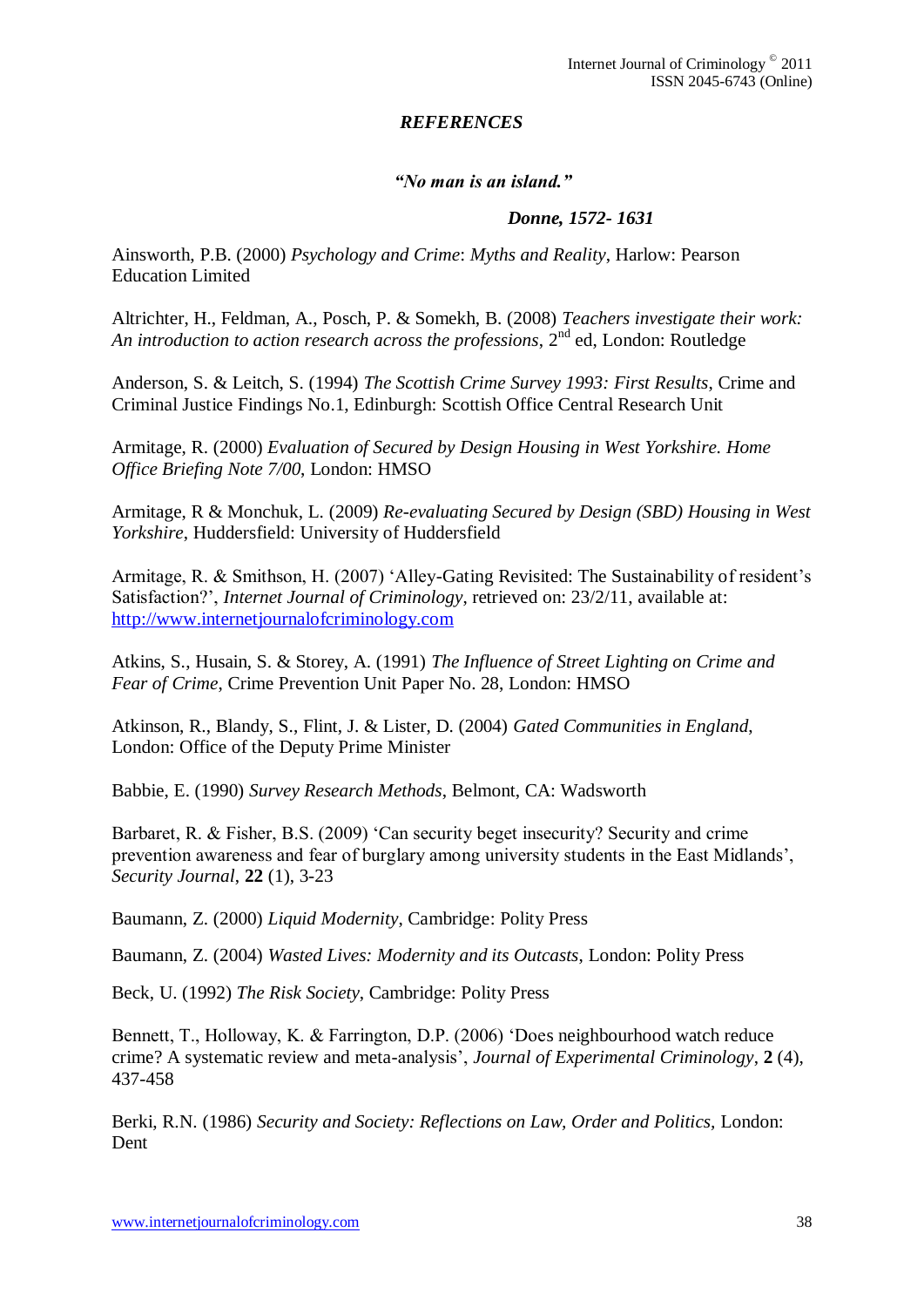Blackpool Bsafe (2007) *Blackpool Community Safety, Drugs and Alcohol Strategic Assessment*, Blackpool: Blackpool Community Safety and Drugs Partnership

Blaikie, N.W.H. (1991) "A critique of the use of triangulation in social research", *Quality and Quantity*, **25** (2), 115-136

Blakely, E. & Snyder, M.G. (1997) *Fortress America*, Washington, DC: Brookings Institute

Bottoms, A.E. (1990) "Crime Prevention Facing the 1990s", *Policing and Society*, **1** (1), 3-22

Bottoms, A.E. (1995) 'The Philosophy and Politics of Punishment and Sentencing', in: Clarkson, C.M.V. & Morgan, R. (eds) (1995) *The Politics of Sentencing Reform*, Chap. 2, pgs, 17-49, Oxford: Oxford University Press

Bouchard, T.J. (1976) "Unobtrusive measures: An inventory of uses", *Sociological Methods and Research*, **4** (3), 267-300

Bowers, K., Johnson, S.D. & Hirschfield, A.F.G. (2004) "Closing off Opportunities for Crime: An Evaluation of Alley-gating", *European Journal on Criminal Policy and Research*, **10** (4), 285-308

Brace, I. (2004) *Questionnaire Design; How to Plan, Structure and Write Survey Material for Effective Market Research*, London: Kogan Page

Brantingham, P.L. & Brantingham, P.J. (1993) 'The Physical Environment of Street Crime', *Journal of Environmental Psychology*, **13** (1), 3-28

Brantingham, P.L., Brantingham, P.J. & Taylor, W. (1995) "Situational Crime Prevention as a Key Component in Embedded Crime Prevention", *Canadian Journal of Criminology and Criminal Justice*, **47** (2), 271-292

British Society of Criminology (2006) "Ethics for Researchers in the Field of Criminology", London: University Press

Brody, S. (1976) *The Effectiveness of Sentencing*, Home Office Research Study No.35, London: HMSO

Cassels Committee (1994) *Discussion Document*, London: Policy Studies Institute

Castells, M. (1996) *The Information Age: Economy, society and culture: Vol 1,The rise of the network society*, Oxford: Blackwell Publishing

Christie, N. (1994) *Crime Control as Industry: Towards Gulags, Western Style*, 2nd ed, London: Routledge

Clarke, R.V.G. (1980) ""Situational Crime" Prevention: Theory and Practice", *British Journal of Criminology*, **20** (2), 136-147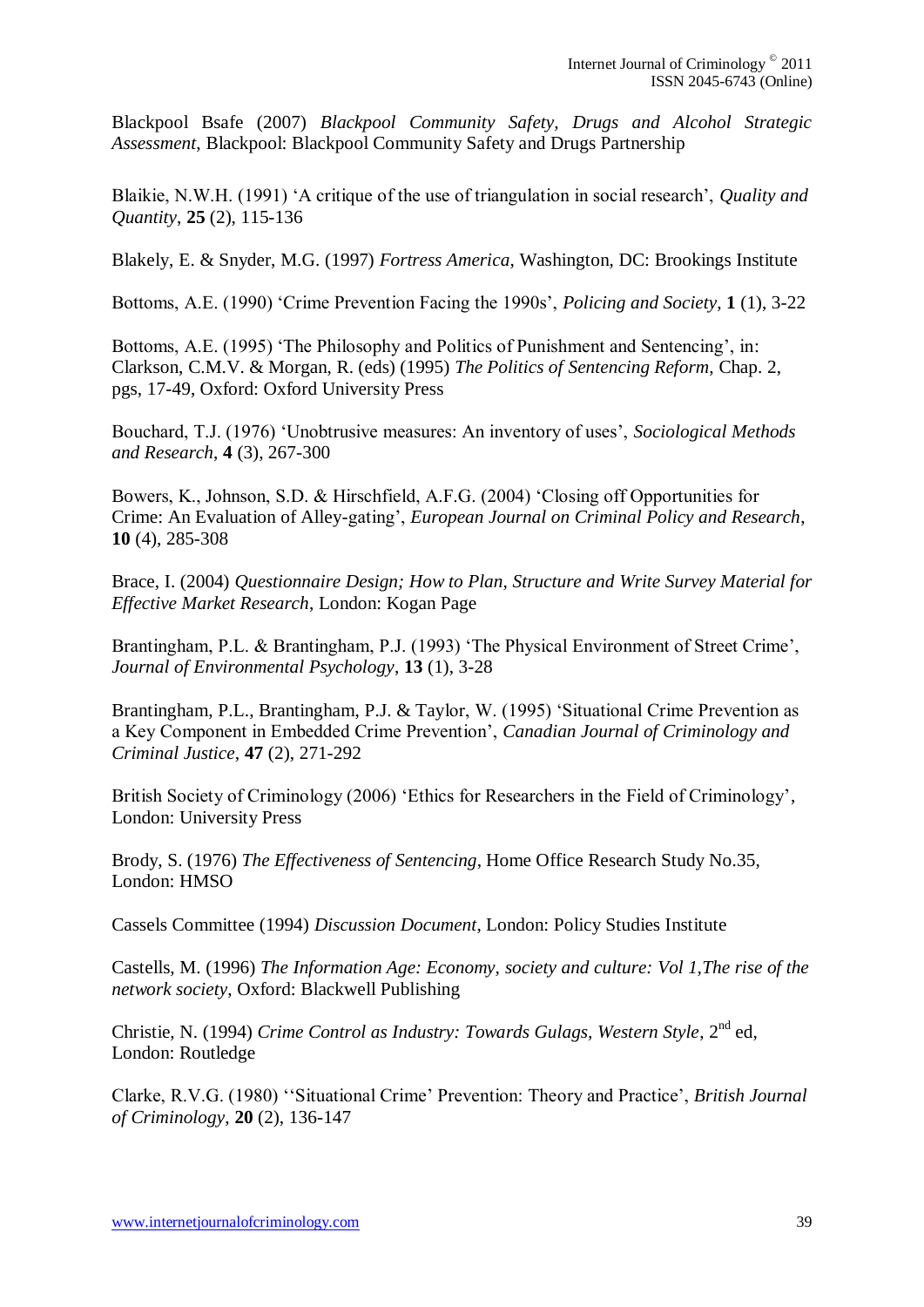Clarke, R.V.G. (1983) Situational crime prevention: Its theoretical basis and practical scope, in: Tonry, M. & Norris, N. (eds) *Crime and Justice: An Annual Review of Research, Volume,* **4**, 225-256, Chicago: University of Chicago Press

Clarke, R.V.G. (ed) (1992) *Situational Crime Prevention: Successful Case Studies*, 2nd ed, Albany, NY: Harrow & Heston

Clarke, R.V.G. (2000) "Situational Prevention, Criminology and Social Values", in: Von Hirsch, A., Garland, D. & Wakefield, A. (eds) (2000) *Ethical and Social Perspectives on Situational Crime Prevention*, Chap. 6, pgs 97-112, Oxford: Hart Publishing

Clarke, R.V.G. (2005) "Seven misconceptions of situational crime prevention", in: Tilley, N. (ed) (2005) *Handbook of Crime Prevention and Community Safety*, Chap. 3, pgs, 39-70, Cullompton: Willan Publishing

Clark, J. (2004) "Crime, fear and phobias", *Psychiatry, Psychology and Law*, **11** (1), 87-95

Cohen, J. (1988) *Statistical Power Analysis for the Behavioural Sciences*, 2nd ed, London: Lawrence Erlbaum

Cohen, L. & Felson, M. (1979) "Social change and crime rate trends: A routine activity approach", *American Sociological Review,* **44** (4), 588-608

Cohen, S. (1985) *Visions of Social Control,* Cambridge: Polity Press

Coleman, R. & Sim,J. (1998) "From the Dockyards to the Disney Store: Surveillance, Risk and Security in Liverpool city centre", *International Review of Law, Computers and technology*, **12** (1), 27-45

Cornish, D.B. & Clarke, R.V.G. (2003) "Opportunities, Precipitators and Criminal Decisions: A Reply to Wortley"s Critique of Situational Crime Prevention", in: Smith, M.J. & Cornish, D.B. (eds), *Theory for Practice in Situational Crime Prevention: Crime Prevention Studies*, **16**, 41-96, Monsey, NY: Criminal Justice Press

Cozens, P.M., Neale, R.H., Whitaker, J., Hillier, D. & Graham, M. (2003) "A critical review of street lighting, crime and fear of crime in the British city", *Crime Prevention and Community Safety: An International Journal*, **5** (2), 7-24

Crawford, A. (1997) *The Local Governance of Crime: Appeals to Community and Partnerships*, Oxford: Clarendon Press

Crawford, A. (1998) *Crime Prevention and Community Safety: Politics, Policies and Practices*, Harlow: Pearson Education Limited

Crawford, A. (1999) "Questioning Appeals To Community Within Crime Prevention And Control", *European Journal on Criminal Policy and Research",* **7** (4), 509-530

Crawford, A. (2007) "Crime Prevention and Community Safety", in: Maguire, M., Morgan, R. & Reiner, R. (eds) (2007) *The Oxford Handbook of Criminology*, 4<sup>th</sup> ed, Chap.26, pgs 866-909, Oxford: Oxford University Press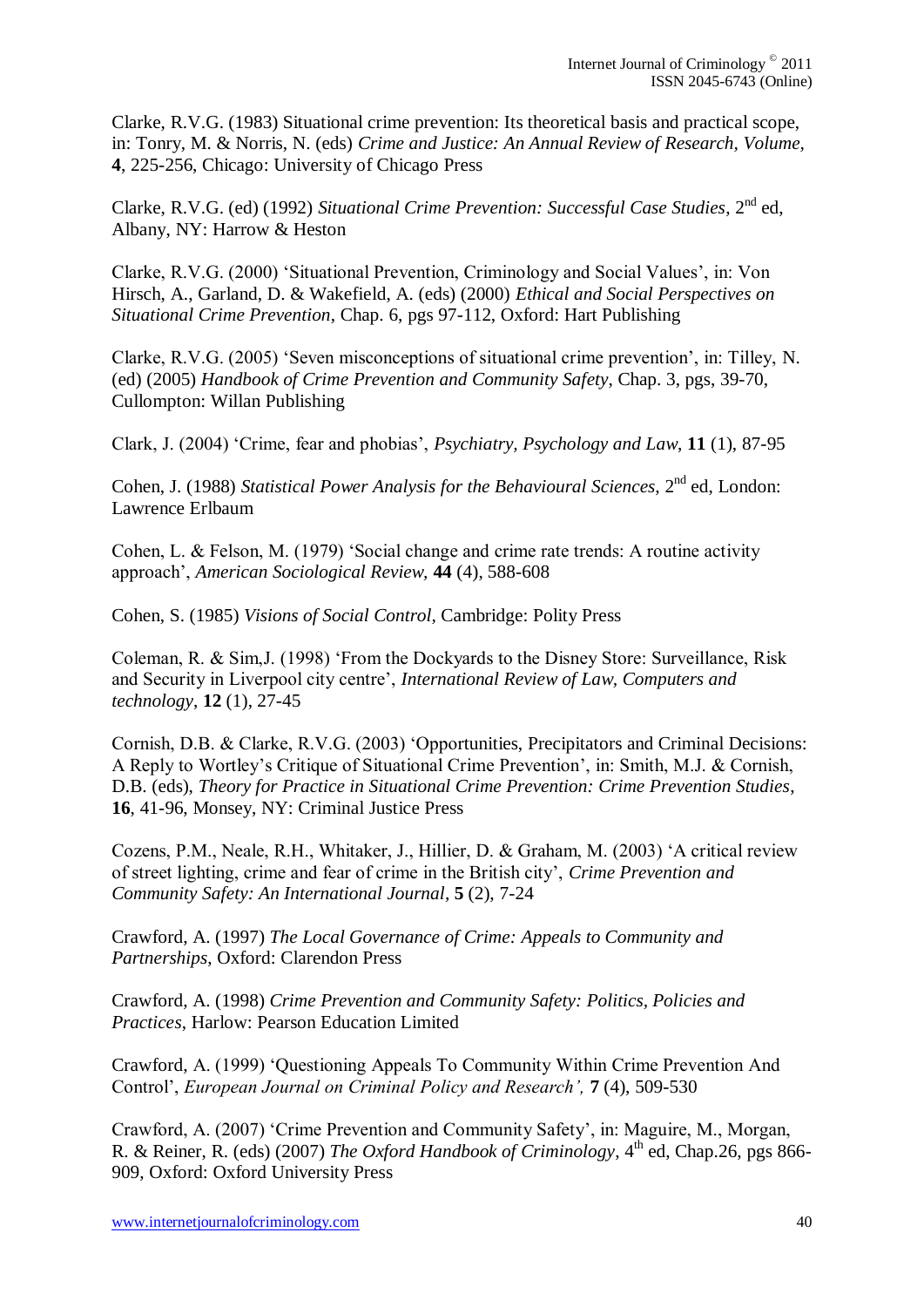Davis, M. (1990) *City of Quartz*: *Excavating the Future in Los Angeles*, London: Verso

Denscome, D. (2007) *The Good Research Guide: for small-scale social research projects*, 3rd ed, Maidenhead: Open University Press

Ditton, J. (2000) "Crime and the city: Public attitudes towards open-street CCTV in Glasgow", *British Journal of Criminology*, **40** (4), 692-709

Dornan, P., Flaherty, J. & Veit-Wilson, J. (2004) *Poverty: The Facts*, 5<sup>th</sup> ed, London: Child Poverty Action Group

Eatough, V. & Smith, J.A. (2008) 'Interpretative Phenomenological Analysis', in: Willig, C. & Stainton-Rogers, W. (eds) (2008) *The Sage Handbook of Qualitative Research in Psychology*, London: Sage Publications

Eck, J.E. & Weiburd, D. (eds) (1995) *Crime and Place*, Monsey, NY: Criminal Justice Press

Eck, J.E., Chainey, S., Cameron, J.G., Leitner, M. & Wilson, R.E. (2005) Mapping Crime: understanding hot spots (special report), Washington, DC: National Institute of Justice

Ekblom, P., Law, H. & Sutton, M. (1996) *Safer cities and domestic burglary*, Home Office Research Study No.164, London: HMSO

Ericson, R. & Haggerty, K. (1997) *Policing the Risk Society*, Oxford: Clarendon Press

Evans, D.J. (2001) "Levels of Possession of Security Measures Against Residential Burglary", *Security Journal*, **14** (4), 29-41

Evans, D.J. & Fletcher, M. (2000) "Fear of Crime: Testing Alternative Hypothesis", *Applied Geography*, **20** (4), 395-411

Farrall, S., Bannister, J., Ditton, J. & Gilchrist, E. (1997) "Questioning the Measurement of the "Fear of Crime": Findings from a Major Methodological Study", *The British Journal of Criminology*, **37** (4), 658-679

Farrall, S. & Gadd, D. (2004) "Research note: The Frequency of the fear of crime", *The British Journal of Criminology*, **44** (1), 127-132

Farrington, D.P. & Welsh, B.C. (2002) *Effects of Improved Street Lighting on Crime: A Systematic Review*, Home Office Research Study No. 251, London: HMSO

Feeley, M. & Simon, J. (1994) 'Actuarial Justice: The emerging new criminal law', in: Nelken, D. (ed) (1994); *The futures of criminology*, Chap.4, pgs 173-201, London: Sage Publications

Felson, M. (1998) *Crime and Everyday Life*, 2<sup>nd</sup> ed, Thousand Oaks, CA: Pine Forge Press

Ferraro, K.F. & LaGrange, R. (1987) "The Measurement of Fear of Crime", *Sociological Inquiry*, **57** (1), 70-101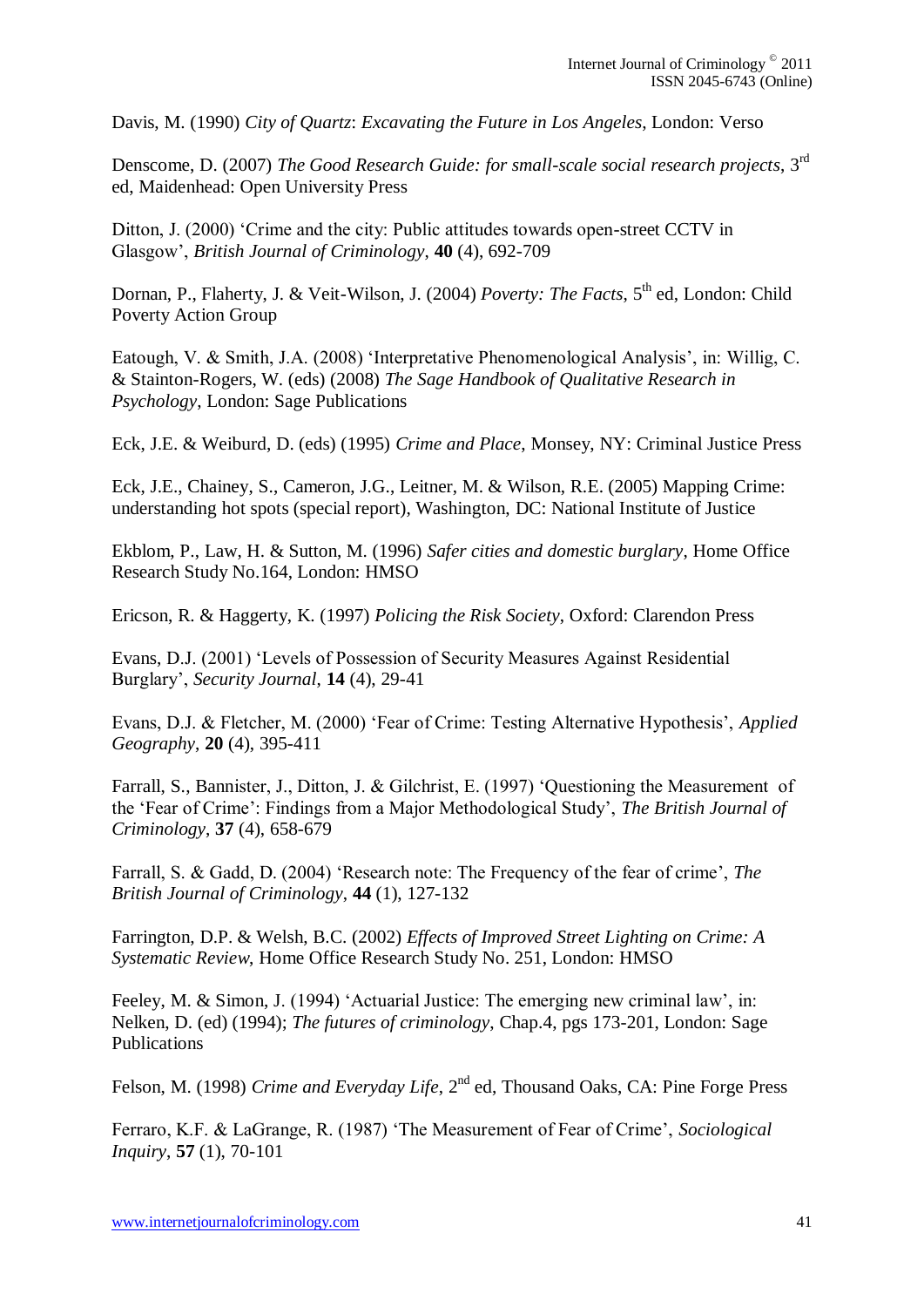Fisher, B.S. & Nasar, J.L. (1995) "Fear Spots in Relation to Micro-Level Physical Cues: Exploring the Overlooked", *Journal of Research in Crime and Delinquency*, **32** (2), 214-239

Fussey, P. (2004) "New Labour and New Surveillance: Theoretical and Political Ramifications of CCTV Implementation in the UK", *Surveillance and Society*, **2** (2/3), 251- 269

Garland, D. (1996) "The limits of the sovereign state: strategies of crime control in contemporary society", *The British Journal of Criminology*, **36** (4), 445-471

Garland, D. (2000) "The Culture of High Crime Societies", *British Journal of Criminology*, **40** (3), 347-375

Garland, D. (2001) *The Culture of Control: Crime and Social Order in Contemporary Society*, Oxford: Clarendon

George, B. & Button, M. (1994) *The need for regulation of the private security industry,* A submission to the House of Commons Home Affairs Select Committee, November

Gerbner, G., Gross, L., Morgan .M. & Signorielli, N. (1994) "Growing Up With Television: The Cultivation Perspective", in: Bryant, J. & Zillman, D. (eds) (1994) *Media Effects: Advances in Theory and Research*, Chap. 2, pgs 17-41, Hillsdale, NJ: Erlbaum

Giddens, A. (1990) *The Consequences of Modernity*, Oxford: Polity Press

Gill, M. & Spriggs, A. (2005); *Assessing the impact of CCTV*, Home Office Research Study 292, London: Research, Development and Statistics Directorate

Gilling, D. (1997) *Crime Prevention: Theory, policy and politics*, London: UCL Press

Gilling, D. (2007) *Crime Reduction and Community Safety: Labour and the politics of local crime control*, Cullompton: Willan Publishing

Goffman, E. (1971) *Relations in Public: Micro Studies of the Public Order*, New York, NY: Harper & Row

Gottdiener, M. & Hutchison, R. (2006) *The New Urban Sociology*, 3<sup>rd</sup> ed, Boulder, Col: Westview Press

Graham, J. & Bennett, T. (1995) *Crime Prevention Strategies in Europe and North America*, Helsinki: Helsinki United Nations Institute

Hale, C. (1996) "Fear of crime: A review of the literature", *International Review of Victimology* , **4** (2), 79-150

Halliwell, E. (2010) "*In the Face of Fear: How fear and anxiety affect our health and society, and what we can do about it"*, London: Mental Health Foundation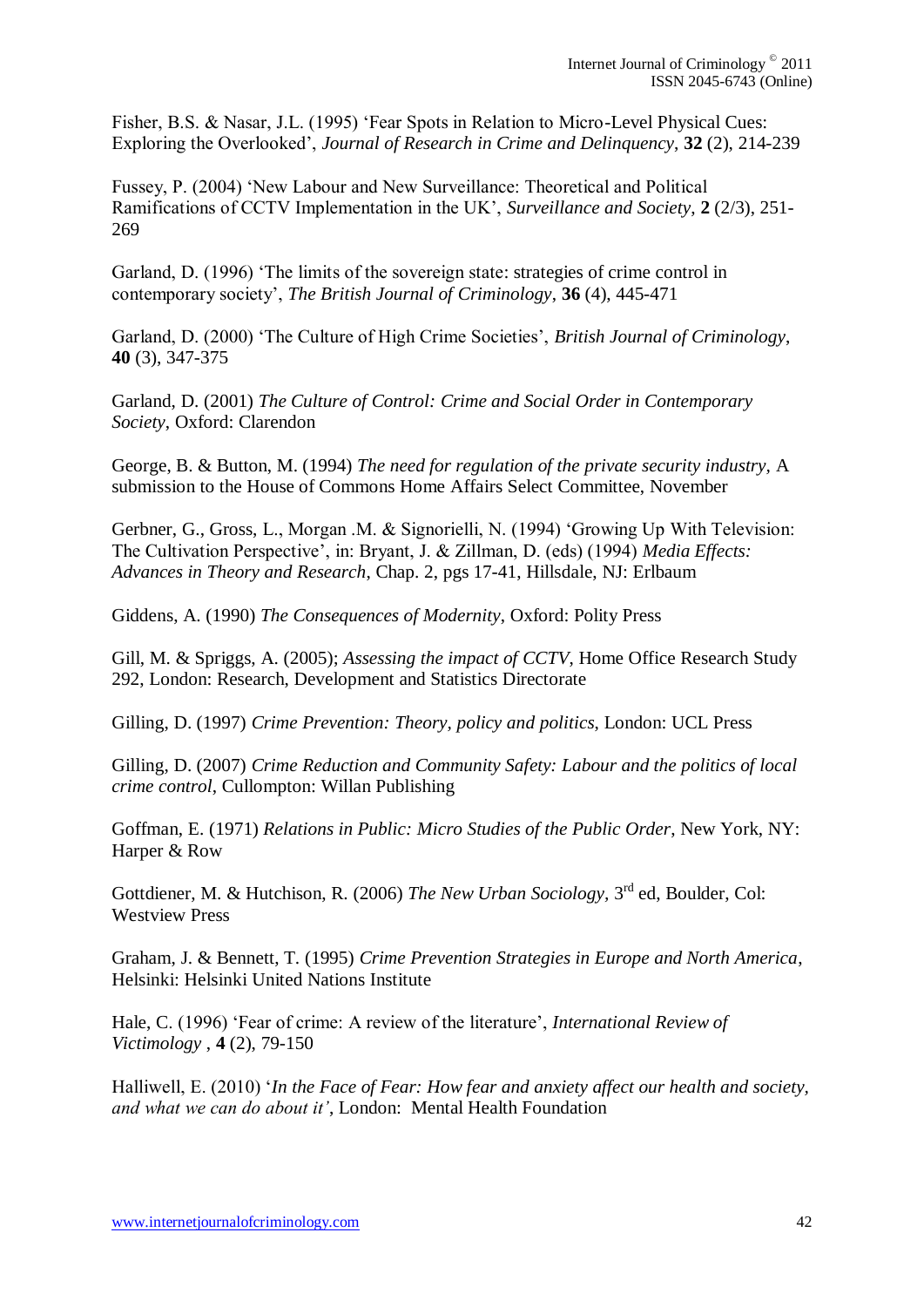Hardy, E.M. (2006) *The Fear Industry: Fear of Crime, Governance and Regulations: A Case Study of Motorcyclists*, retrieved on: 18/10/10, available at: [http://www.fearofcrime.co.uk/fear\\_of\\_crime\\_e\\_book.html](http://www.fearofcrime.co.uk/fear_of_crime_e_book.html)

Hayward, K. (2007) "Situational Crime Prevention and its Discontents: Rational Choice Theory versus the "Culture of Now"", *Social Policy and Administration*, **41** (3), 232-250

Heckhausen, H. (1991) *Motivation and Action*, Berlin: Springer-Verlag

Hirschfield, A.F.G., Bowers, K.J. & Johnson, S.D. (2004) "Inter-relationships between Perceptions of Safety, Anti-Social Behaviour and Security Measures in Disadvantaged Areas", *Security Journal*, **17** (1), 9-19

Hocking, B. (2004) *Terror Laws: ASIO, Counter-Terrorism and the Threat to Democracy*, Sydney: UNSW Press

Home Office (1977) *A Review of Criminal Justice Policy 1976*, London: HMSO

Home Office (1984) *Crime Prevention: A Co-ordinated Approach, Circular 8/84*, London: **HMSO** 

Home Office (1989); *Standing Conference on Crime Prevention: Report of the Working Group on Fear of Crime*, 11/12/89, London: HMSO

Home Office Crime Prevention Centre (1994) *Police Architectural Liaison Manual of Guidance*, London: HMSO

Home Office (1998) *The Crime Reduction Strategy*, London: HMSO

Honess, T. & Charman, E. (1992) "*Closed circuit television in public spaces"*, Police Research Group Crime Prevention Unit Series, 35, London: HMSO

Hope, T. (1995) in: Tonry, M & Farrington, D. (eds) (1995) *Building a Safer Society: Strategic Approaches to Crime,* Chap. 2, pgs, 21-89, Chicago, IL: University of Chicago Press

Hope, T. & Sparks, R. (eds) (2000) *Crime, Risk and Insecurity*: *Law and order in everyday life and political discourse*, Oxon: Routledge

Hough, M.J. (1995) *Anxiety about Crime: Findings from the 1994 British Crime Survey*, Home Office Research Study No, 147, London: HMSO

Hough, M.J., Clarke, R.V.G. & Mayhew, P. (1980) Introduction, in: Clarke, R.V.G. & Mayhew, P. (eds) *Designing Out Crime*, London: HMSO

Hughes, G. (1998) *Understanding crime prevention*: *Social control, risk and late-Modernity*, Buckingham: Open University Press

Innes, M. (2004) "Crime as a Signal, Crime as a Memory", *Journal for Crime, Conflict and the Media*, **1** (2), 15-22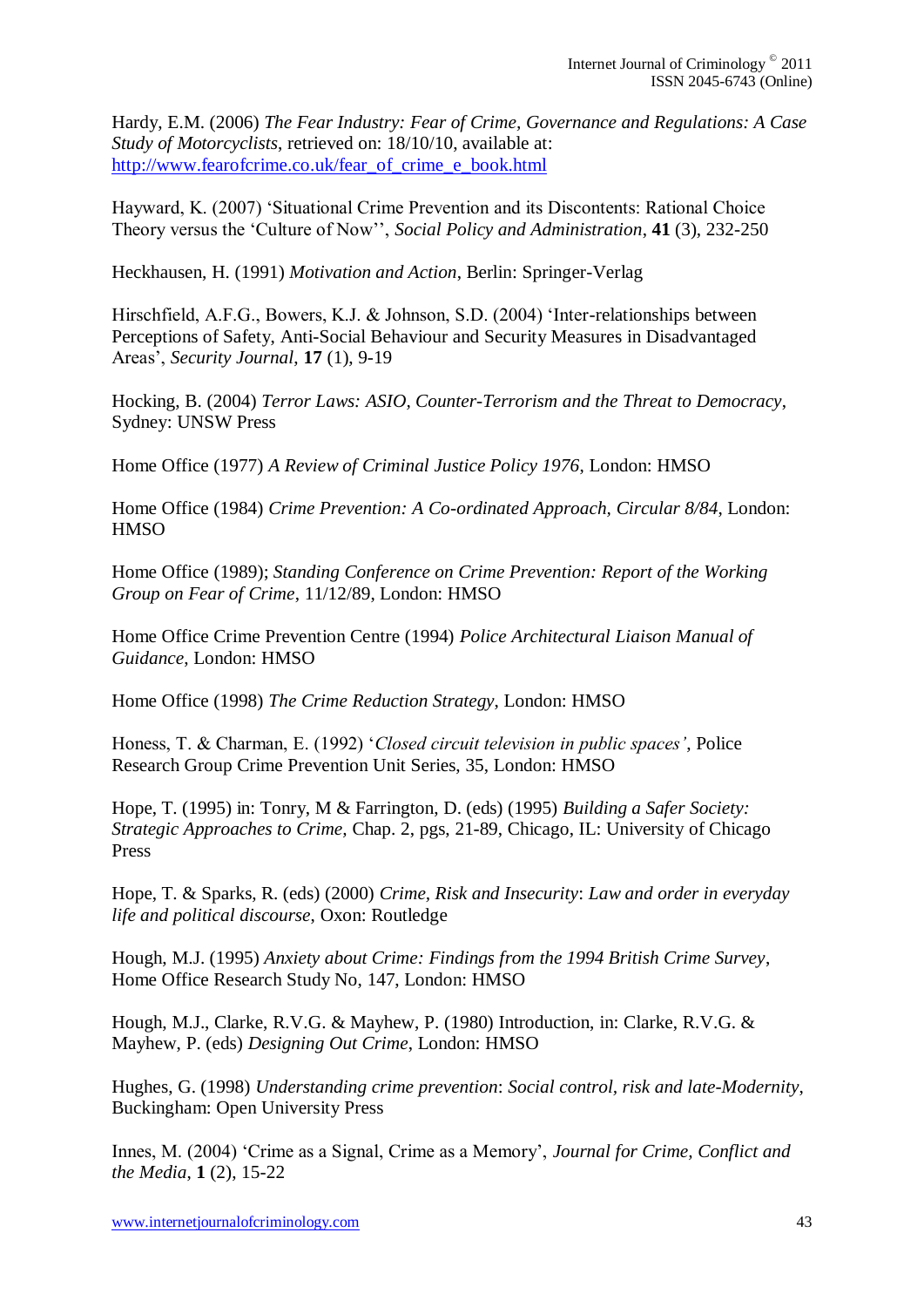Jacobs, J. (1961) *The Death and Life of Great American Cities: The Failure of Town Planning*, New York, NY: Random House

Jefferson, T. & Hollway, W. (2000) "The role of anxiety in fear of crime", in: Hope, T. & Sparks, R. (eds) (2000) *Crime, Risk and Insecurity: Law and order in everyday life and political discourse,* Chap. 2, pgs 31-49, Oxon: Routledge

Jeffery, C.R. (1971); *Crime Prevention Through Environmental Design*, Beverly Hills, CA: Sage

Johnson, R.B., Onwuegbuzie, A.J. & Turner, L.A. (2007) "Towards a Definition of Mixed Methods Research", *Journal of Mixed Methods Research*, **1** (2), 112-133

Johnston, L. (2000) "Private policing: problems and prospects", in: Leishman, F., Loveday, B. & Savage, S. (eds) (2000); *Core Issues in Policing*, 2nd ed, Chap. 5, pgs 67-76, Harlow: Pearson Education Ltd

Johnston, L. (2000) *Policing Britain: Risk, Security and Governance*, London: Longman

Johnston, L. & Shearing, C. (2003) *Governing Security: Explorations in Policing and Justice*, London: Routledge

Jones, T., Newburn, T. & Smith, D.J. (1994) *Democracy and Policing*, London: Policy Studies Institute

Jones, T. & Newburn, T. (1995) "How big is the private security sector?", *Policing and Society*, **5** (3), 221-232

Jones, T. & Newburn, T. (1998) *Private Security and Public Policing*, Oxford: Clarendon Press

Jones, T. & Newburn ,T. (2002) "The Transformation of Policing? Understanding Current Trends in Policing Systems", *British Journal of Criminology,* **42** (1), 129-146

Karmen, A. (1990) *Victimology: An Introduction*, Pacific Grove, CA: Brooks Cole

Kershaw, C., Budd, T., Kinshott, G., Mattinson, J., Mayhew, P. & Myhill, A. (2000)*The 2000 British Crime Survey*, London: HMSO

Killias, M. (1990) "Vulnerability: Toward a Better Understanding of a Key Variable in the Genesis of Fear of Crime", *Violence and Victims*, **5** (2), 97-108

Krahn, H. & Kennedy, L.W. (1985) "Producing Personal Safety: The Effects of Crime Rates, Police Force Size, and Fear of Crime", *Criminology*, **23** (4), 697-710

Lab, S.P. (1990) "Citizen Crime Prevention: Domains and Participation", *Justice Quarterly*, **7** (3), 467-491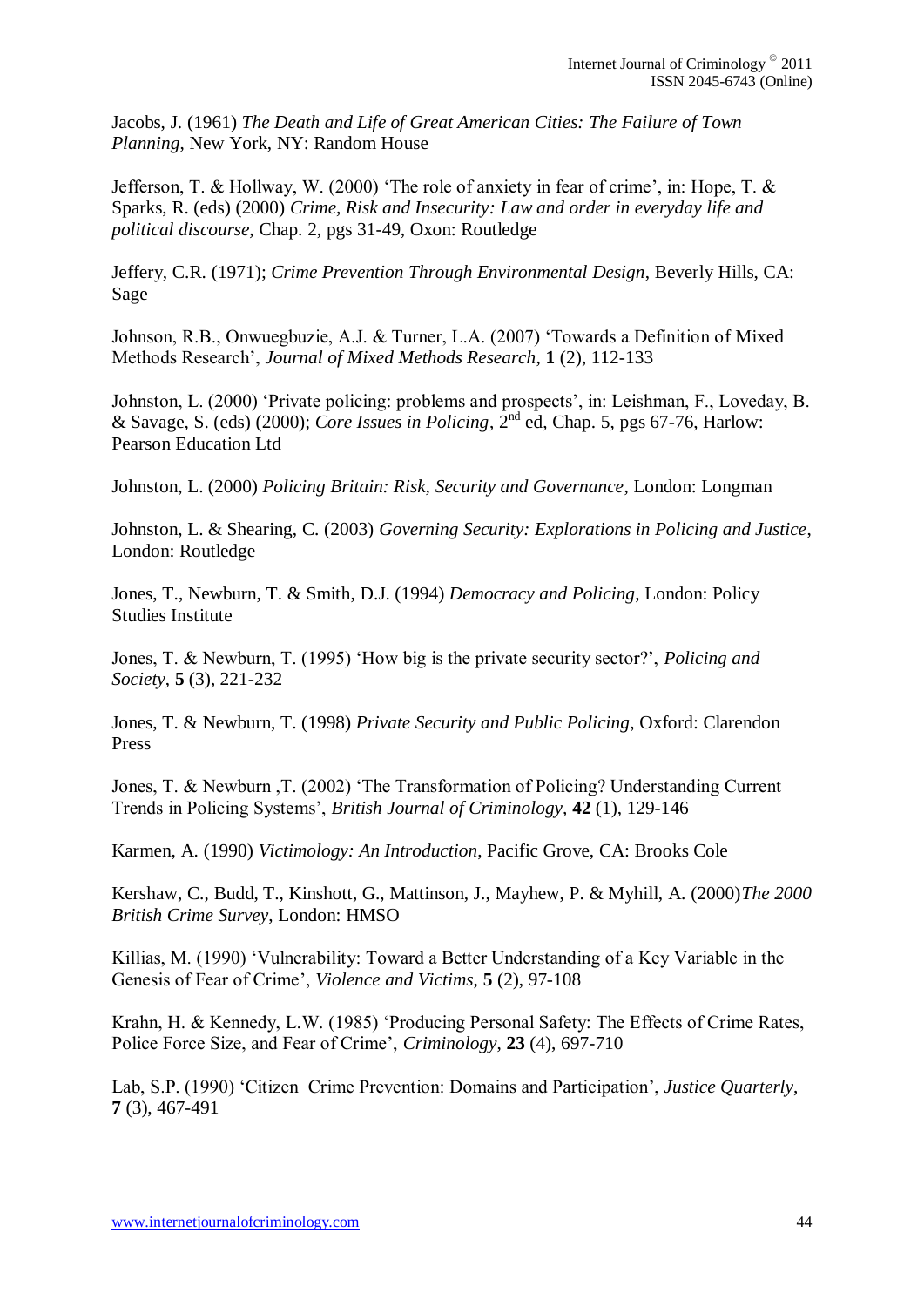LaGrange, R.L., Ferraro, K.F. & Supancic, M. (1992) "Perceived Risk and Fear of Crime: Role of Social and Physical Incivilities", *Journal of Research in Crime and Delinquency*, **29** (3), 311-334

LaGrange, R.L. & Ferraro, K.F. (2006) "Assessing age and gender differences in perceived risk and fear of crime", *Criminology*, **27** (4), 697-720

Lasch, C. (1980) *The Culture of Narcissism*, London: Sphere Books

Lee, M. (2007) *Inventing Fear of Crime: Criminology and the politics of anxiety*, Cullompton: Willan Publishing

Lee, M. & Farrall, S. (2009) *Fear of Crime: Critical Voices in an Age of Anxiety*, Oxon: Routledge-Cavendish

Loader, I. (1997) "Private Security and the Demand for Protection in Contemporary Britain", *Policing and Society*, **7** (3), 143-162

Loader, I. (1999) "Consumer Culture and the Commodification of Policing and Security", *Sociology,* **33** (2), 373-392

Loader, I. & Sparks, R. (2002) "Contemporary landscapes of crime, order, and control: governance, risk, and globalization", in: Maguire, M., Morgan, R & Reiner, R (eds) (2002) *The Oxford Handbook of Criminology,* 3 rd ed, Chap.3, pgs 83-111, Oxford: Oxford University Press

McCahill, M. & Norris, C. (2003) "Estimating the Extent, Sophistication and Legality of CCTV in London", in: Gill, M. (ed) (2003) *CCTV*, Chap.3. pgs 51-66, Leicester: Perpetuity Press

McCulloch, J. (2004) "The neo-liberal fear factory: or how Howard plans to win the next election", *Arena Magazine*, **71** (71), 23-26

McLaughlin, E. & Muncie, J. (2000) 'Walled cities: surveillance, regulation and segregation', in: Pile, S., Brook, C. & Mooney, G. (eds) (2000); *Unruly Cities?*, Chap.3, pgs, 96-136, London: Routledge

McManus, M. (1995); *From Fate to Choice: Private Bobbies, Public Beats*, Aldershot: Avebury

Maguire, M. (2007) 'Crime data and statistics', in: Maguire, M., Morgan, R. & Reiner, R. (eds) (2007) *The Oxford Handbook of Criminology*,  $4<sup>th</sup>$  ed, Chap. 10, pgs 241-89, Oxford: Oxford University Press

Maltz, M.P., Gordon, A.C. & Friedman, W. (1990) *Mapping Crime in its Community Setting: Event Geography Analysis*, New York, NY : Springer-Verlag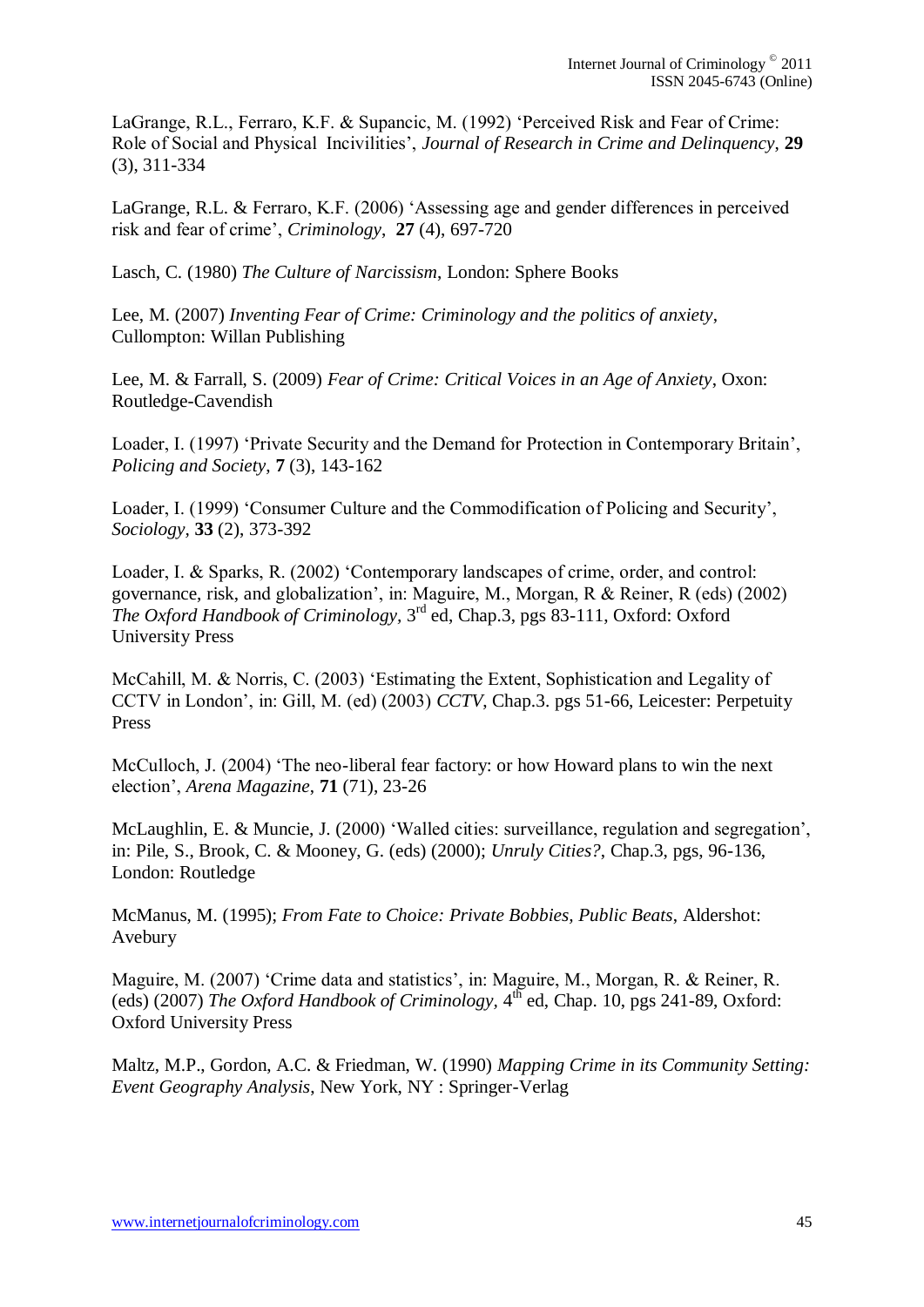Maslow, A. (1943) "A Theory of Human Motivation", Originally Published in *Psychological Review*, **50**, 370-396, retrieved on 13/10/10: available at: <http://www.psychclassics.yorku.ca/Maslow/motivation.htm>

Mawby, R.I. & Simmonds, L. (2003) "Homesafing Keyham: An evaluation", *Community Safety Journal*, **2** (3), 20-30

Maxfield, M.G. (1984*) Fear of Crime in England and Wales*, Home Office Research Study No.78, London: HMSO

Mayhew, P., Clarke, R.V.G., Sturman, A. & Hough, M. (1976) *Crime as Opportunity*, London: HMSO

Mayhew, P. & van Dijk, J.J.M. (1997) *Criminal victimisation in eleven industrialised countries*, Amstelveen: WODC

Merry, S.E. (1981a) "Defensible Space Undefended", *Urban Affairs Quarterly*, **16** (4), 397- 422

Merry, S.E. (1981B) *Urban Danger: Life in a Neighbourhood of Strangers*, Philadelphia, PA: Temple University Press

Minton, A. (2009) *Ground Control: Fear and happiness in the twenty-first city*, London: Penguin Group

Mirrlees-Black, C., Budd, T., Partidge, S. & Mayhew, P. (1998) *The 1998 British Crime Survey: England and Wales*, Home Office Statistical Bulletin 21/98, London: HMSO

Morse, J.M. & Chung, S.E. (2003) "Towards Holism: The Significance of Methodological Pluralism", *International Journal of Qualitative Methods*, **2** (3), 1-19

Nasar, J.L. & Fisher, B.S. (1993) "Hot spots' of fear and crime: A multi-method investigation", *Journal of Environmental Psychology*, **13** (3), 187-206

Nelson, A. (1998) "Security Shutters: A Double-Edged Sword, *International Journal of Risk", Security and Crime Prevention*, **3** (1), 11-19

Newburn ,T. (2001) "The Commodification of Policing: Security Networks in the Late Modern City", *Urban Studies*, **38** (5/6), 829-848

Newburn, T. (2007) *Criminology*, Cullompton: Willan Publishing

Newman, O. (1972) *Defensible Space*: *Crime Prevention Through Urban Design*, New York, NY: Macmillan

Newton, A., Armitage,R., Hirschfield, A., Monchck, L., Rogerson, M., Wilcox, A. & Jacobson, J. (2008) The Impact of the Licensing Act 2003 on Levels of Crime and Disorder: Key Findings of the Blackpool Case Study, London: Kings College London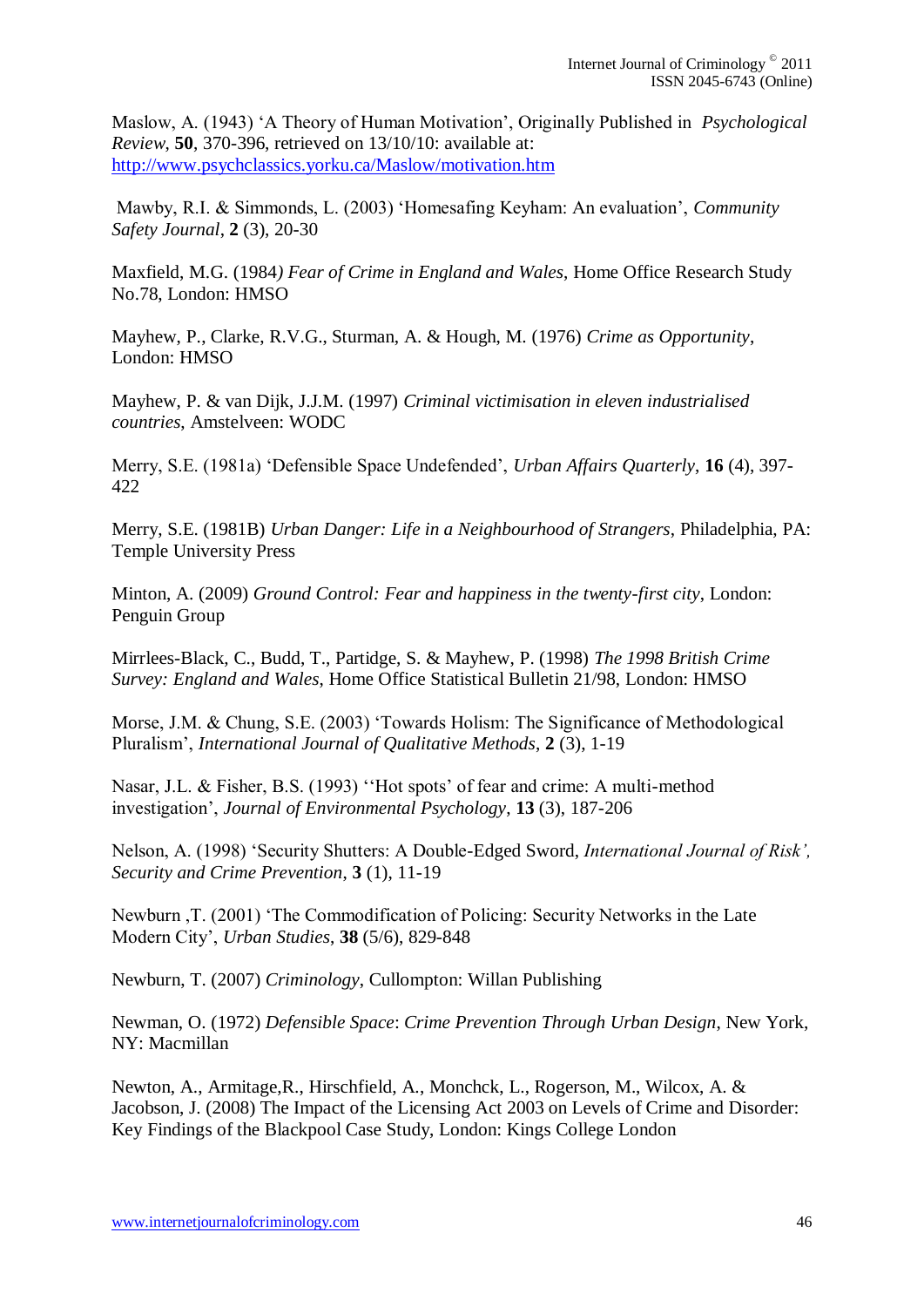Norris, C. & Armstrong, G. (1999) *The Maximum Surveillance Society*: *The Rise of CCTV*, Oxford: Berg Publishers

Norris, C., McCahill, M. & Wood, D. (2004) "The Growth of CCTV: a global perspective on the international diffusion of video surveillance in publicly accessible space", *Surveillance and Society*, **2** (2/3), 110-135

O"Malley, P. (1992) "Risk, power and crime prevention", *Economy and Society*, **21** (3), 252- 275

O"Malley, P. (1997) "Policing, Politics, Post-Modernity", *Social and Legal Studies*, **6** (3), 363-381

O"Malley, P. (1996) "Risk and responsibility", in: Barry, A., Osborne, T. & Rose, N. (eds) (1996) *Foucault and Political Reason*, Chap. 9, pgs 189-208, London: UCL Press

O"Malley, P. & Palmer, D. (1996) "Post-Keynesian Policing", *Economy and Society*, **25** (2), 137-155

Orne, M.T. & Evans, F.J. (1966) "Inadvertent termination of hypnosis with hypnotized and simulating subjects", *International Journal of Clinical and Experimental Hypnosis*, **14** (1), 61-78

Pain, R.H. (1997) "Social geographies of women"s fear of crime", *Transactions of the Institute of British Geographers, New Series*, **22** (2), 231-244

Painter, K.A. (1996) "Street Lighting, Crime and Fear of Crime: A Summary of Research", in: Bennett, T.H. (ed) (1996) *Preventing Crime and Disorder: Targeting Strategies and Responsibilities*, Cambridge: Institute of Criminology, University of Cambridge

Pantazis, C. (2000) "Fear of crime, vulnerability and poverty: evidence from the British Crime Survey", *British Journal of Criminology,* **40** (3), 414-436

Pascoe, T. & Topping, P. (1997) 'Secured by Design: Assessing the Basis of the Scheme', *International Journal of Risk, Security and Crime Prevention*, **2** (3), 161-173

Pease, K. (1994) "Crime prevention", in: Maguire, M., Morgan, R. & Reiner, R. (eds) (1994) *The Oxford Handbook of Criminology,* Chap. 14, pgs 659-703, Oxford: Oxford University Press

Pease, K. (1997) "Crime prevention", in: Maguire, M., Morgan, R. & Reiner, R. (eds) (1997) *The Oxford Handbook of Criminology*, 2nd ed, Chap. 27, pgs 963-995, Oxford: Oxford University Press

Perkins, D. & Taylor, R. (1996) "Ecological assessments of community disorder: Their relationship to fear of crime and theoretical implications", *American Journal of Community Psychology*, **24** (1), 63-107

Putnam, R.D. (2000) *Bowling Alone: The Collapse and Revival of American Community*, New York, NY: Simon & Schuster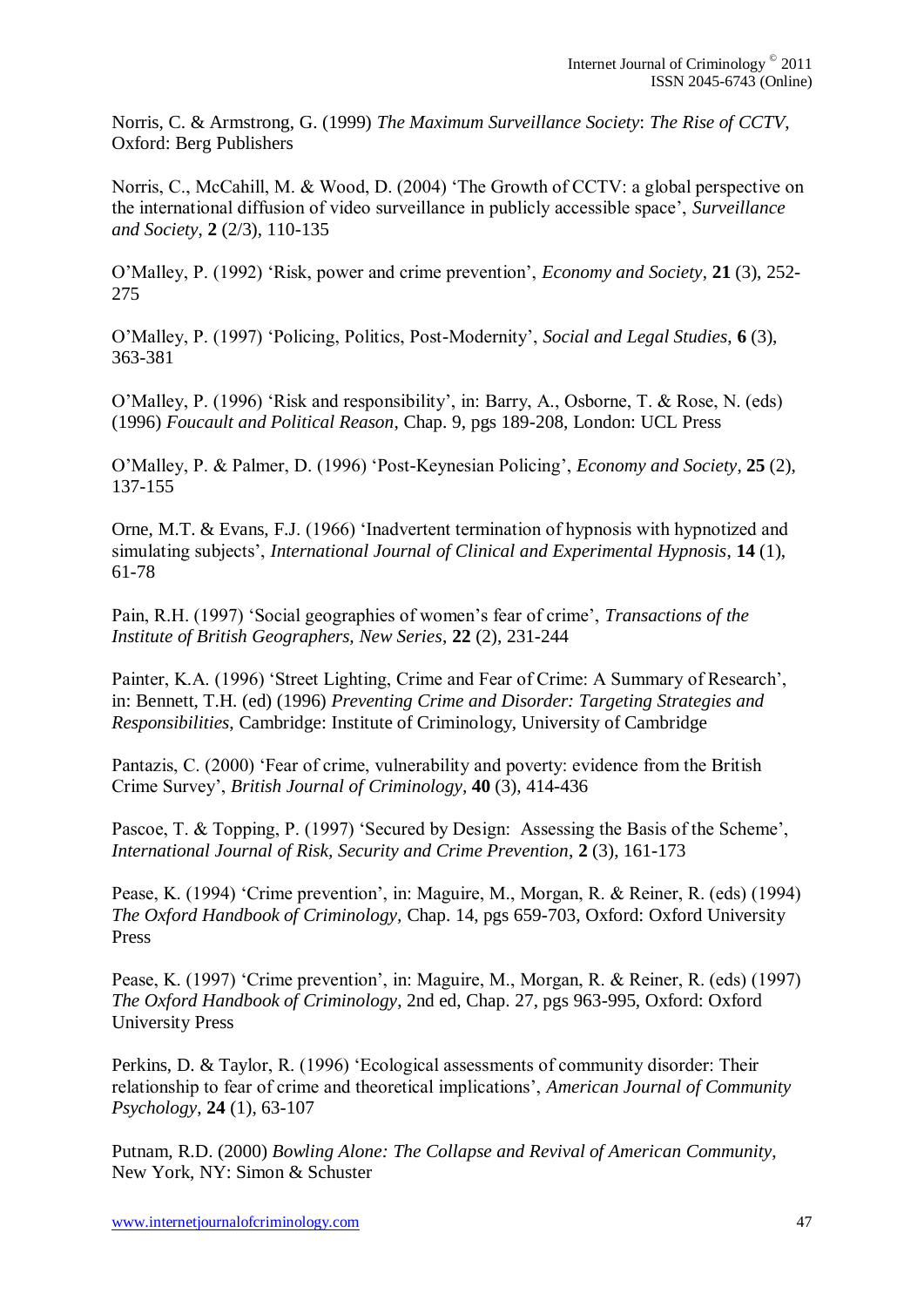Raco, M. (2002); "Risk, Fear and Control: Deconstructing the Discourses of New Labour"s Economic Policy", *Space and Polity*, **6** (1), 25-47

Ramsay, M. (1989) *Downtown drinkers: the perceptions and fears of the public in a city centre*, Crime Prevention Unit Paper 19, London: HMSO

Ramsay, M. & Newton, R. (1991) *The Effects of Better Street Lighting on Crime and Fear: A Review,* Crime Prevention Unit Paper No. 29, London: HMSO

Reiner, R. (1992) "Policing a Post-Modern Society", *The Modern Law Review*, **55** (6), 761- 781

Reiner, R. (2000) *The Politics of the Police*, 3rd ed, Oxford: Oxford University Press

Reiner, R., Livingstone, S. & Allen, J. (2000) "No more happy endings? The media and popular concern about crime since World War Two", in: Hope, T. & Sparks, R. (eds) (2000) *Crime, Risk and Insecurity: Law and order in everyday life and political discourse*, Chap. 6, pgs 107-125, Oxon: Routledge

Riger, S., Gordon, M.T & LeBailly, R.K. (1982); "Coping with Urban Crime: Women"s use of Precautionary Behaviours", *American Journal of Community Psychology*, **10** (4), 369-386

Rose, N. (1999) *Powers of Freedom: Reframing Political Thought*, Cambridge: Cambridge University Press

Rosenbaum, D.P. (1987) "The Theory and Research Behind Neighbourhood Watch: Is it a Sound Fear and Crime Reduction Strategy?", *Crime and Delinquency*, **33** (1), 103-134

Rosenbaum, D.P. (1988) "Community Crime Prevention: A Review and Synthesis of the Literature", *Justice Quarterly*, **5** (3), 323-393

Schultz, P.W. & Tabanico, J.J. (2009) "Criminal Beware: A Social Norms Perspective on Posting Public Warning Signs, *Criminology,* **47** (4), 1201-1222

Schweitzer, J.H., Woo Kim, J. & Mackin, J.R. (1999) "The Impact of the Built Environment on Crime and Fear of Crime in Urban Neighbourhoods", *Journal of Urban Technology*, **6** (3), 59-73

Shaftoe, H. & Read, T. (2005) "Planning out crime: the appliance of science or an act of faith?", in: Tilley, N. (ed) (2005) *Handbook of Crime Prevention and Community Safety*, Chap. 9, pgs 245-265, Cullompton: Willan Publishing

Shaw, R. (2010) Interpretative Phenomenological Analysis, in: Forrester, M.A. (ed) (2010) *Doing Qualitative Research in Psychology: A Practical Guide*, Chap. 10, pgs 177-201, London: Sage Publications

Shearing, C. (2001) "Punishment and the changing face of governance", *Punishment and Society,* **3** (2), 203-220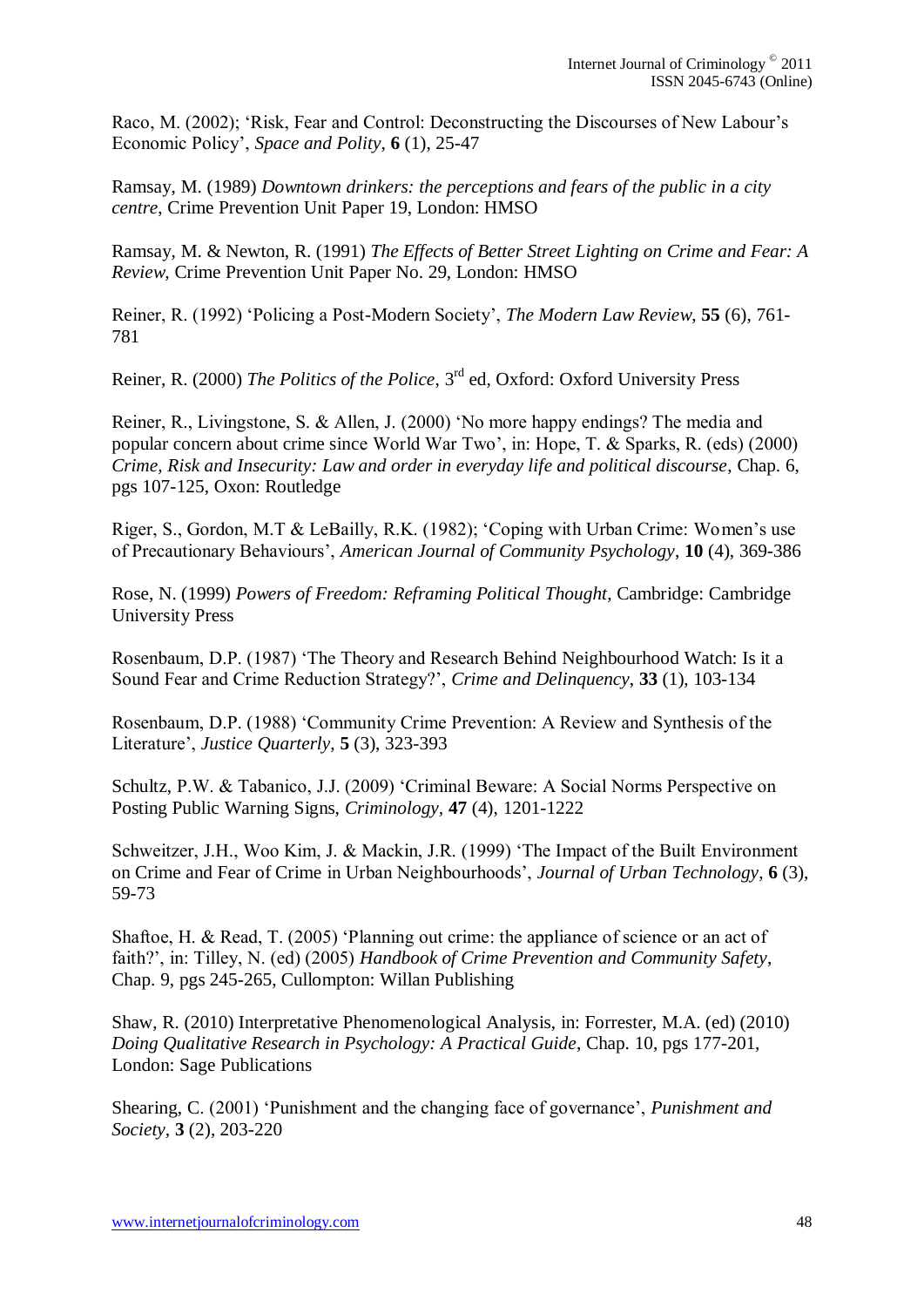Shearing, C. & Stenning, P. (1981) Modern Private Security: Its Growth and Implications, in: Tonry, M. & Morris, N. (eds) *Crime and Justice, An Annual Review of Research*, Volume **3**, 193-245, Chicago, IL: University of Chicago Press

Shearing, C. & Stenning, P. (1983); "Private Security: Implications for Social Control", *Social Problems*, **30** (5), 493-506

Sheptycki, J. (1995) "Transnational Policing and the Makings of a Post-Modern Society", *British Journal of Criminology*, **35** (4), 613-635

Sherman, L, Gartin, P. & Buerger, M. (1989) "Hot spots of predatory crime: routine activities and the criminology of place", *Criminology*, **27** (1), 27-56

Shirlow, P. & Pain, R. (2003) Introduction in: 'The geographies and politics of fear', *Capital and Class*, **27** (2), 1-222

Simmons, J. & Dodd, T. (eds) (2003) *Crime in England and Wales 2002/3, Home Office Statistical Bulletin 07/03*, London: HMSO

Smith, J.A., Flowers, P & Larkin, M. (2009) *Interpretative Phenomenological Analysis: Theory, Method and Research*, London: SAASG

Smith, M.J. & Cornish, D.B. (eds) (2006) *Secure and Tranquil Travel: Preventing Crime and Disorder on Public Travel*. London: University College London, Jill Dando Institute of Crime Science

Smith, W.R. & Torstensson, M. (1997) "Gender differences in risk perception and neutralizing fear of crime: Toward resolving the paradoxes", *The British Journal of Criminology*, **37** (4), 608-634

Smith-Bowers, W.J. & Manzi, T. (2006) "Private Security and Public Space: New Approaches to the Theory and Practice of Gated Communities", *European Journal of Spatial Development*, retrieved on: 8/1/11, available at:<http://www.nordregio.se/EJSD/-ISSN>

South, N. (1988) *Policing for Profit*, London: Sage Publications

Spitzer, S. (1987) "Security and control in capitalist societies: The fetishism of security and the secret thereof", in: Lowman, J., Menzies, R.J. & Palys, T.S. (eds) (1987) *Transcarceration: Essays in the Sociology of Social Control*, Chap. 2, pgs 43-58, Aldershot: Gower

Steinert, H. (2003) "The Indispensable Metaphor of War", *Theoretical Criminology*, **7** (3), 265-291

Stenson, K. & Sullivan, R.R. (eds) (2001) *Crime, Risk and Justice: The politics of crime control in liberal democracies*, Cullompton: Willan Publishing

Sutton, R.M. & Farrall, S. (2009) 'Deceptive responding and crime fears', in: Lee, M. & Farrall, S. (eds) (2009) *Fear of Crime: Critical Voices in an Age of Anxiety*, Chap. 7, pgs 108-124, Oxon: Routledge-Cavendish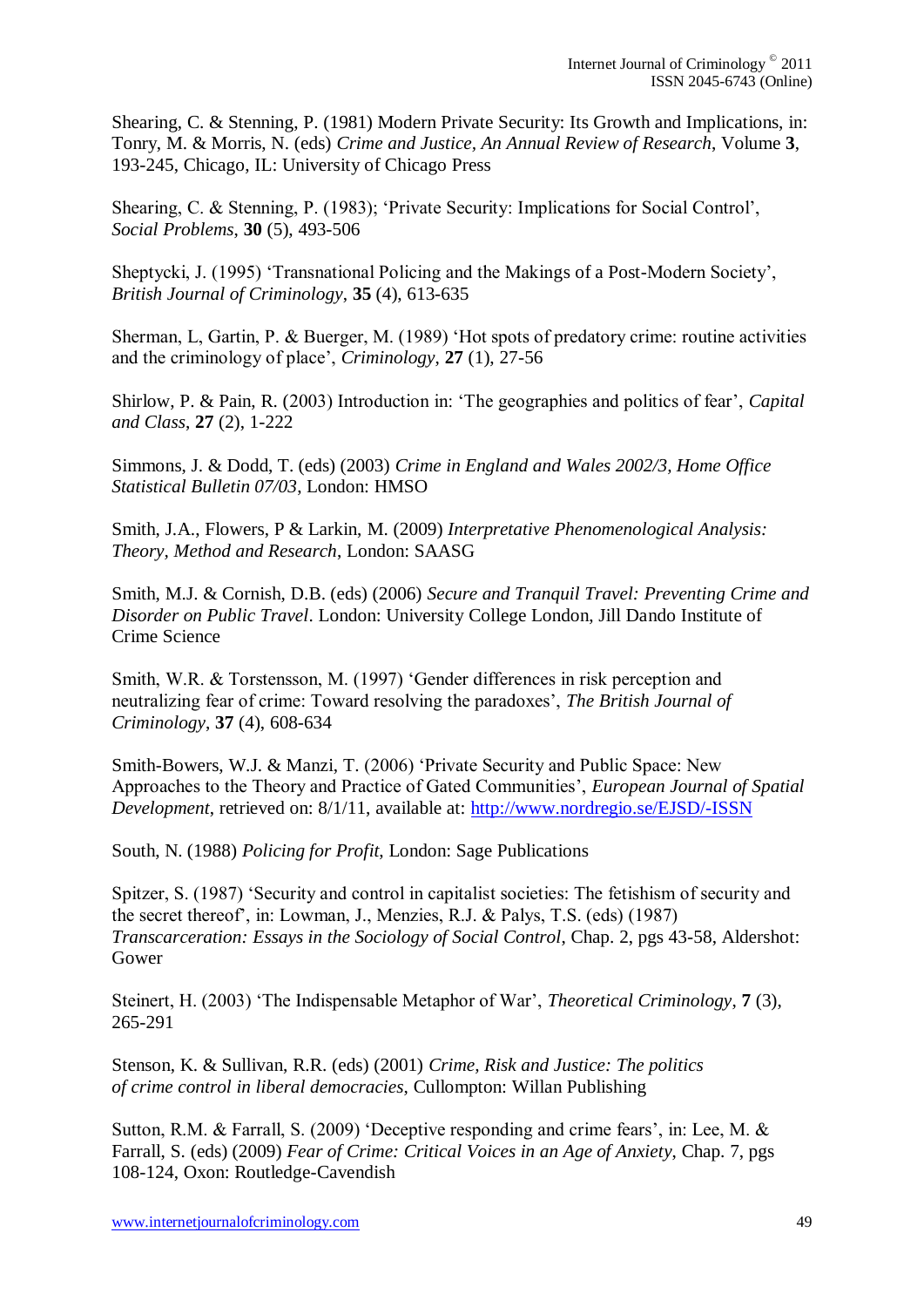Taylor, I. (1997) "Crime, anxiety and locality: responding to the "condition of England" at the end of the century', *Theoretical Criminology*, **1** (1), 53-75

Taylor, R. & Hale, C. (1986) "Testing alternative models of fear of crime", *Journal of Criminal Law and Criminology,* **77** (1), 151-189

Tuck, M. (1988) "Crime Prevention: A Shift in Concept", *Home Office Research and Planning Unit Research Bulletin, No. 24*, London: HMSO

Urbaneye (2004) *On the Threshold to Urban Panopticon? Analysing the Employment of CCTV in European Cities and Assessing its Social and Political Impacts*, Final Report to the European Union, Technical University of Berlin

Von Hirsch, A, & Shearing, C. (2000) "Exclusion from Public Spaces", in: Von Hirsch, A., Garland, D. & Wakefield, A. (eds) (2000) *Ethical and Social Perspectives on Situational Crime Prevention*, Chap. 5, pgs 77-96, Oxford: Hart Publishing

Wakefield, A. (2005) "The Public Surveillance Functions of Private Security", *Surveillance and Society*, **2** (4), 529-545

Walker, A., Kershaw, C. & Nicholas, S. (2006) *Crime in England and Wales 2005/6*, London: HMSO

Walklate, S.L. (1998) "Excavating the fear of crime: Fear, Anxiety or Trust", *Theoretical Criminology,* **2** (4), 403-418

Walklate, S.L. (2001) "Fearful Communities?" *Urban Studies*, **38** (5/6), 929-939

Walklate, S.L. (2007) *Imagining the Victim of Crime*, Maidenhead: Open University Press

Warr, M. (1990) "Dangerous situations: Social context and fear of victimisation", *Social Forces*, **68** (3), 891-907

Warr, M. (2000) 'Fear of Crime in the United States: Avenues of Research and Policy', *Criminal Justice 2000*, **4**, Washington, DC: National Institute of Justice

Weiss, R.P. (1987) 'The Community and Prevention', in: Johnson, E.H. (ed) (1987) *Handbook on Crime and Delinquency Prevention*, Chap. 5, pgs 113-136, Westport, Con: Greenwood Press

Wilkinson, R. & Pickett, K. (2009) *The Spirit Level: Why Equality is Better for Everyone*, London: Penguin Books

Williams, D. (2007) "Effective CCTV and the Challenge of Constructing Legitimate Suspicion Using Remote Visual Surveillance", *Journal of Investigative Psychology and Offender Profiling*, **4** (2), 97-107

Williams, D. & Ahmed, J. (2009) 'The relationship between antisocial stereotypes and public CCTV systems: exploring fear of crime in the modern surveillance society", *Psychology, Crime and Law*, **15** (8), 743-758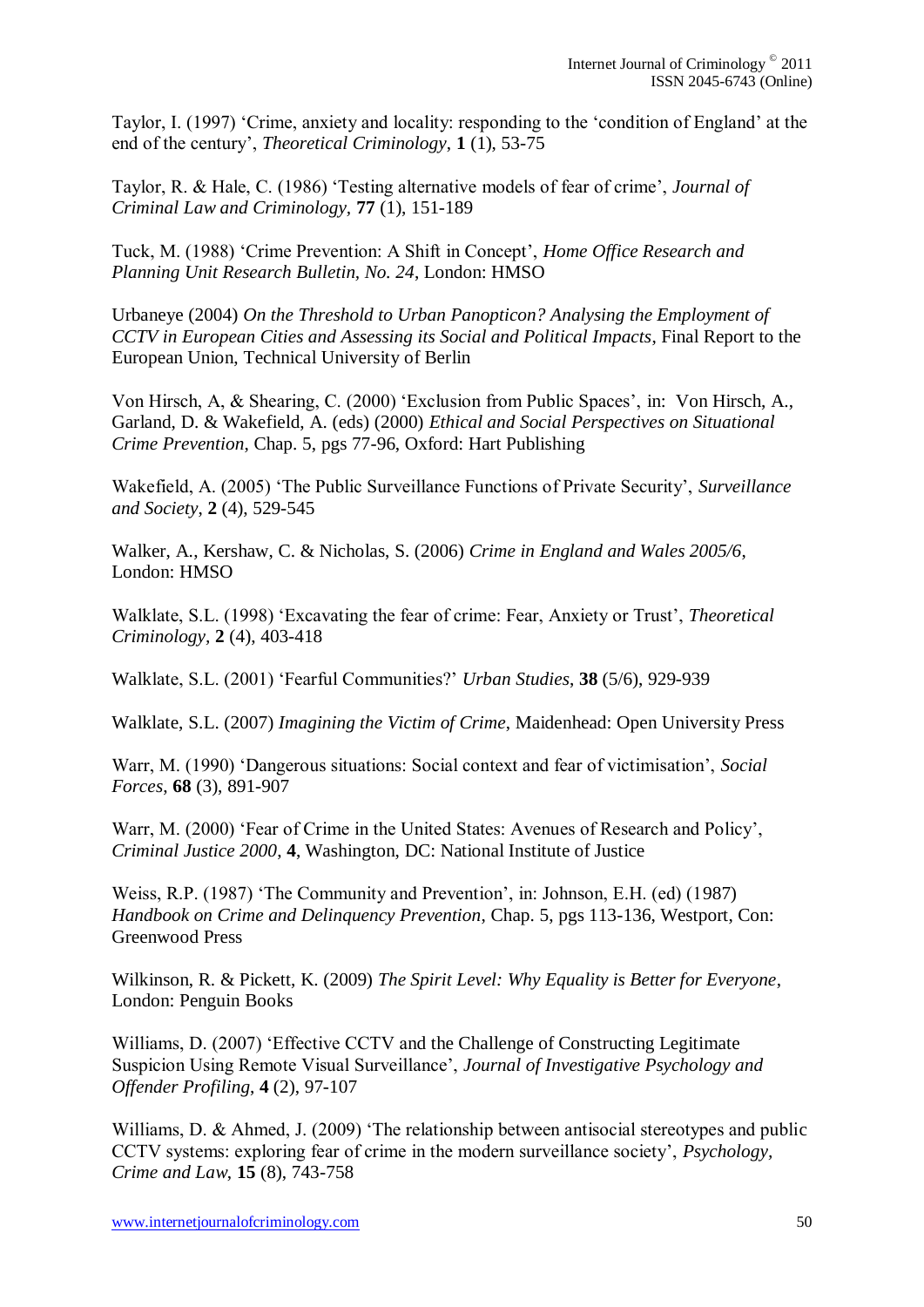Wilson, J.Q. & Kelling, G. (1982) 'Broken windows: The police and neighbourhood safety', *The Atlantic Monthly*, **249** (3), 29-38

Wojcik, D., Walklate, S., Ostrihanska, Z., Mawby, R.I. & Gorgenyi, I. (1997) "Security and crime prevention at home: a comparison of victims" response to burglary in England, Poland and Hungary", *International Journal of Risk, Security and Crime Prevention*, **2** (1), 38-48

Wood, D.M. (2006) *A Report on the Surveillance Society for the Information Commissioner by the Surveillance Society Network*, London: UK Information Commissioner"s Office

Wortley, R. (1996) 'Guilt, shame and Situational Crime Prevention', in: Homel, R. (ed) (1996), *The Politics and Practise of Situational Crime Prevention*: *Crime Prevention Studies,* **5**, 115-132, Monsey, NY: Criminal Justice Press

Yin, P.P. (1985) *Victimization and the Aged*, Springfield, IL: Charles C Thomas

Young, J. (1999); *The Exclusive Society: Social Exclusion, Crime and Difference in Late Modernity*, London: Sage Publications

Zedner, L. (1994) "Victims", in: MaGuire, M., Morgan, R. & Reiner, R. (eds) (1994) *The Oxford Handbook of Criminology*, Chap. 18, pgs 577-612, Oxford: Oxford University Press

Zedner, L. (2000) "The pursuit of security", in: Hope, T. & Sparks, R. (eds) (2000) *Crime, Risk and Insecurity: Law and order in everyday life and political discourse*, Chap. 10, pgs 200-215, Oxon: Routledge

Zedner, L. (2002) "Dangers of Dystopias in Penal Theory", *Oxford Journal of legal Studies*,**22** (2), 341-366

Zedner, L. (2003a) "The concept of security: an agenda for comparative analysis", *Legal Studies* **23** (1), 153-176

Zedner. L. (2003b) "Too much security?" *International Journal of the Sociology of Law*, **31** (3), 155-184

Zedner, L. (2007) "Pre-crime and post-criminology?", *Theoretical Criminology*, **11** (2), 261- 281

Zhao, J., Gibson, C. & Lovrich, N. (2002) "Participation in community crime prevention: Are volunteers more or less fearful of crime than other citizens?" *Journal of Crime and Justice*, **25** (1), 41-61